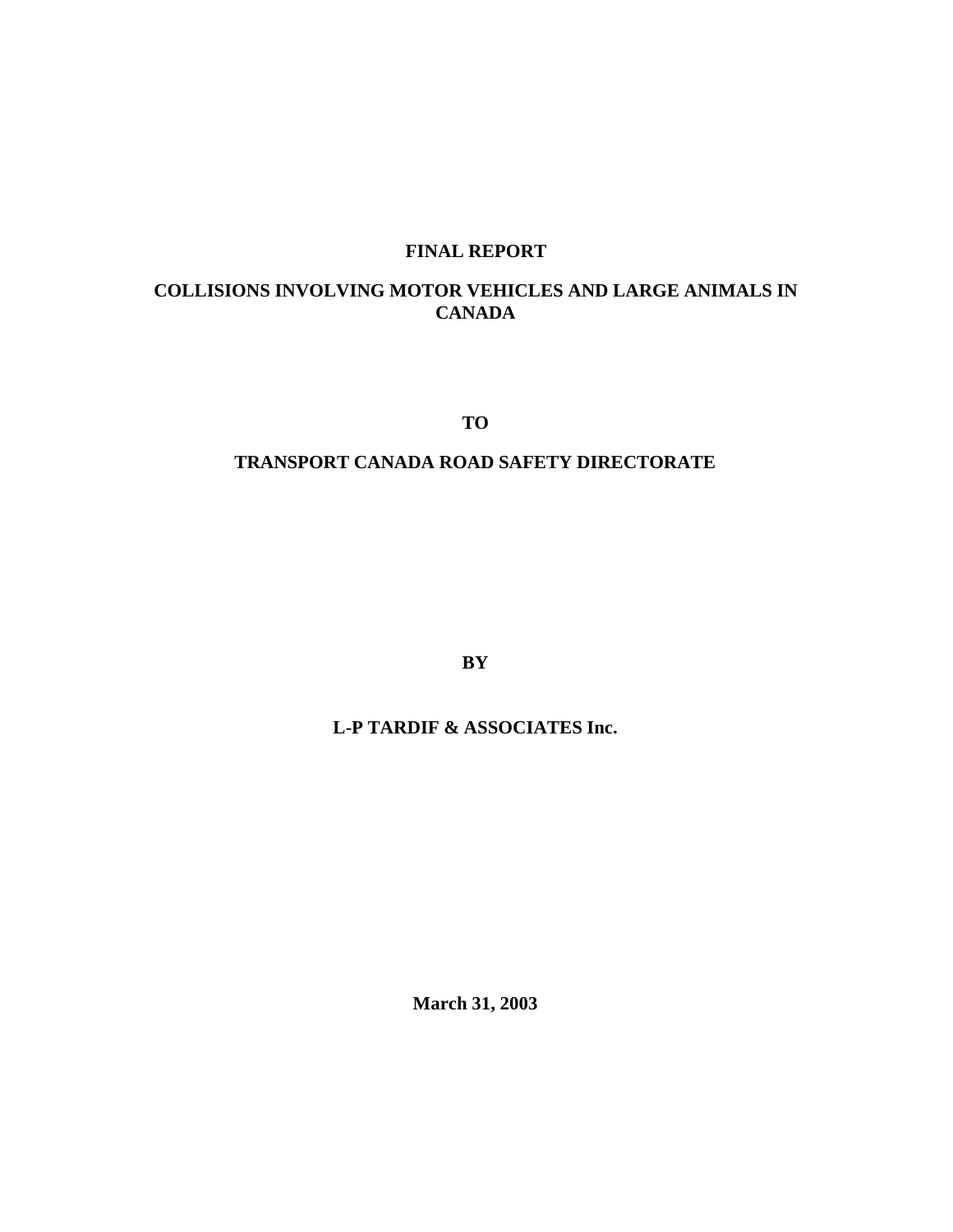## **TABLE OF CONTENTS**

| <b>Executive Summary</b>                                        | 3              |
|-----------------------------------------------------------------|----------------|
| <b>List of Exhibits</b>                                         | $\overline{4}$ |
| 1. Introduction                                                 | 5              |
| 2. Scope                                                        | 5              |
| 3. Objectives                                                   | 6              |
| 4. Methodology                                                  | 6              |
| 5. Review of Existing Literature                                | 6              |
| 6. Review of Data Sources                                       | 8              |
| 7. Review of Mitigation Measures                                | 19             |
| 8. International Interests                                      | 24             |
| 9. Predictive approach                                          | 25             |
| 10. Conclusion                                                  | 26             |
| Bibliography                                                    | 28             |
| Appendix A - Example of Wildlife Accident Report                | 38             |
| Appendix B - Contacts at Federal /Provincial / Municipal Levels | 40             |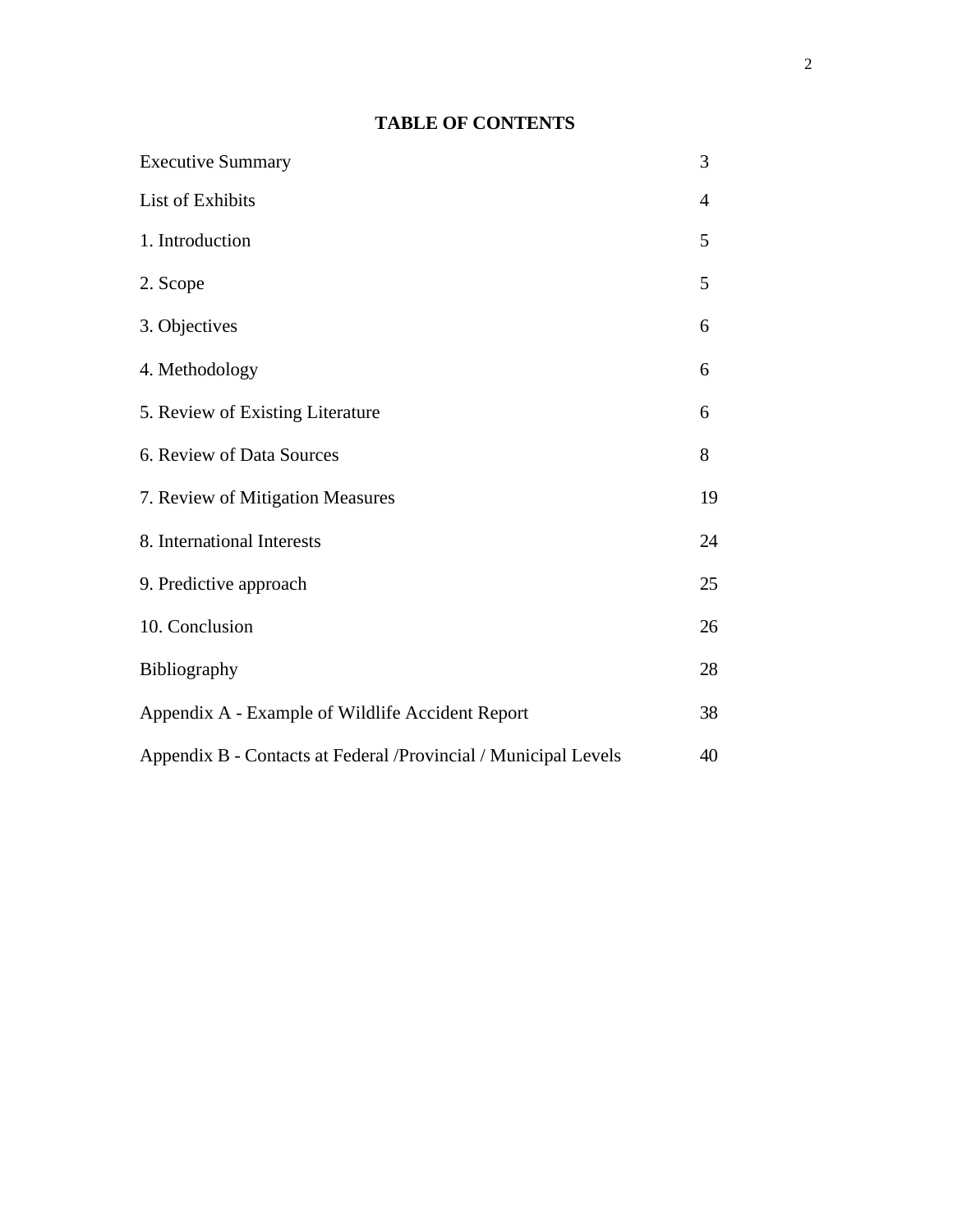### **Executive Summary**

In Canada the issue of collisions between large animals and motor vehicles poses particular challenges in view of the number of national and provincial parks and much of the land bordering roadways is wilderness and open range where large animal crossings are common and unpredictable.

Many of the stakeholders involved in this issue believe that the issue of collisions between motor vehicles and large animals is posing a threat to road safety and to our wildlife population. Generally speaking, they also agree that there is an underestimation of the number of collisions between animals and motor vehicles. This report addresses this claim.

Mitigation measures are generally designed to prevent animals from crossing at particular points or to inform motorists that animals are occupying the roadway. Clearly there is no quick and easy fix to this particular type of collisions and they are on the rise. When accounting for the underreporting phenomena they may cost society in general more than \$200,000,000 annually. In fact, the problem may be far greater than is publicly known.

With the development of new technologies there is potential for reducing these collisions. This, however, will take some time since these new technologies are not proven yet and, as reported above, it is important that a more rigorous validation of technologies be established when it comes to mitigation measures. Furthermore, necessary funding to support expensive new technologies will be needed. The fact that probably between **4 to 8 large animal-vehicle collisions take place every hour in Canada** is a clear signal that something has to be done to reassure the public since the issue can be emotional.

Key findings of this research are as follows:

- As suspected, the phenomena of underreporting exists
- A balanced approach between motorist safety and wildlife protection should be used for the development of mitigation measures.
- Awareness campaigns are more or less necessary and should be a part of any mitigation policy
- The use of Wildlife Accident Reporting System (WARS) should be promoted nationally to report wildlife animal-vehicle collisions.
- There is a need to establish a National Research Clearing-House to provide up-todate, accurate and validated information on mitigation measures
- The case of moose-vehicle collisions is probably as problematic but not as widespread as deer-vehicle collisions. It could be a focus for our Canadian research
- In view of the underreporting phenomena, there is a need to establish simple benchmarks and predictive tools on this issue.
- It is worrying for many that motor vehicles may be the number one predator for deer and other wildlife. If it is the case, the number of animal-vehicle collisions can only go up.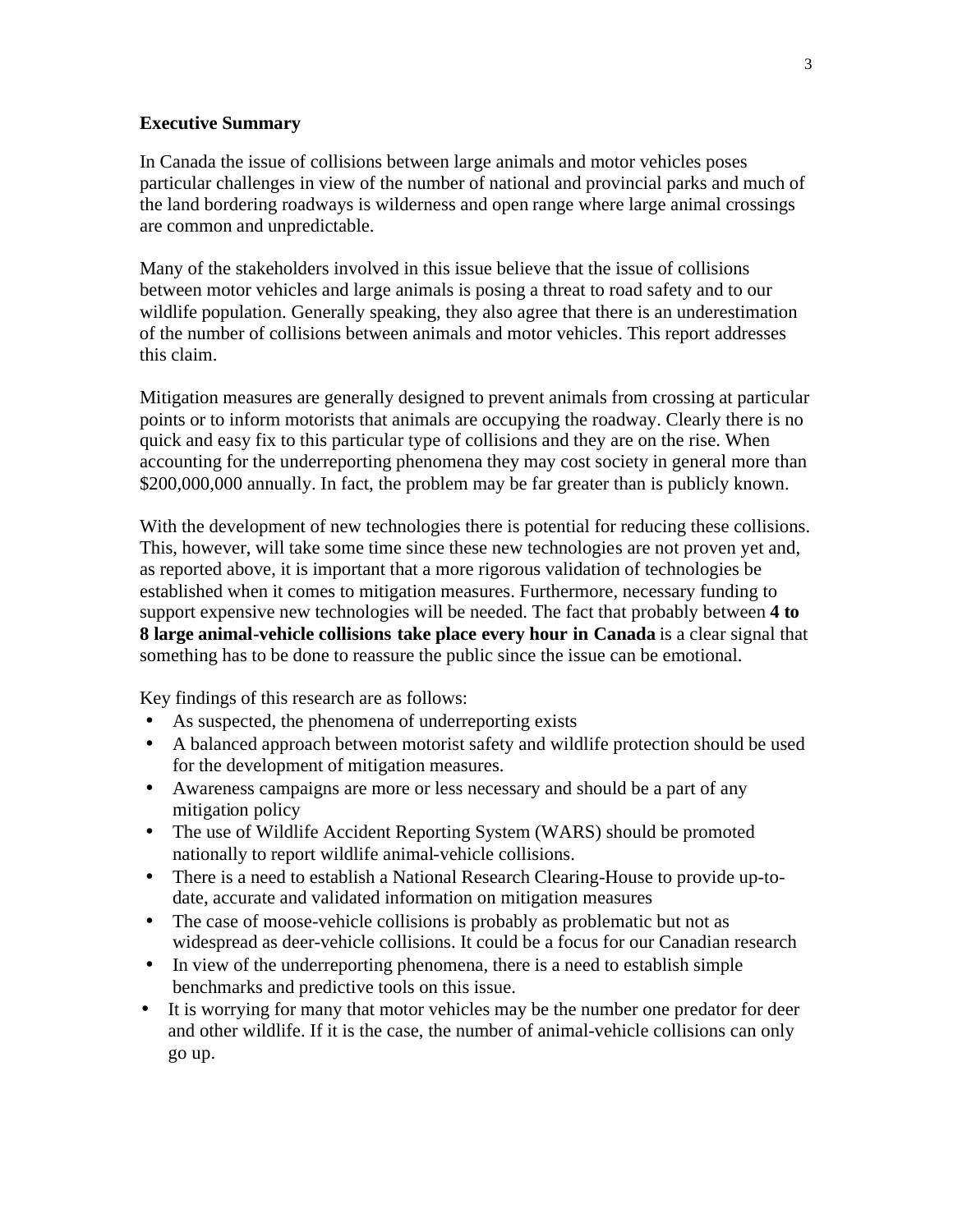## **List of Exhibits**

| Exhibit 6.1 Collisions where a vehicle hits an animal – Canada                   | 9  |
|----------------------------------------------------------------------------------|----|
| Exhibit 6.2 Collisions where a vehicle hits an animal – Canada                   | 9  |
| Exhibit 6.3 Collisions where a vehicle hits an animal – Canada                   | 10 |
| Exhibit 6.4 Moose /Vehicle Collisions in Newfoundland 1996–2001                  | 10 |
| Exhibit 6.5 Number of Deer-Vehicle Collisions in Nova Scotia 1996–2000           | 11 |
| Exhibit 6.6 Number of Other Wild Animal-Vehicle Collisions                       |    |
| in Nova Scotia 1996 - 2000                                                       | 11 |
| Exhibit 6.7 Number of Domestic Animal-Vehicles Collisions                        |    |
| In Nova Scotia 1996 -2000                                                        | 11 |
| Exhibit 6.8 Number of Animal-Vehicle Collisions in Alberta 1996–2000             | 12 |
| Exhibit 6.9 Comparison of Wildlife-Vehicle Collisions in Saskatchewan            |    |
| According to: Traffic Accident Information System and SGI                        |    |
| claims 1996-2000                                                                 | 13 |
| Exhibit 6.10 Number of Animal-Vehicle Collision Claims                           |    |
| British Columbia 1997-2001                                                       | 13 |
| Exhibit 6.11 Possible Level of Underreporting of Collisions                      |    |
| Involving a Motor Vehicle and an Animal 1999 -2000                               | 14 |
| Exhibit 6.12 Collisions Involving an Animal and a Motor Vehicle                  |    |
| Ottawa- Carleton Area 1996-2000                                                  | 14 |
| Exhibit 6.13 Types of Vehicles Involved in Collisions With Animals               |    |
| and with a Fatality 1996-2000                                                    | 15 |
| Exhibit 6.14 Types of Vehicles Involved in Collisions with Animals               |    |
| and with Injuries 1996-2000                                                      | 15 |
| Exhibit 6.15 Types of Vehicles Involved in Collisions with Animals               |    |
| And with Property Damage Only 1996-2000                                          | 15 |
| Exhibit 6.16 Types of Motor Vehicles Involved in Animal-Vehicle                  |    |
| <b>Collisions Nova Scotia 2000</b>                                               | 15 |
| Exhibit 6.17 Time of the Year Animal-Vehicle Collisions Nova Scotia 1998-2000 16 |    |
| Exhibit 6.18 Time of Day Animal-Vehicle Collisions Nova Scotia 1998-2000         | 17 |
|                                                                                  |    |
| Exhibit 9.1 Developing a Predicting Tool using Animal-Vehicle Collisions         | 25 |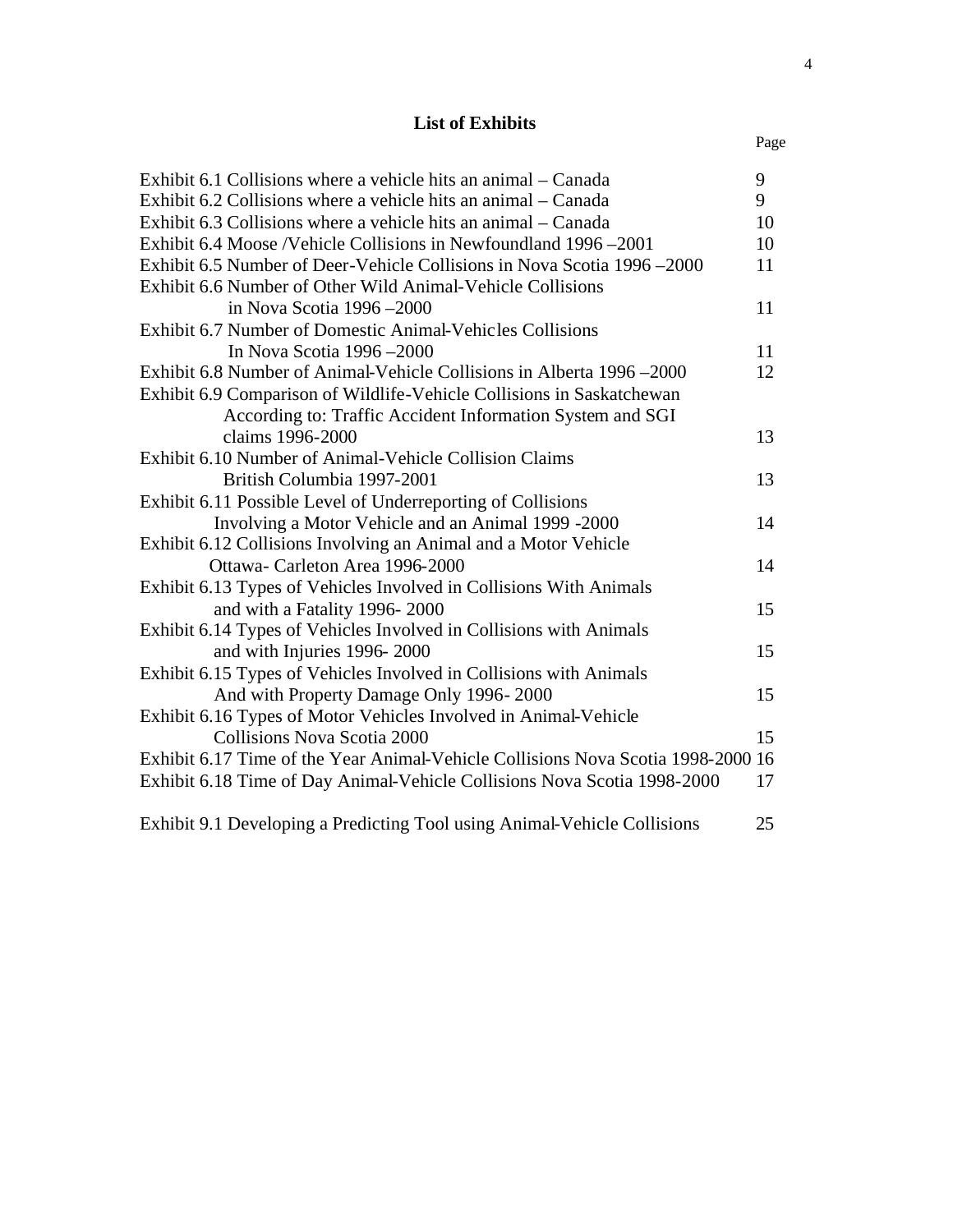### **1. INTRODUCTION**

The issue of collisions between motor vehicles and large wild animals such as deer and moose has been attracting attention for many years. In fact, the literature on this issue goes as far back as the late 1920s'. In Canada the issue of collisions between large animals and motor vehicles poses challenges in view of the number of national and provincial parks and much of the land bordering roadways is wilderness and open range where large animal crossings are common and unpredictable. This issue is, however, not unique to Canada. Therefore there are lessons to be learned and experience to be gained from other countries experiencing a similar problem.

The issue of collisions between motor vehicles and large animals has been addressed using traditional and technological mitigation measures. Many provinces have been active on this issue for many years. Parks Canada has also been looking for solutions for many years; most notably in the areas of the Kootenay National Park, Jasper and Banff National Parks.

Mitigation measures are generally designed to prevent animals from crossing at particular points or to inform motorists that animals are occupying the roadway. These measures may focus on the infrastructure and also include driver awareness. But there has been a range of other measures developed over the years ranging from ultra sound technology to scare animals away and to the use of natural techniques to discourage animals from crossing. Lately we have seen motor vehicle manufacturers developing new visual systems to alert drivers of the presence of animals on the roadways.

This project also identifies some of the stakeholders at the federal/provincial and in some cases, municipal levels interested in this issue. These stakeholders believe that the issue of collisions between motor vehicles and large animals is posing a threat to road safety. They also believe that these collisions are posing a threat to our wildlife population. Generally speaking, they also agree that there is an underestimation of the number of collisions between animals and motor vehicles. This report will address this claim.

The report includes a conclusion and provides some recommendations and a possible role for Transport Canada Road Safety Directorate on this national issue.

### **2. SCOPE**

This project will focus more particularly on motor vehicle collisions involving the following animals: deer and moose. The case of other animals such as bighorn sheep may also be stated; particularly as they relate to specific situations in our National Parks. This project will not deal with large domestic animals such as cows and also, will not deal with smaller wild animals such as raccoons and skunks.

This project will investigate the issue as it pertains to motor vehicles but will not include off-road vehicles. Inasmuch as possible the data will show the period 1996 to 2000.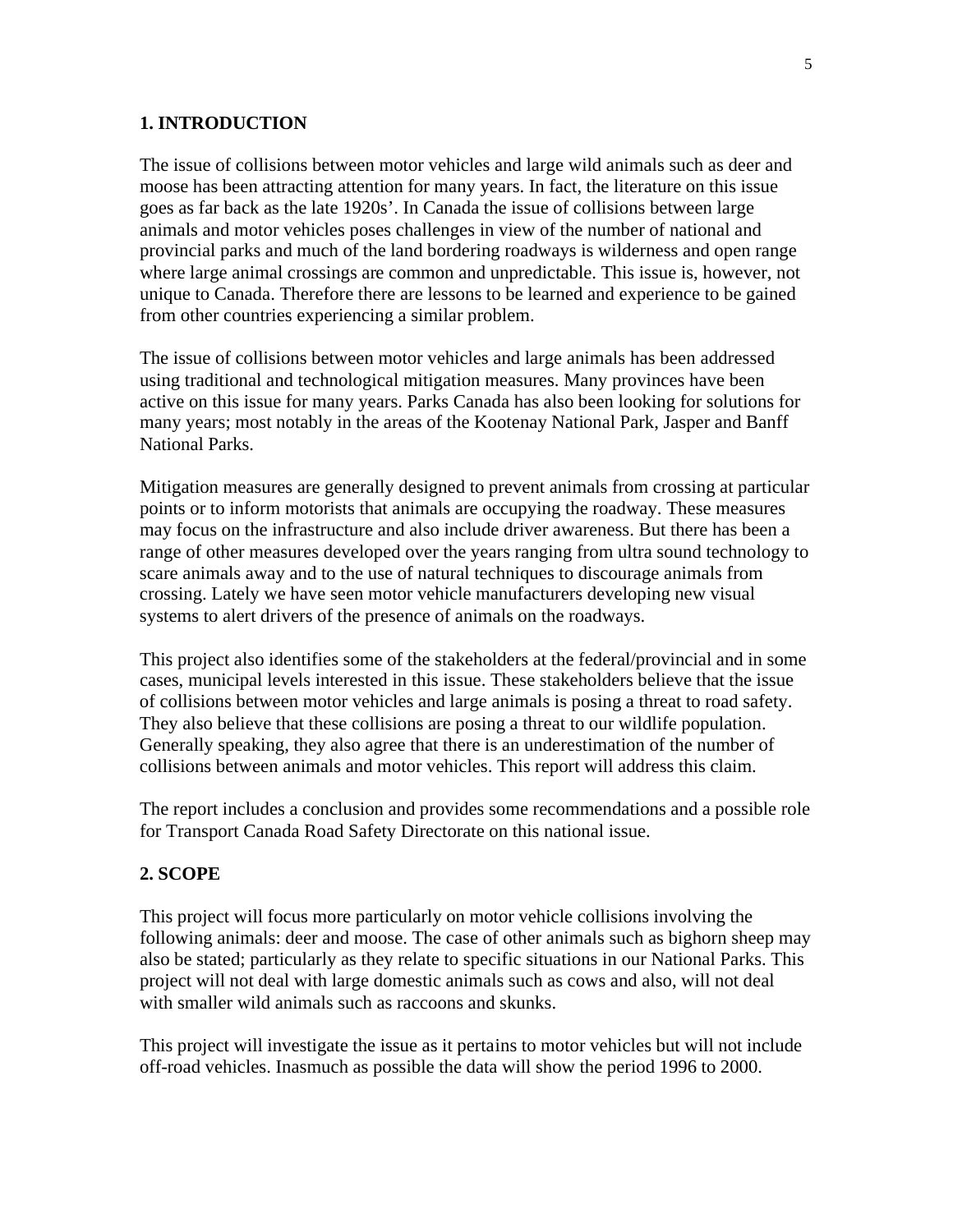### **3. OBJECTIVES**

This project has the following objectives**:**

- Determine the magnitude and nature of the issue by confirming the collisions involving fatalities, serious injuries and property damage counts by province
- Establish current provincial policies and practices with regards to the measurement of collisions involving motor vehicles and large animals
- Look at possible mitigation measures (vehicle and infrastructure measures, driver awareness) put into place to address the issue at the national level
- Establish a list of contacts at the federal/provincial/municipal levels of persons and organizations interested and active in this issue
- Determine the level of interest in this issue at international levels and report on their actions taken

## **4. METHODOLOGY**

This project reviewed the existing Transport Canada database and attempted to collect data from each provincial government. Contacts were made by phone or electronically with all provincial and territorial governments to confirm the data contained in the national database and collect other sources of data if possible. Contacts were also established with wildlife officials in some Provinces and at the national level as well with Parks Canada officials.

The review of the literature was performed using the Internet and library sources.

### **5. REVIEW OF LITERATURE**

A review of the literature on the subject of collisions involving motor vehicles and large animals has been conducted as part of this project. As can be noted from the bibliography attached to this report, there is a large body of literature on the subject and some even goes back to the 1920s'. It seems therefore that the issue of motor vehicles colliding with animals has been identified as an issue some time ago. (Devos 1949, Dickerson1939, Jahn 1959, Stoner 1925 and Washburn 1927). In fact, wildlife mortality associated with roadways has continually increased during the  $20<sup>th</sup>$  century as vehicle speed and traffic volumes have increased. (Danielson & Hubbard, 1998).

The only national statistics available in Canada confirms that deer-vehicle collisions have increased significantly since 1996. These statistics are often deemed to be conservative since numerous hits may not be recorded. (Romin & Bissonnette, 1996) A few research attempts have been made to estimate the gap between the official statistics and the real number of collisions. (Damas  $\&$  Smith, 1982) Determining the cause of these accidents have also proven difficult (Danielson & Hubbard, 1998).

Thus, it has long been recognized that transportation corridors have an effect on wildlife population throughout North America. (Damas & Smith 1982, Romin & Bissonette 1996). It has also been recognized that the same collisions pose a serious threat to human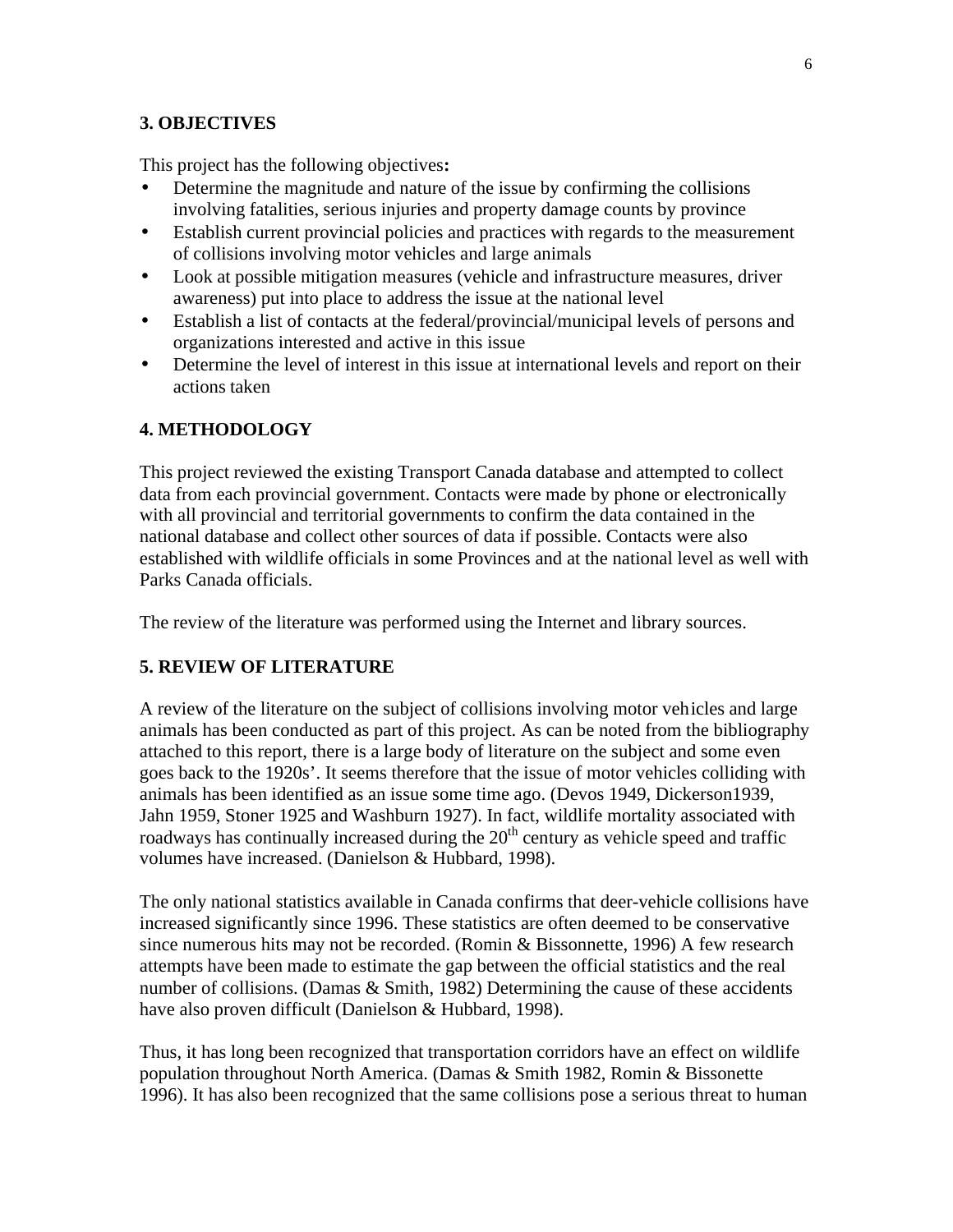life and can be considered a major safety problem (Bertwistle 2002, Danielson & Hubbbard, 1998). Furthermore, and probably equally important, these collisions have an economic consequence that may be considered significant (property damage and animal loss) (Adamowicz 1991, Bertwistle 2002, Conover1995, Decker 1990, Erie Insurance 2001, Hansen 1983, Krohm, 1999, Langford 1978, Romin & Bissonette1996 and Transportation Research Board 1997).

A few studies provide an estimate of the costs involved as a result of collisions between motor vehicles and deer:

- Average cost of a collision between an automobile and a deer is estimated to be around \$ 2 800 Cdn (Erie Insurance 2001, ICBC, 2000, Krohm, 1999, Romin & Bissonnette,1996)
- The estimated value of a deer in 1996 was estimated at approximately \$1700 Cdn (ICBC, 2000, NCHRP, 2002, Romin & Bissonette1996)

Mitigation measures to reduce collisions involving motor vehicles and wildlife has been on-going for many years and these measures have been scientifically evaluated.(Alberta Transportation 1982, Dillon Consulting 1997, Falk 1978, Feldhamer 1986, Farrell, 2002, Ford 1993, Gilbert 1982, Gladfelter 1982, Green 1997, Lo 2003, Robinson 2001, Romin 1992, 1996) The review of the literature shows that there is no "magic bullet" when it comes to deterring wildlife-vehicle collisions. In fact the reasons for the poor results derived from these studies are numerous, but often they are the result of a lack of monetary input sufficient to provide adequate replication. (Danielson & Hubbard, 1998).

The literature review also identified conferences and gatherings on this specific issue. Some of these gatherings include: Roads, Rails and the Environment Workshops, Parks Canada, Southeast Deer Study Group, Oklahoma Department of Wildlife Conversation, Transportation Research Board in Washington and Western Transportation Institute. Some specific web sites now exists in the United States and provides comprehensive information. An example of such a web address is www.deercrash.com.

On the data side, Transport Canada provides data identifying collisions where a vehicle hits an animal in Canada. Few national databases differentiate between large wildlife animals and domestic animals. Parks Canada also maintained a database for the parks they administer such as Banff and Jasper National Park. In the latter case, they can provide data going back to 1951. (Bertwistle, 2002)

Provincial databases also exist and are generally provided by Provincial Ministries of Transportation and Highways and by Provincial Ministries of Natural Resources or Environment. In Provinces with public insurance coverage (Saskatchewan and British Columbia) data are also gathered for all vehicle collisions because the Province provides coverage for all accidents and generally insure the vast majority of car owners. What the latest databases show is that, with the increase in motor vehicle population, we can notice a sizeable increase in the number of collisions between motor vehicles and large animals such as elk, bighorn sheep and deer. (Danielson & Hubbard, 1998, ICBC, 2000,).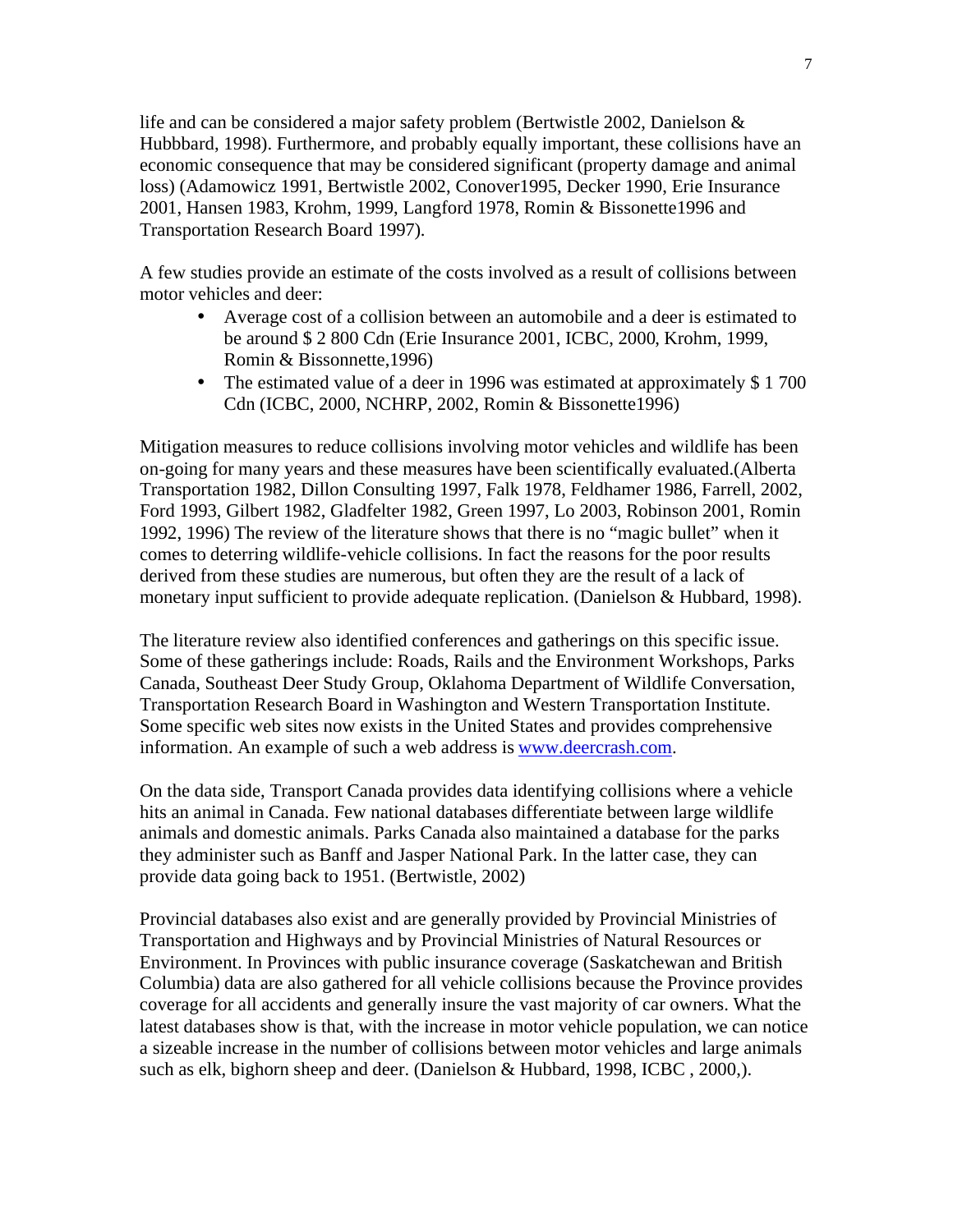Generally speaking, it has been estimated that the total number of collisions involving motor vehicles and large animals has been underestimated by 20 to 30%. (Damas and Smith 1982) Some of the provincial and wildlife officials go as far as evaluating this underestimation by as much as 50%. (Miller, 1985)

The question of data correlation between the national database and provincial databases will be reviewed in the next chapter and corroborates the underestimation statements.

The issue of predictability or benchmarking of collisions between large animals and motor vehicles has also been raised and identified in the literature. However, most of the literature on the issue of predictability and benchmarking has been focused on the wildlife population and very little on human fatalities and injuries and even less on the question of property damage. (Danielson & Hubbard, 1998, Jahn 1959, Lintalk 1987, NCHRP, 2002 and Siegler 1949) So far, limited research has lead to the establishment of benchmarks or predictive tools for risk analysis or risk containment on this issue (Danielson & Hubbard, 1998)

As stated in the opening paragraph of this chapter the body of literature on this issue is vast and research on this issue has been undertaken for many years and in many countries.

#### **6. REVIEW OF DATA SOURCES**

Motor vehicle collisions in Canada must be reported when they involve a fatality, an injury or property damage exceeding a certain amount of dollars. This amount is constant from Province to Province and is established at \$1,000. In all these cases, a police report is usually filed and collision causes are reported. Where private insurance companies cover the damage to property, it is perceived by many that the level of underreporting may be greater than estimated. In the case of British Columbia, Saskatchewan and Manitoba, public insurance organizations cover the cost of property damage resulting from a motor vehicle accident for most of the collisions. This should make it possible to evaluate the size of underreported collisions for these three provinces and validate an earlier claim that there might be as much as 30% of underreporting on this issue.

According to tabulated statistics by Transport Canada, in 2000 there were over 30 000 collisions involving motor vehicles and animals in Canada. The data does not allow a differentiation between wild animals and domestic animals or between large animals and smaller animals. Nevertheless, of these collisions 23 were fatal collisions, 1 887 were collisions with injuries and 28 826 of those collisions resulted in property damage only. The Transport Canada statistics for the period 1996 to 2000 are as follows: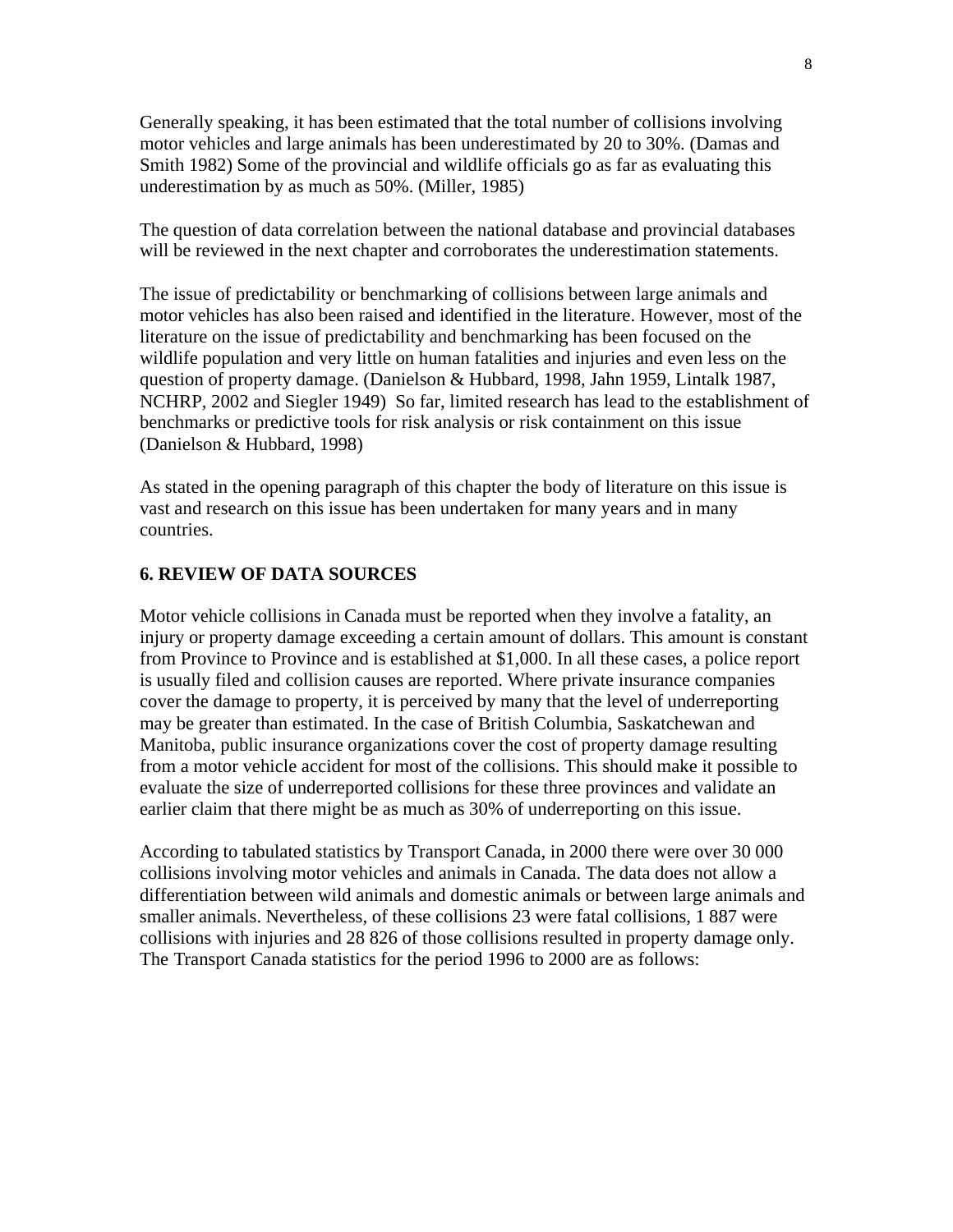|                         | линяция мнеге а те<br>ь ан анниан |      |      |      |      |  |
|-------------------------|-----------------------------------|------|------|------|------|--|
|                         | <b>Fatal Collisions</b>           |      |      |      |      |  |
| <b>Province</b>         | 1996                              | 1997 | 1998 | 1999 | 2000 |  |
| Alberta                 |                                   |      |      |      |      |  |
| <b>British Columbia</b> |                                   |      |      |      |      |  |
| Manitoba                |                                   |      |      |      |      |  |
| <b>New Brunswick</b>    | 3                                 |      |      |      |      |  |
| Newfoundland            | 3                                 |      |      |      |      |  |
| Nova Scotia             |                                   |      |      |      |      |  |
| N.W.T                   |                                   |      |      |      |      |  |
| Ontario                 | 5                                 |      |      |      |      |  |
| P.E.I.                  |                                   |      |      |      |      |  |
| Quebec                  |                                   |      |      |      |      |  |
| Saskatchewan            |                                   |      |      |      |      |  |
| Yukon                   |                                   |      |      |      |      |  |
| OTAL                    | 20                                |      |      |      | 23   |  |

**Exhibit 6.1 Collisions where a vehicle hits an animal – Canada**

Source: Transport Canada, Road Safety Directorate

| <b>Exhibit 6.2</b> |  |
|--------------------|--|
|--------------------|--|

| Collisions where a vehicle hits an animal – Canada |                                         |       |       |       |       |
|----------------------------------------------------|-----------------------------------------|-------|-------|-------|-------|
|                                                    | <b>Collisions with Non-Fatal Injury</b> |       |       |       |       |
| <b>Province</b>                                    | 1996                                    | 1997  | 1998  | 1999  | 2000  |
| Alberta                                            | O                                       | 0     | Ω     | 150   | 160   |
| <b>British</b>                                     | 225                                     | 193   | 201   | 185   | 236   |
| Columbia                                           |                                         |       |       |       |       |
| Manitoba                                           | 124                                     | 108   | 127   | 158   | 160   |
| <b>New</b>                                         | 88                                      | 91    | 124   | 125   | 117   |
| <b>Brunswick</b>                                   |                                         |       |       |       |       |
| Newfoundland                                       | 56                                      | 48    | 50    | 78    | 62    |
| Nova Scotia                                        | 2                                       | 72    | 84    | 79    | 105   |
| N.W.T                                              | 2                                       | 3     | 2     | 4     | 3     |
| Ontario                                            | 438                                     | 496   | 498   | 562   | 585   |
| P.E.I.                                             | 6                                       | 4     | 13    | 12    | 9     |
| Quebec                                             | 225                                     | 231   | 328   | 275   | 330   |
| Saskatchewan                                       | 88                                      | 119   | 111   | 129   | 117   |
| Yukon                                              | 8                                       |       | 5     | 4     | 3     |
| TOTAL                                              | 1.262                                   | 1.372 | 1,543 | 1.761 | 1,887 |

Source: Transport Canada, Road Safety Directorate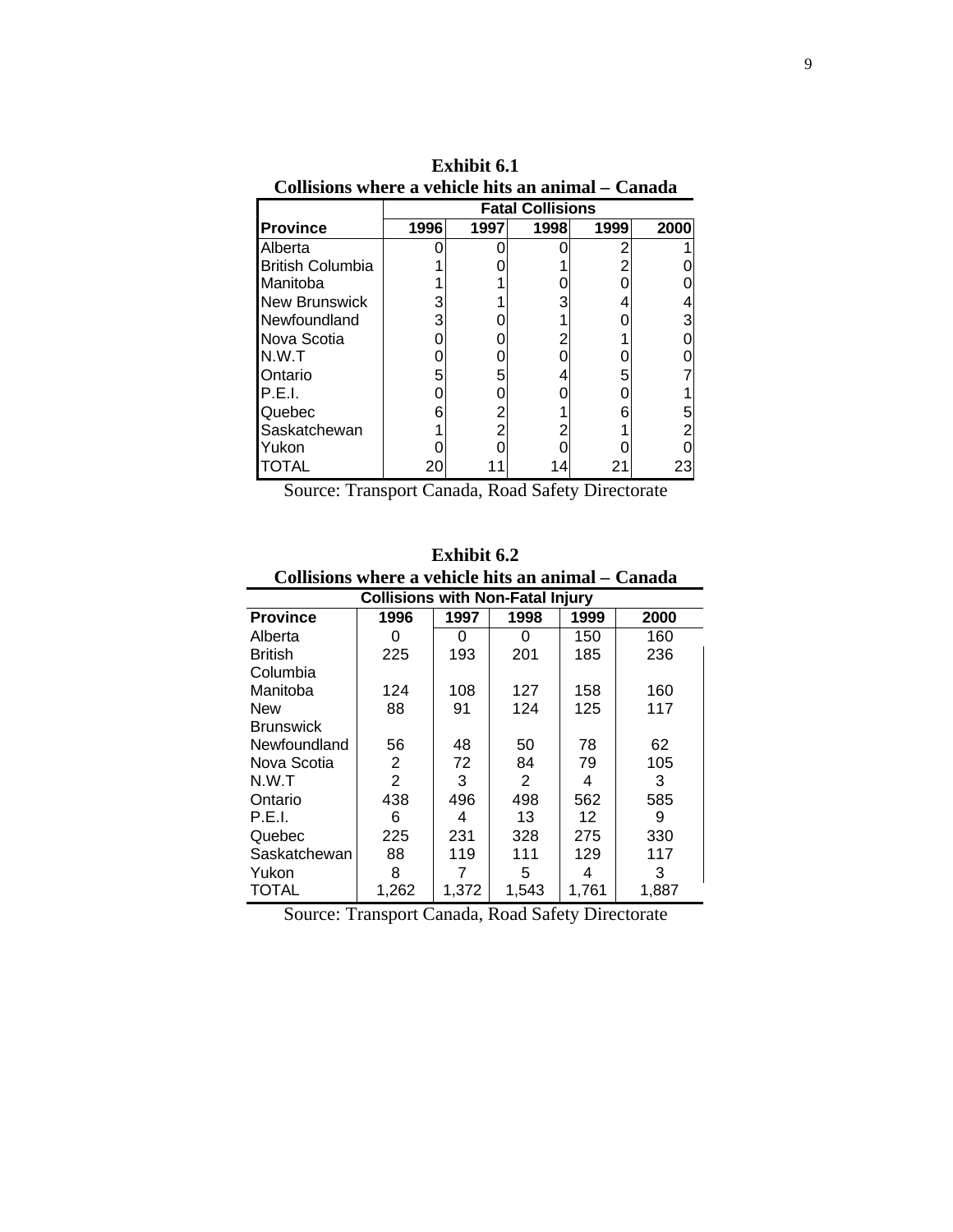| <b>Collisions with Property Damage Only</b> |      |      |                      |               |       |  |  |
|---------------------------------------------|------|------|----------------------|---------------|-------|--|--|
| <b>Province</b>                             | 1996 | 1997 | 1998                 | 1999          | 2000  |  |  |
| Alberta                                     |      |      |                      | 4430          | 4672  |  |  |
| <b>British Columbia</b>                     | 1123 | 659  | 682                  | 709           | 931   |  |  |
| Manitoba                                    | 2101 | 2179 | 2361                 | 2755          | 2658  |  |  |
| <b>New Brunswick</b>                        | 784  | 795  | 876                  | 948           | 876   |  |  |
| Newfoundland                                | 276  | 263  | 273                  | 295           | 336   |  |  |
| Nova Scotia                                 | 10   | 743  | 799                  | 798           | 770   |  |  |
| N.W.T                                       | 8    | 9    | 11                   | 13            | 10    |  |  |
| Ontario                                     | 7766 | 8014 | 8515                 | 9026          | 10503 |  |  |
| P.E.I.                                      | 13   | 12   | 16                   | 12            | 23    |  |  |
| Quebec                                      | 5476 | 5959 | 6215                 | 5978          | 6082  |  |  |
| Saskatchewan                                | 2536 | 1914 | 1879                 | 1987          | 1936  |  |  |
| Yukon                                       | 29   | 26   | 25                   | 26            | 29    |  |  |
| TOTAL                                       |      |      | 20.122 20.573 21,652 | 26,977 28,826 |       |  |  |

**Exhibit 6.3 Collisions where a vehicle hits an animal – Canada**

 Source: Transport Canada, Road Safety Directorate Note: Data exclude Alberta from 1996 to 1998.

The data shows that collisions between motor vehicles and animals are on the increase and by as much as 40% depending on what consequence is being looked at. In terms of collisions with fatalities, even though there was a huge increase from 1997 to 2000 in percentages, we are still looking at a relatively small number of fatalities per year when taken into a context of total fatalities as a result of collisions involving motor vehicles.

But since the total number of collisions between large animals and motor vehicles is very high and, could be even higher provided we can substantiate the claim that there might be as much as 30% of unreported collisions, these collisions are not rare events in Canada.

Even though Provincial Governments supply Transport Canada with data, the project surveyed Provincial governments to confirm the Transport Canada database and see if other databases may exist. Hereunder are the Provincial databases obtained in the course of this investigation.

| <b>NOUSE</b> / VEHICLE COMSIONS IN NEWIQUIIQUATION 1990 –2001 |                         |                        |                 |  |  |
|---------------------------------------------------------------|-------------------------|------------------------|-----------------|--|--|
| Year                                                          | <b>Total Collisions</b> | <b>Collisions With</b> | Collisions With |  |  |
|                                                               |                         | Injuries               | Fatalities      |  |  |
| 2000                                                          | 378                     |                        |                 |  |  |
| 1999                                                          | 356                     | 99                     |                 |  |  |
| 1998                                                          | 310                     | n.                     |                 |  |  |
| 1997                                                          | 292                     | 66                     |                 |  |  |
| .996                                                          | 326                     |                        |                 |  |  |

**Exhibit 6.4 Moose /Vehicle Collisions in Newfoundland 1996 –2001**

Source: Department of Public Works, Services and Transportation

The Province of Newfoundland & Labrador is concerned specifically with the safety consequences of collisions involving moose and motor vehicles. The number of collisions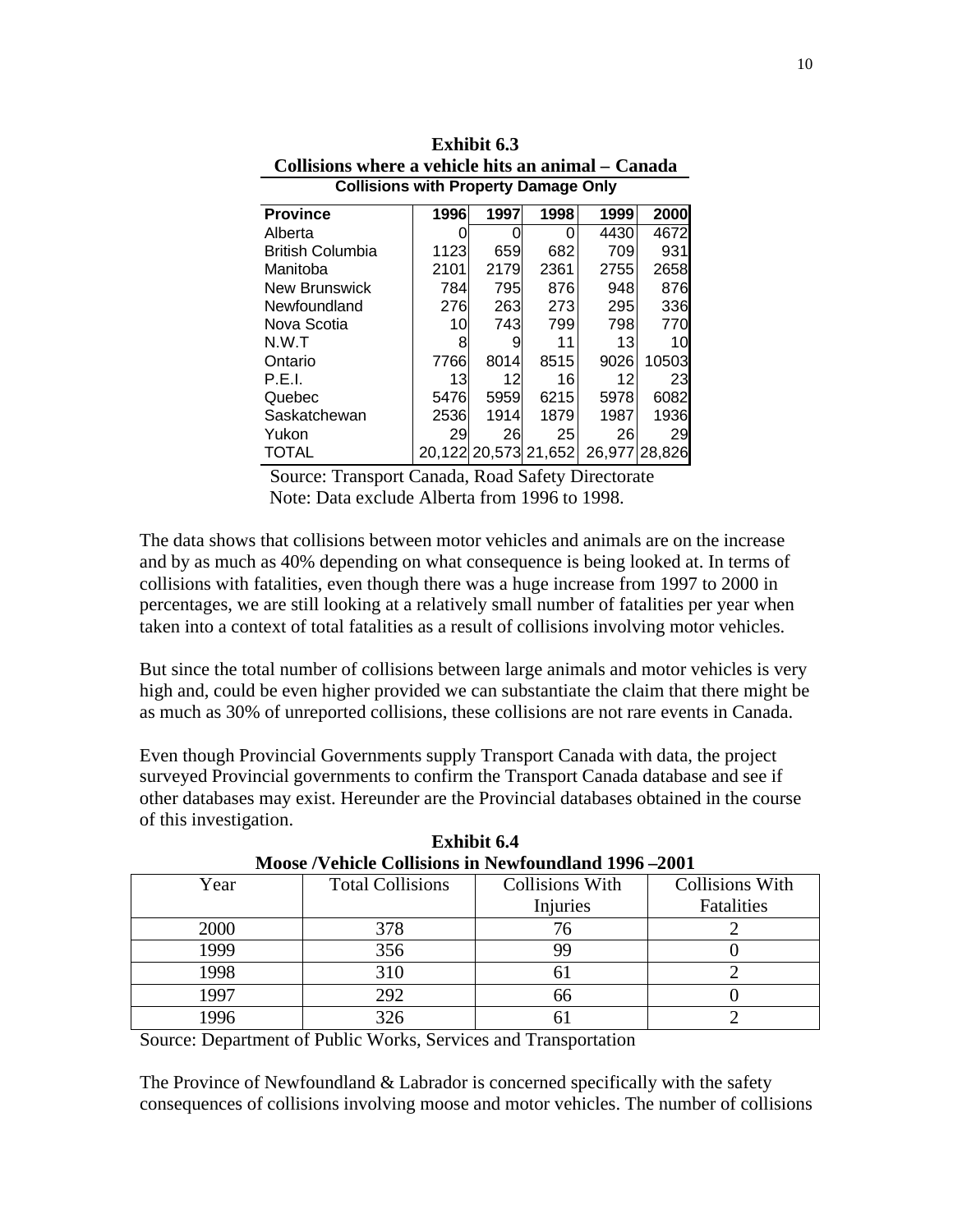average 335 over a 5-year period. No specific upward or downward trend seems to emerge from the Newfoundland & Labrador statistics and more or less confirm Transport Canada's database.

| Year | <b>Total Collisions</b> | Collisions    | Collisions | Collisions    |
|------|-------------------------|---------------|------------|---------------|
|      |                         | With Injuries | With       | With Property |
|      |                         |               | Fatalities | Damage        |
| 2000 | 825                     | 99            |            | 726           |
| 1999 | 847                     | 76            |            | 771           |
| 1998 | 812                     | 74            |            | 736           |
| 1997 | 764                     | 66            |            | 697           |
| 1996 | 657                     | 63            |            | 594           |

**Exhibit 6.5 Number of Deer-Vehicle Collisions in Nova Scotia 1996 –2000**

Source: Nova Scotia Department of Transportation and Public Works –Highway Engineering Services – Asset Management

In the case of Nova Scotia, their focus is on deer-vehicle collisions. On this issue, Nova Scotia is showing a significant increase from 1996 to 2000 in their number of collisions and in their number of collisions with injury. The number of collisions with fatalities is still very small and in some years, non-existing. Nova Scotia also records collisions between vehicles and other wild animals and domestic animals

**Exhibit 6.6 Number of Other Wild Animal-Vehicle Collisions in Nova Scotia 1996 –2000**

| $\ldots$ | $\cdots$ and a samaring $\cdots$ various communications and $\cdots$ . We provide a fixed |               |            |               |
|----------|-------------------------------------------------------------------------------------------|---------------|------------|---------------|
| Year     | <b>Total Collisions</b>                                                                   | Collisions    | Collisions | Collisions    |
|          |                                                                                           | With Injuries | With       | With Property |
|          |                                                                                           |               | Fatalities | Damage        |
| 2000     | 76                                                                                        | 28            |            |               |
| 1999     | 65                                                                                        | 19            |            | 46            |
| 1998     | 59                                                                                        | 18            |            | 40            |
| 1997     | 48                                                                                        |               |            | 36            |
| 1996     | 51                                                                                        | つつ            |            | 29            |

**Exhibit 6.7 Number of Domestic Animal-Vehicles Collisions in Nova Scotia 1996 –2000**

| Year | <b>Total Collisions</b> | Collisions    | Collisions | Collisions    |
|------|-------------------------|---------------|------------|---------------|
|      |                         | With Injuries | With       | With Property |
|      |                         |               | Fatalities | Damage        |
| 2000 | 75                      | 26            |            | 49            |
| 1999 | 72.                     | 21            |            | 50            |
| 1998 | 76                      | 24            |            | 52            |
| 1997 | 76                      | 10            |            | 66            |
| 1996 | 69                      | 19            |            | 50            |
|      |                         |               |            |               |

Source: Nova Scotia Department of Transportation and Public Works –Highway Engineering Services – Asset Management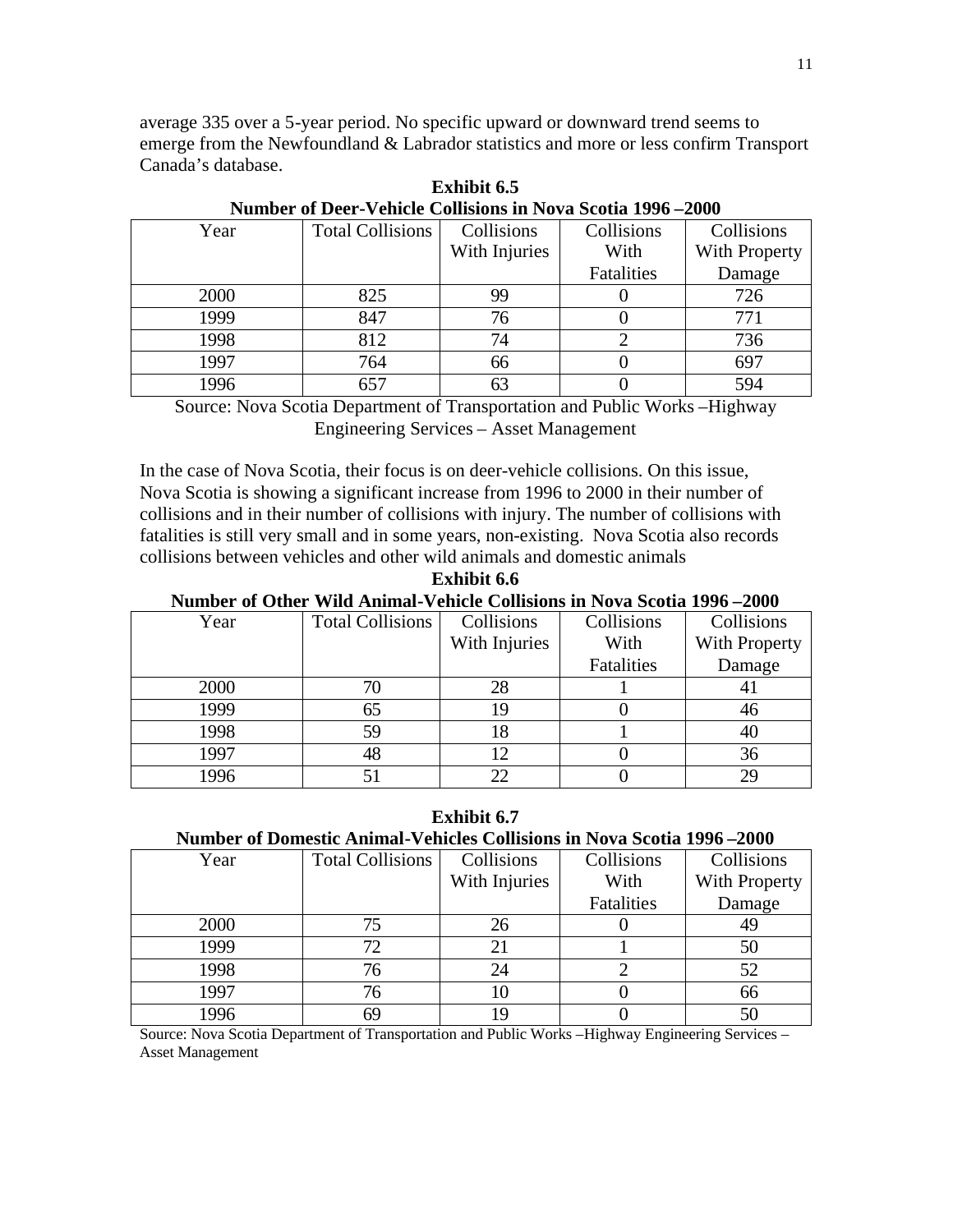In the case of Nova Scotia, once we add together the three categories of animals and compare with the Transport Canada data, the Transport Canada database seems to underreport the number of collisions by a factor of 5% only.

| THURDER OF TEMPLO<br><u>CHICK COMBIONS IN THUCH (A 1770 - 2000</u> |                         |               |               |               |  |
|--------------------------------------------------------------------|-------------------------|---------------|---------------|---------------|--|
| Year                                                               | <b>Total Collisions</b> | Collisions    | Collisions    | Collisions    |  |
|                                                                    |                         | With Injuries | With Injuries | With Injuries |  |
|                                                                    |                         |               | Fatalities    | Property      |  |
|                                                                    |                         |               |               | Damage Only   |  |
| 2000                                                               | 9868                    | 262           |               | 9604          |  |
| 1999                                                               | 9077                    | 273           |               | 8799          |  |
| 1998                                                               | 9 3 7 1                 | 261           | 6             | 9 1 0 4       |  |
| 1997                                                               | 7919                    | 258           | 3             | 7658          |  |
| 1996                                                               | 7 5 2 5                 | 199           | 4             | 7 3 2 2       |  |
|                                                                    |                         |               |               |               |  |

**Exhibit 6.8 Number of Animal\* - Vehicle Collisions in Alberta 1996 –2000**

\* Includes wild and domestic animals

Source: Alberta Transportation

The statistics for Alberta shows an increase of 30% from 1996 to 2000 in the number animal-vehicle collisions. Again, as per other data shown before, the number of collisions with fatalities is rather small. This is the first set of data that shows such a wide discrepancy between the Transport Canada data and Provincial data. In this case the difference is as big as 100%. The gap between the two databases could not be explained during the course of this investigation.

These three Provinces represent good examples of Provinces where private insurance companies alone are providing insurance coverage for collisions. So far, only the Province of Alberta is showing that the problem of underreporting could be in fact as serious as believed by most experts. However, in the case of both Newfoundland and Nova Scotia the federal and provincial databases seem to concur in their outcome.

In order to carry this investigation further, we contacted public provincial insurance organizations such as the Saskatchewan General Insurance (SGI) and the Insurance Corporation of British Columbia (ICBC). The two organizations provide almost 95% insurance coverage in their respective Provinces and cover both property damage as well as bodily injuries. Furthermore, wild animals-vehicle collisions, such as deer and moose, are fully covered under their insurance plans.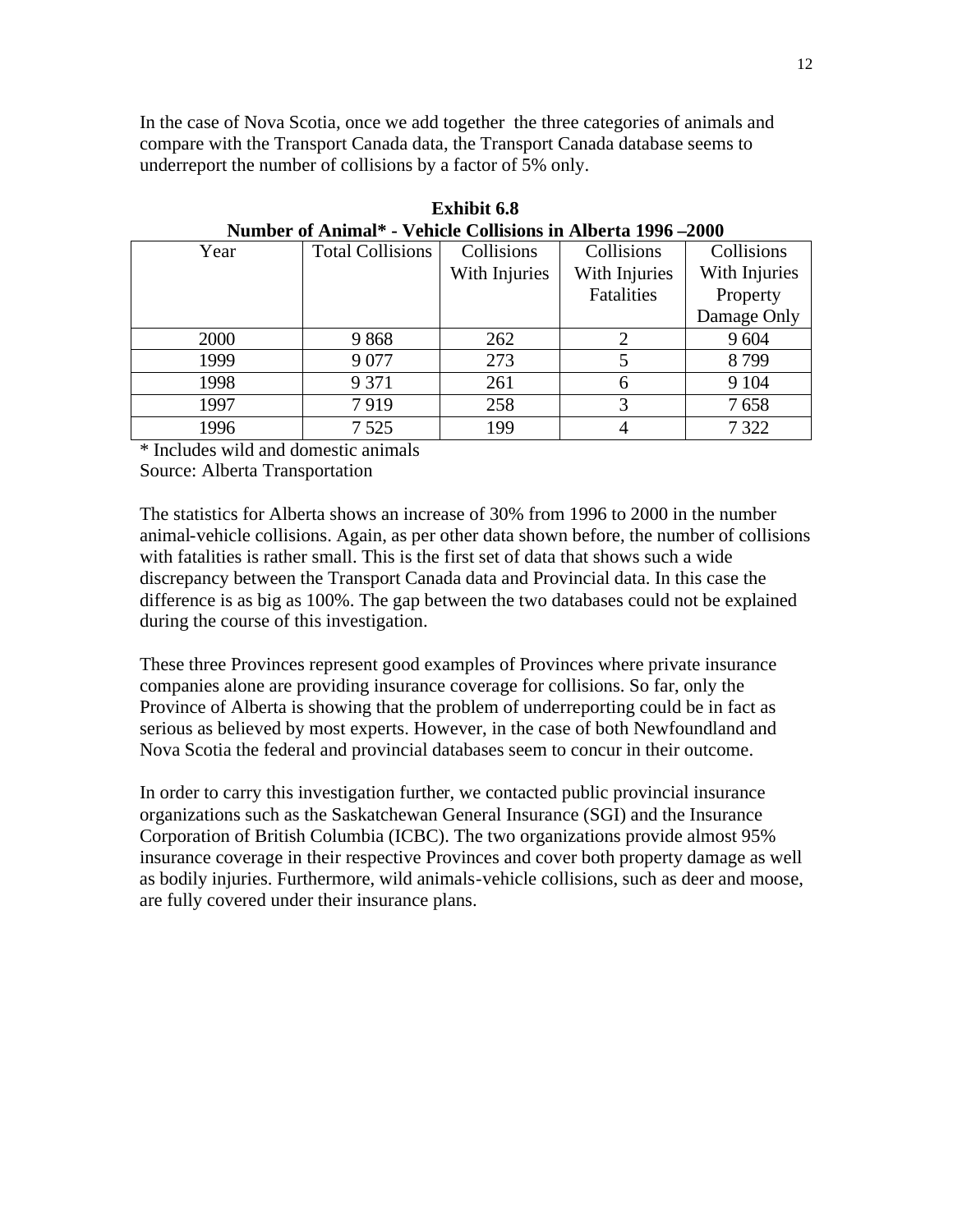|      | Train received into the control of second and $\beta$ of changes $1/76$ Tool |            |            |                        |                    |  |  |  |
|------|------------------------------------------------------------------------------|------------|------------|------------------------|--------------------|--|--|--|
| Year | <b>Total Collisions</b>                                                      | Collisions | Collisions | <b>Collisions With</b> | SGI Claims related |  |  |  |
|      |                                                                              | With       | With       | <b>Property Damage</b> | to Animal          |  |  |  |
|      |                                                                              | Injuries   | Fatalities | Only                   | Collisions         |  |  |  |
| 2000 | 2 2 0 5                                                                      | 196        |            | 2 0 0 7                | 10 645             |  |  |  |
| 1999 | 2 2 2 8                                                                      | 190        |            | 2 0 3 7                | 9998               |  |  |  |
| 1998 | 2 1 1 2                                                                      | 156        |            | 1956                   | 9566               |  |  |  |
| 1997 | 2 1 5 8                                                                      | 188        |            | 1968                   | 10 174             |  |  |  |
| 1996 | 2683                                                                         | 132        |            | 2683                   | 10 120             |  |  |  |

**Exhibit 6.9 Comparison of Wildlife-Vehicle Collisions in Saskatchewan According to: Traffic Accident Information System and SGI claims 1996-2000**

Source: Saskatchewan General Insurance

First of all, the statistics for Saskatchewan shows a fairly steady number of collisions but most importantly it shows that looking back at the Transport Canada statistics and their own traffic information system, underreporting of collisions with large animals may reach an amazing rate of 400%. In the case of Saskatchewan, deer-vehicle collisions represent more than 80% of all collisions involving a motor vehicle and an animal.

In British Columbia, the Insurance Corporation of British Columbia (ICBC) is the primary insurance company for close to 95% of British Columbia residents. ICBC provided the following statistics:

| Year  |               | <b>Claim Count</b> | <b>Injured Participant Count</b> |
|-------|---------------|--------------------|----------------------------------|
|       | <b>Number</b> | <b>Amount</b>      | <b>Number</b>                    |
| 2001  | 9789          | \$27,384,820       | 386                              |
| 2000  | 8 5 4 6       | \$23,665,065       | 282                              |
| 1999  | 8 5 0 6       | \$20,872,119       | 233                              |
| 1998  | 8 1 5 6       | \$18,276,328       | 215                              |
| 1997  | 7 2 6 7       | \$15,970,890.      | 218                              |
| Total | 42 264        | \$106,169,223      | 1 2 3 4                          |

**Exhibit 6.10 Number of Animal-Vehicle Collision Claims for British Columbia 1997-2001**

Source: Insurance Corporation of British Columbia

The number of claims related to animal collisions is on the rise in British Columbia by as much as 34% over a five-year period and the number of injuries rose by as much as 70% over the same 5-year period. The ICBC data also provided us with an average dollar amount per claim. For 2001, the average claim amounted to \$2,800. This would seem to correspond with previous estimates seen in the literature review.(Krohm, 1999, Erie Insurance, 2001)

As for the underreporting issue, British Columbia figures confirm the SGI differences between traffic reporting and claims reporting. Although the phenomenon is not found anywhere in the scientific literature, it is however possible for these two Provinces the no-fault approach may lead to an overestimate of the collisions. We know for instance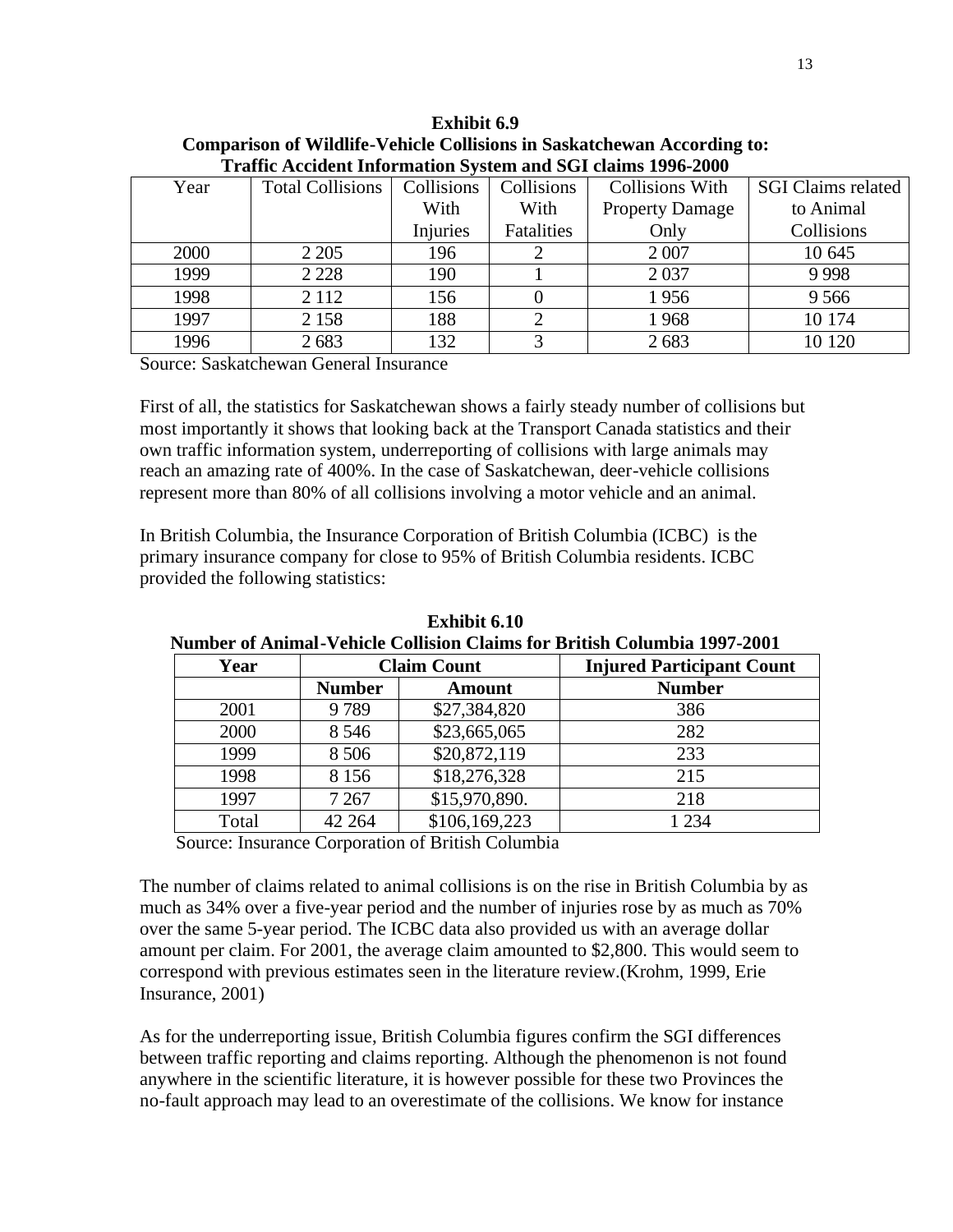that in those Provinces, motor vehicle collisions with domestic animals are not covered under the public insurance plan whereas collisions involving wild animal are covered.

The present investigation may have substantiated what most always believed that there is a major underreporting of animal-vehicle collisions. The data collected show the problem as follows:

**Exhibit 6.11 Possible Level of Underreporting of Collisions Involving a Motor Vehicle and an Animal 1999 -2000**

| Year |     | <b>Total Number of Collisions</b> |     |           |       |        |       |            |                           |        |
|------|-----|-----------------------------------|-----|-----------|-------|--------|-------|------------|---------------------------|--------|
|      | TC  | Nfld*                             | TC  | <b>NS</b> | TC    | Sask*  | TC    | <b>Alb</b> | $\mathbf{T}$ $\mathbf{C}$ | $BC^*$ |
| 1999 | 373 | 356                               | 878 | 984       | 2117  | 9,998  | 4,582 | 9,077      | 896                       | 8,506  |
| 2000 | 401 | 378                               | 875 | 970       | 2,055 | 10,645 | 4,833 | 9,868      | .167                      | 8,546  |

**\*Newfoundland: moose only statistics \* Sask: SGI claims \* BC: ICBC claims**

Other statistics collected during the course of this project dealt with other issues perhaps not as well identified in the literature. One has to do with the percentage of deer-related collisions versus other animals involved and another issue deals with the types of motor vehicles involved in those collisions.

Provincial data from Nova Scotia provided some details on that issue. The region of Ottawa Carleton, also recognized as a major area for those collisions, provided us with a breakdown of collisions involving wild and domestic animals.

**Exhibit 6.12 Collisions Involving an Animal and a Motor Vehicle –Ottawa- Carleton Area 1996-2000**

| 1996 | 1997 | 1998 | 1999 | 2000 |
|------|------|------|------|------|
| 390  | 493  | 520  | 551  | 685  |
|      |      |      |      |      |
| 363  | 476  | 493  | 536  | 671  |
| 355  | 469  | 479  | 502  | 628  |
|      |      |      |      |      |
|      |      |      |      |      |
|      |      |      |      |      |
| 27   | 17   | 27   | 15   | 14   |
|      |      |      |      |      |
|      |      |      |      |      |

Source: City of Ottawa

The data from the City of Ottawa shows clearly that collisions with wild animals are the main types of animals collisions with motor vehicles. In this case, deer-vehicle collisions are the number one problem for the City of Ottawa.

Another valuable information covered by this investigation is the type of motor vehicles involved in those collisions.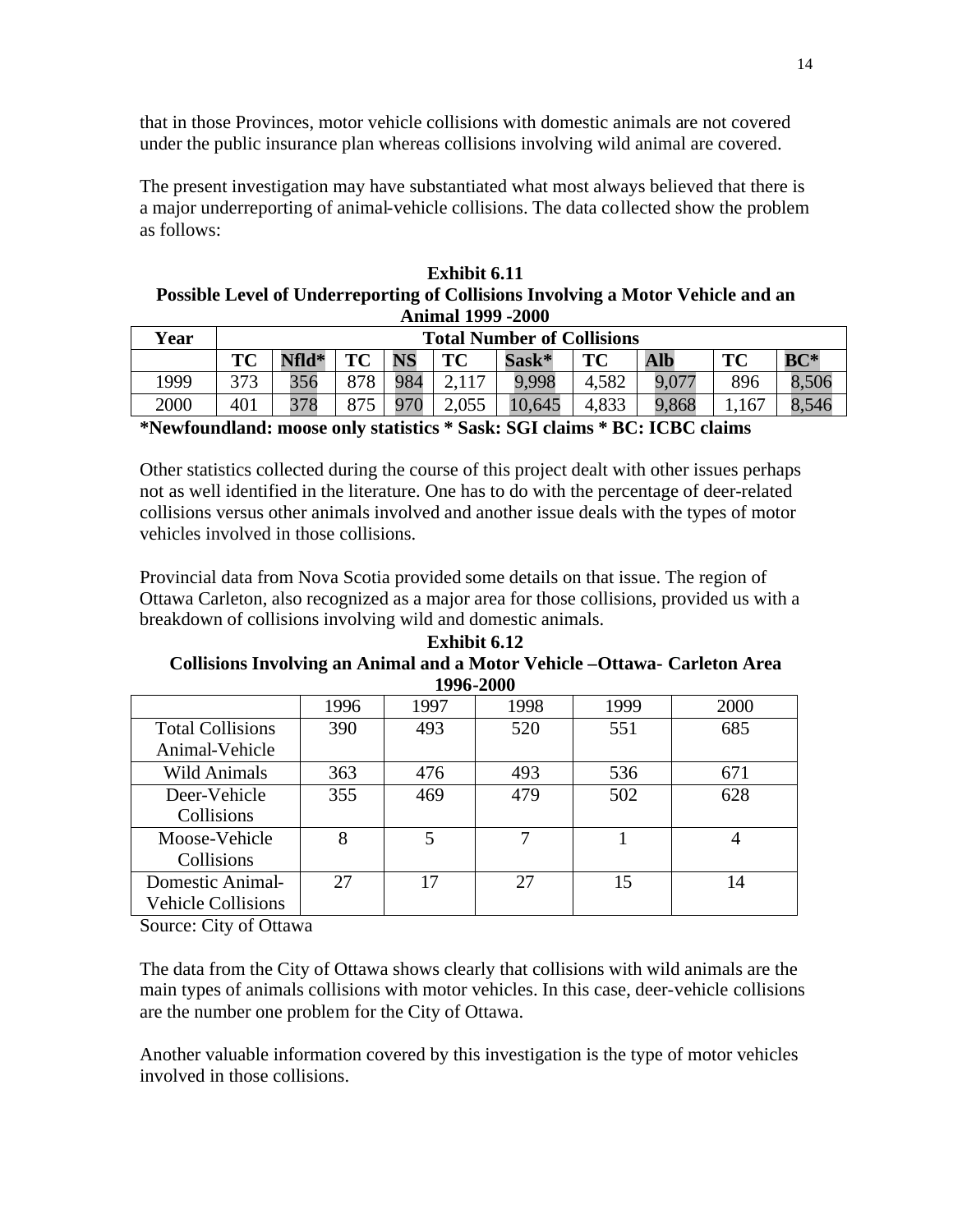| Canada 1990- 2000 |       |       |              |  |                                    |  |  |
|-------------------|-------|-------|--------------|--|------------------------------------|--|--|
|                   | Autos | LTVs' | <b>Buses</b> |  | Straight Trucks   Tractor-Trailers |  |  |
| 1996              |       |       |              |  |                                    |  |  |
| 1997              |       |       |              |  |                                    |  |  |
| 1998              |       |       |              |  |                                    |  |  |
| 1999              |       |       |              |  |                                    |  |  |
| 2000              |       |       |              |  |                                    |  |  |

**Exhibit 6.13 Types of Vehicles Involved in Collisions With Animals and with a Fatality Canada 1996- 2000**

#### **Exhibit 6.14 Types of Vehicles Involved in Collisions with Animals and with Injuries Canada 1996- 2000**

| Canaga 1990- 2000 |       |       |              |                        |                         |  |  |
|-------------------|-------|-------|--------------|------------------------|-------------------------|--|--|
|                   | Autos | LTVs' | <b>Buses</b> | <b>Straight Trucks</b> | <b>Tractor-Trailers</b> |  |  |
| 1996              | 884   | 257   |              | 14                     |                         |  |  |
| 1997              | 961   | 281   |              |                        |                         |  |  |
| 1998              | 1059  | 354   |              |                        |                         |  |  |
| 1999              | 1148  | 442   |              |                        |                         |  |  |
| 2000              | 265   |       |              |                        |                         |  |  |

### **Exhibit 6.15**

### **Types of Vehicles Involved - Collisions with Property Damage Only 1996- 2000**

|      | Autos  | LTVs'  | <b>Buses</b> | <b>Straight Trucks</b> | <b>Tractor-Trailers</b> |
|------|--------|--------|--------------|------------------------|-------------------------|
| 1996 | 13,021 | 6,213  | 30           | 220                    | 534                     |
| 1997 | 13,423 | 6,316  | 17           | 186                    | 523                     |
| 1998 | 13,990 | 6,688  | 27           | 219                    | 588                     |
| 1999 | 15,959 | 9,807  | 27           | 295                    | 749                     |
| 2000 | 17,140 | 10,337 | 35           | 331                    | 800                     |

Source: Transport Canada Road Safety Directorate

## **Exhibit 6.16**

**Types of Motor Vehicles Involved in Animal-Vehicle Collisions Nova Scotia 2000**

| <b>Vehicle Type</b>     | <b>Collisions With</b> | <b>Collisions With</b> | <b>Collisions With</b> | <b>Total</b> |
|-------------------------|------------------------|------------------------|------------------------|--------------|
|                         | <b>Property</b>        | <b>Personal Injury</b> | <b>Fatality</b>        |              |
|                         | <b>Damage Only</b>     |                        |                        |              |
| Automobile              | 511                    | 71                     | $\Omega$               | 582          |
| Pick up Truck           | 129                    | 13                     |                        | 142          |
| Van $<$ 5 000 $kg$      | 68                     | 4                      | $\mathbf{\Omega}$      | 72           |
| Trucks > 5000kg         | 3                      |                        | $\mathbf{\Omega}$      |              |
| <b>Tractor Trailers</b> |                        | 2                      | $\theta$               |              |
| Motorcycle              |                        | Q                      | $\Omega$               |              |
| Emergency vehicle       |                        |                        | $\mathbf{\Omega}$      |              |
| Not stated              | 19                     | ി                      | $\mathbf{\Omega}$      | 21           |
| Total                   | 732                    | 103                    |                        | 835          |

Source: Nova Scotia Department of Transportation and Public Works –Highway Engineering Services – Asset Management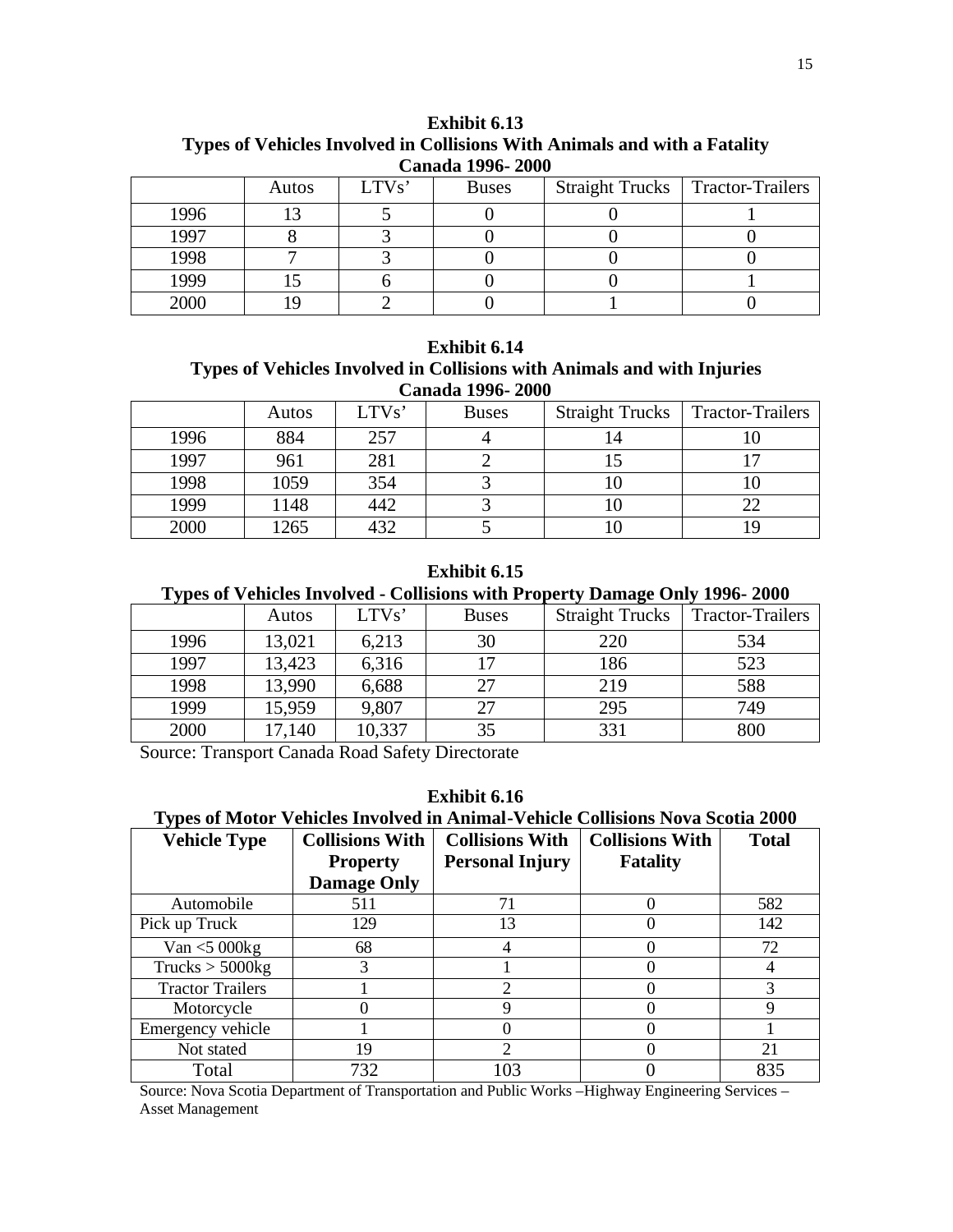These statistics confirm that the automobiles and the pick up trucks are the motor vehicles most involved in animal-vehicle collisions. This is to be expected given that they are likely the most registered type of vehicles.

At least one Provincial Ministry of Transportation, British Columbia, collects data by region, by district, by highway segment number, by kilometer and by species involved in these collisions. This data collection system is called the Wildlife Accident Reporting System (WARS). The WARS system was implemented in the late 1980s and, in some cases, may contain data dating back to 1978. In British Columbia, WARS reports are available to the public. WARS reports are extremely useful to Highway authorities to decide on the posting of highway signs to signal to the motoring public the presence of deer for instance or moose. Other Provinces collect similar data as those collected under WARS but generally speaking these data are not available to the public.

Wars data come from contracted Highways Maintenance personnel. In some cases, this source of information has become less reliable with the privatization of these services. For this reason, in the case of Provinces with a public insurance plan like ICBC, the claims data probably remains the safest data source in those Provinces for establishing the total number of collisions and the total costs of those collisions. It is, however, less accurate to provide the exact location of those collisions and makes it more difficult to plan mitigation measures.

The data collected by the Provinces is also useful in establishing the patterns of those collisions. For instance, some provinces collect data on the time of day the collisions take place and also the time of the year. Nova Scotia keeps excellent statistics on these characteristics.

| Time of Year Animal-Venicle Collisions Nova Scotla 1998-2000 |                            |                                 |                            |  |  |  |  |
|--------------------------------------------------------------|----------------------------|---------------------------------|----------------------------|--|--|--|--|
| <b>Month</b>                                                 | <b>Total Collisions 98</b> | <b>Total Collisions 99</b>      | <b>Total Collisions 00</b> |  |  |  |  |
| January                                                      | 37                         | 33                              | 27                         |  |  |  |  |
| February                                                     | 42                         | 24                              | 30                         |  |  |  |  |
| March                                                        | 36                         | 30                              | 28                         |  |  |  |  |
| April                                                        | 42                         | 39                              | 34                         |  |  |  |  |
| May                                                          | 56                         | 72                              | 58                         |  |  |  |  |
| June                                                         | 85                         | 83                              | 115                        |  |  |  |  |
| July                                                         | 75                         | 87                              | 83                         |  |  |  |  |
| August                                                       | 67                         | 69                              | 41                         |  |  |  |  |
| September                                                    | 37                         | 78                              | 83                         |  |  |  |  |
| October                                                      | 96                         | 108                             | 114                        |  |  |  |  |
| November                                                     | 178                        | 143                             | 156                        |  |  |  |  |
| December                                                     | 61                         | 81                              | 56                         |  |  |  |  |
| Total                                                        | 812                        | 847                             | 825                        |  |  |  |  |
| $\cdots$<br>$\sim$<br>$\mathbf{r}$<br>$\sim$                 | $\sim$ m                   | 1.72.11.11.11.1<br><b>TT' 1</b> | $\blacksquare$<br>$\sim$   |  |  |  |  |

**Exhibit 6.17 Time of Year Animal-Vehicle Collisions Nova Scotia 1998-2000**

Source: Nova Scotia Department of Transportation and Public Works –Highway Engineering Services – Asset Management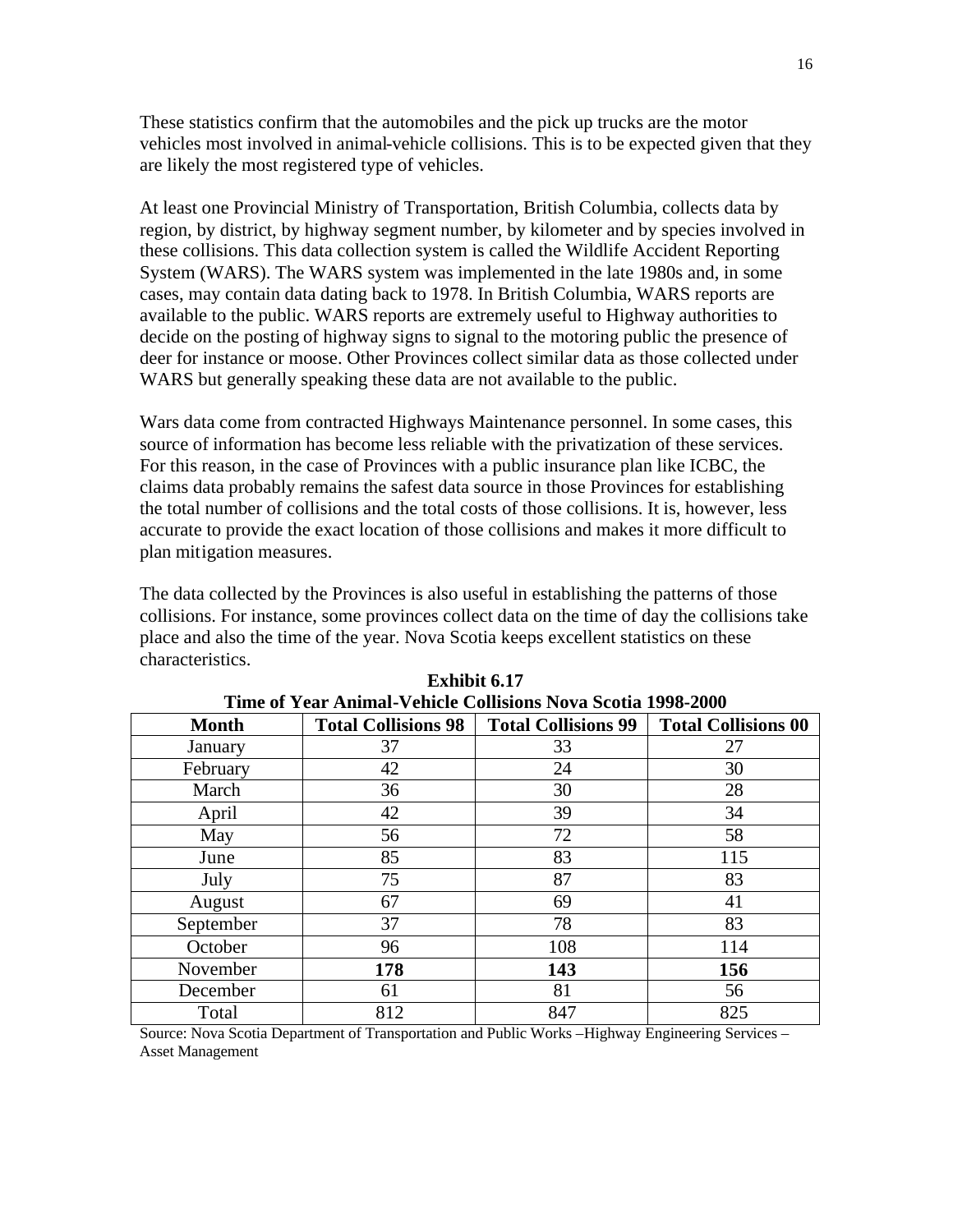Consistently, October and November are the months with the most collisions in Nova Scotia. On average, 30% of all animal-vehicle collisions take place during those two months alone.

| <b>Time of Day</b>        | <b>Total Collisions 98</b> | <b>Total Collisions 99</b> | <b>Total Collisions 00</b> |
|---------------------------|----------------------------|----------------------------|----------------------------|
| <b>a.m.</b> 12:00 to 1:00 | 18                         | 27                         | 17                         |
| 1:00 to $2:00$            | 27                         | 24                         | 15                         |
| $2:00$ to $3:00$          | 20                         | 20                         | 22                         |
| 3:00 to 4:00              | 13                         | 15                         | 14                         |
| $4:00$ to $5:00$          | 16                         | 19                         | 14                         |
| 5:00 to 6:00              | 27                         | 30                         | 22                         |
| 6:00 to 7:00              | 26                         | 32                         | 40                         |
| 7:00 to 8:00              | 48                         | 50                         | 40                         |
| 8:00 to 9:00              | 37                         | 29                         | 33                         |
| 9:00 to 10:00             | 23                         | 16                         | 28                         |
| 10:00 to 11:00            | 24                         | 31                         | 36                         |
| 11:00 to 12:00            | 22                         | 24                         | 24                         |
| $p.m. 12:00$ to 13:00     | 12                         | 16                         | 26                         |
| 13:00 to 14:00            | 10                         | 15                         | 16                         |
| 14:00 to 15:00            | 12                         | 13                         | 14                         |
| 15:00 to 16:00            | 14                         | 9                          | 18                         |
| 16:00 to 17:00            | 23                         | 15                         | 17                         |
| 17:00 to 18:00            | 53                         | 55                         | 44                         |
| 18:00 to 19:00            | 58                         | 59                         | 57                         |
| 19:00 to 20:00            | 70                         | 70                         | 58                         |
| 20:00 to 21:00            | 60                         | 71                         | 72                         |
| 21:00 to 22:00            | 83                         | 69                         | 83                         |
| 22:00 to 23:00            | 64                         | 56                         | 50                         |
| 23:00 to 24:00            | 37                         | 75                         | 47                         |
| Not stated                | 15                         | $\overline{7}$             | 18                         |
| Total                     | 812                        | 847                        | 825                        |

**Exhibit 6.18 Time of Day Animal-Vehicle Collisions Nova Scotia 1998-2000**

Source: Nova Scotia Department of Transportation and Public Works –Highway Engineering Services – Asset Management

Exhibit 6.18 shows that, in Nova Scotia, the time of day most dangerous for animalvehicle collisions seems to be consistently early evening. It should be noted however that animal-vehicle collisions take place at all time during a 24-hour period. For instance, in 2000, 50% of all collisions took place between 7:00 a.m. and 8:00 p.m.

To summarize the points covered in this chapter:

• These references indicate that the number of collisions involving large animals and motor vehicles is very significant and appears to confirm the scientific literature on the underreporting phenomena. Although, in some Provinces, some of the data shows an underestimation as high as 100%, the real number is probably somewhere between this very high percentage and the evidence found in the literature. It is in fact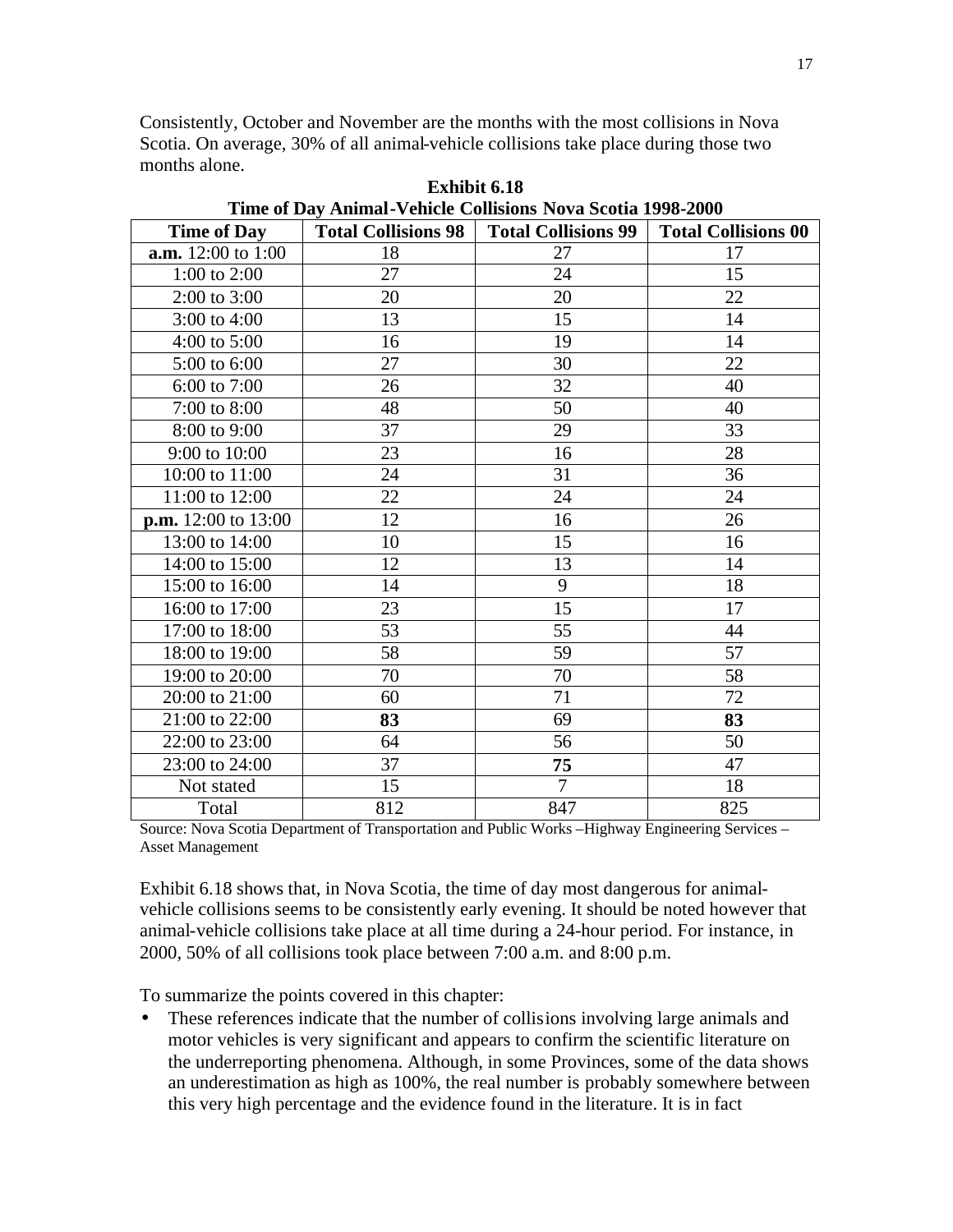possible, and probably safe to say, that the underreporting phenomenon may be as high as 40 to 50% and, consequently, the national statistics underestimate the number of animal-vehicle collisions.

- Since there is no consistent tracking of the disposal of animal carcasses, it is impossible to establish a true number of collisions. Furthermore, in some instances an animal like a deer may have been hit but still mange to run away. In some Provinces this type of collision would be reported because a vehicle damage would ensue but in other Provinces it would probably not be reported
- Having established the underreporting phenomena, it is however essential to state that this phenomena is more pronounced for collisions involving property damage only and, to a certain extent, personal injuries. In the case of collisions with a fatality the discrepancies between the national database and provincial databases appear to be very small.
- Although there may be some valid hypothesis one can put forward to explain the underreporting of collisions with property damage, in the case of a collision with injuries the differences between some of the Provincial databases and the national database are difficult to explain.
- On the basis of a 50% underreporting phenomena, the total collisions involving motor vehicles and animals for Canada is more in the order of 45 000 per year and probably growing at an alarming rate of 10 to 15% per year.
- With such a high number of animal-vehicle collisions, it is almost a miracle that we register so few fatalities. The fact that over 80% of the accidents involve deer may explain this relationship. In fact, the greatest impact of those collisions is monetary and is absorbed by society in one form or another.
- Statistics both nationally and provincially confirmed that the automobiles are the leading types of vehicles involved in those collisions.
- Data collection at Provincial levels varies from Province to Province. In some cases, it can be very elaborate and in existence for many years. In other cases, it may have eroded with recent administrative and policy changes. The adoption of the WARS system by British Columbia is a good step in the right direction and a good example of a data collection effort at a North American scale.

National and provincial data show that the most serious effect of animal-vehicle collisions is the property damage resulting from such collisions. And, although federal and provincial databases differ on the number of collisions with property damage only, the problem remains: these collisions represent a significant economic cost to Canadian society in general.

Using a revised total of 45,000 animal-vehicle collisions per year, with an average cost of \$4,500 (including the vehicle and the wildlife animal), the minimum economic vearly cost to Canada can be estimated in the order of \$200,000,000. This does not take into account the cost associated with fatalities and personal injuries. This cost estimate only covers the property damage resulting form these collisions.

It is then understandable that with so many collisions and combined to the economic consequence of these collisions, and the destruction of the wildlife, several mitigation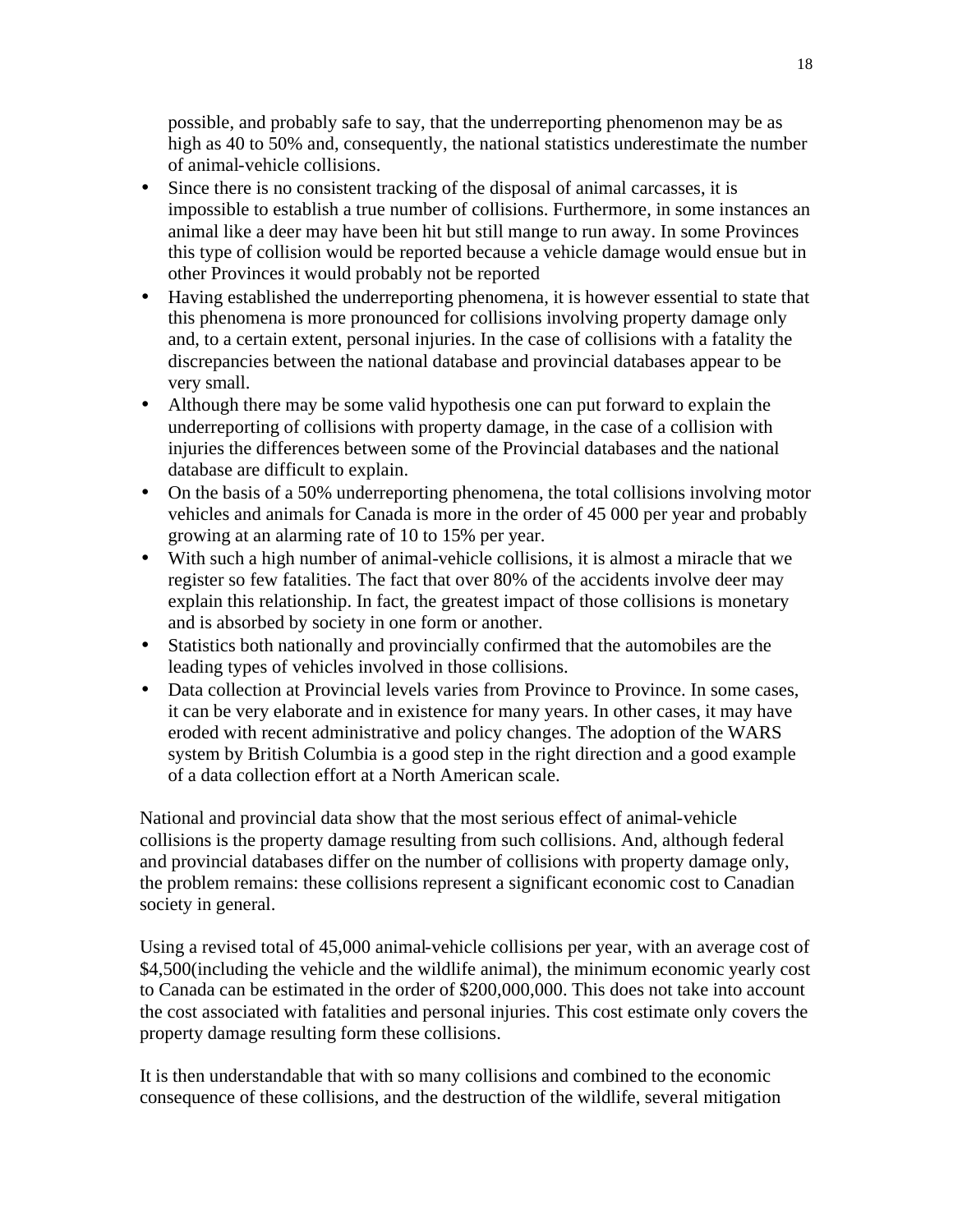measures have been designed to address this issue over the years. The next chapter will review these mitigation measures.

## **7. REVIEW OF MITIGATION MEASURES**

As part of their data collection, the Provinces generally do a good job at identifying where collisions involving motor vehicles and animals have taken place and the severity of the collision is also noted. This data gathering is usually the first step towards the implementation of mitigation measures. It is far from perfect because in some Provinces many collisions go unreported. It does however provide good information to highway and environmental authorities planning to address this issue in their respective areas.

Mitigation measures can probably be divided into four categories:

- Warning and Awareness of Drivers
- Deterring the Wildlife
- Infrastructure Adaptation
- In-Vehicle Information Systems

The measures designed to mitigate road mortality consist of either changing the behavior of motorists (warning, calming, improving visibility, managing traffic) or animals (modifying movements or access by fencing, gates, passages, altering habitat quality). (Clevenger, 2002)

## *7.1 Warning Signs*

As a standard part of highway design, engineers are required to provide information to motorists about dangerous sections of a roadway. This is done by using warning signs of specified minimum sizes and located at specified maximum intervals with a symbol and/or legible statement describing the nature of the hazard. For example, the "jumping deer" sign is used to warn drivers of areas where concentration of the deer population pose a potential hazard to motorists. This sign may be complemented by another suggesting or, in some cases requesting, drivers to reduce their speed. Deer-crossing warning signs could be effective if motorists reduced their speed; (Bertwistle, 2002, Danielson & Hubbard, 1988) or if these static signs could inform the drivers when and where an animal will appear.(Lo, 2003)

Another approach has been to install non-standard over-sized signs especially for large wild animals such as moose or caribou. This experience was tested in Newfoundland and the same results as with regular signs seem to have taken place. Newfoundland statistics are still showing a significant increase over a 10-year period even after the larger signs were installed.

Highway signs tend to be so common; often for such long stretches of road, that drivers become complacent to the warnings unless the warning on the sign is reinforced by actual experience and drivers see deer in the area. (Danielson & Hubbard, 1998)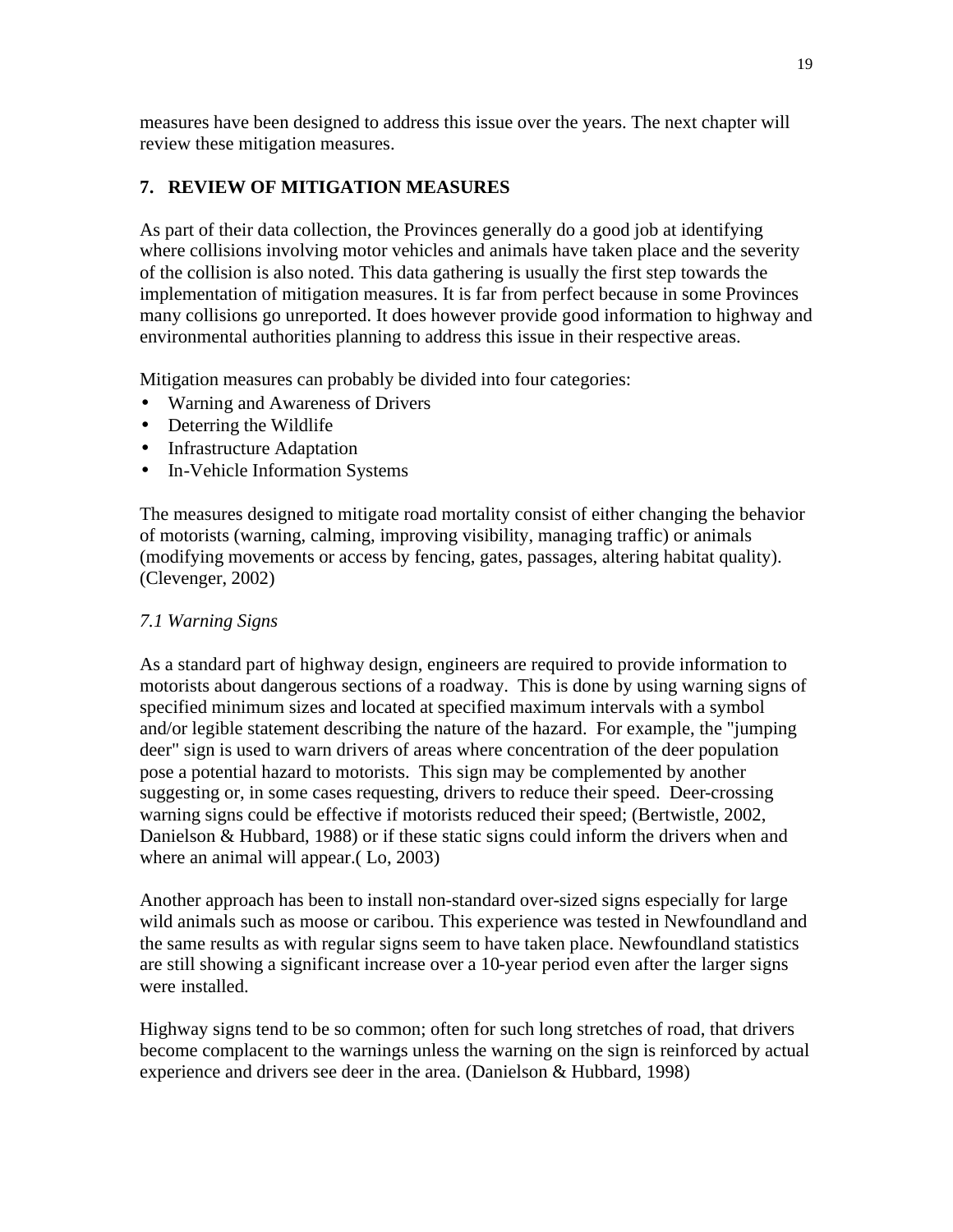Signs probably remain the least expensive and easiest to install and maintain mitigation measure. (ICBC, 2000) The availability of Changeable Message Sign (CMS) opens new possibilities not yet explored. (Sielecki, 2001)

## *7.2 Lower Speed Limits*

This involves lowering the legal speed limit in areas where there is a high deer population and/or a high frequency of wildlife related accidents. The possibility of regulating speed limits between warning signs, especially for night driving, has been explored and used before. Parks Canada has reduced speed limits to 70 km/h in some areas. Parks Canada studies suggest a diminution of the number of collisions for some animals and none for others. (Bertwistle, 2002 and Lo, 2003) It is however difficult to transfer the National Parks experience to other roads because those Parks are well known for its habitat and the roads are in controlled areas. (Lo, 2003) Generally speaking, reduced speed is not always appropriate for open rural highways. (Lo, 2003)

## *7.3 Public Awareness Programs*

Public awareness programs are aimed at educating drivers about the need to take safety precautions in zones that are clearly marked as high wildlife/vehicle accident zones. Such awareness programs stress the unpredictability of animal behavior, the fact that the presence of one animal along the roadside is indicative of the high probability of several more in the vicinity, the need to practice defensive driving, etc. The public is usually informed with a brochure depicting the risks and sometimes showing a collision involving a major animal-vehicle collision. These brochures also identify methods of spotting wildlife along the roads.

There is little research available on the effectiveness of such programs and some of the research published thus far, came from Sweden and shows that the effect of those campaign was marginal. (Miller, 1985).

In spite of inconclusive results, educating motorists of the risk of a large animal-vehicle collision remains a fundamental recommendation of several authors. (Farrell, 2002)

## *7.4 Reflectors or Mirrors*

In this case, reflectors or mirrors are prisms mounted on poles along the road and are designed to redirect vehicle headlight beams and transform this into a "light barrier" along the road. Unlike fencing, they provide a "barrier" only when vehicles are present. In theory, this barrier will be visible to the deer and deter them from crossing the road when a car is approaching that section of the road at night. In the absence of light, the reflectors are inactive and do not interfere with deer movement. Many studies have been done on the effectiveness of these reflectors. The results vary from ineffective (Danielson & Hubbard, 1998) to moderately successful (Sielecki, 2001) to very successful when evaluated by studies cited by the manufacturers (Swareflex, 2001). Their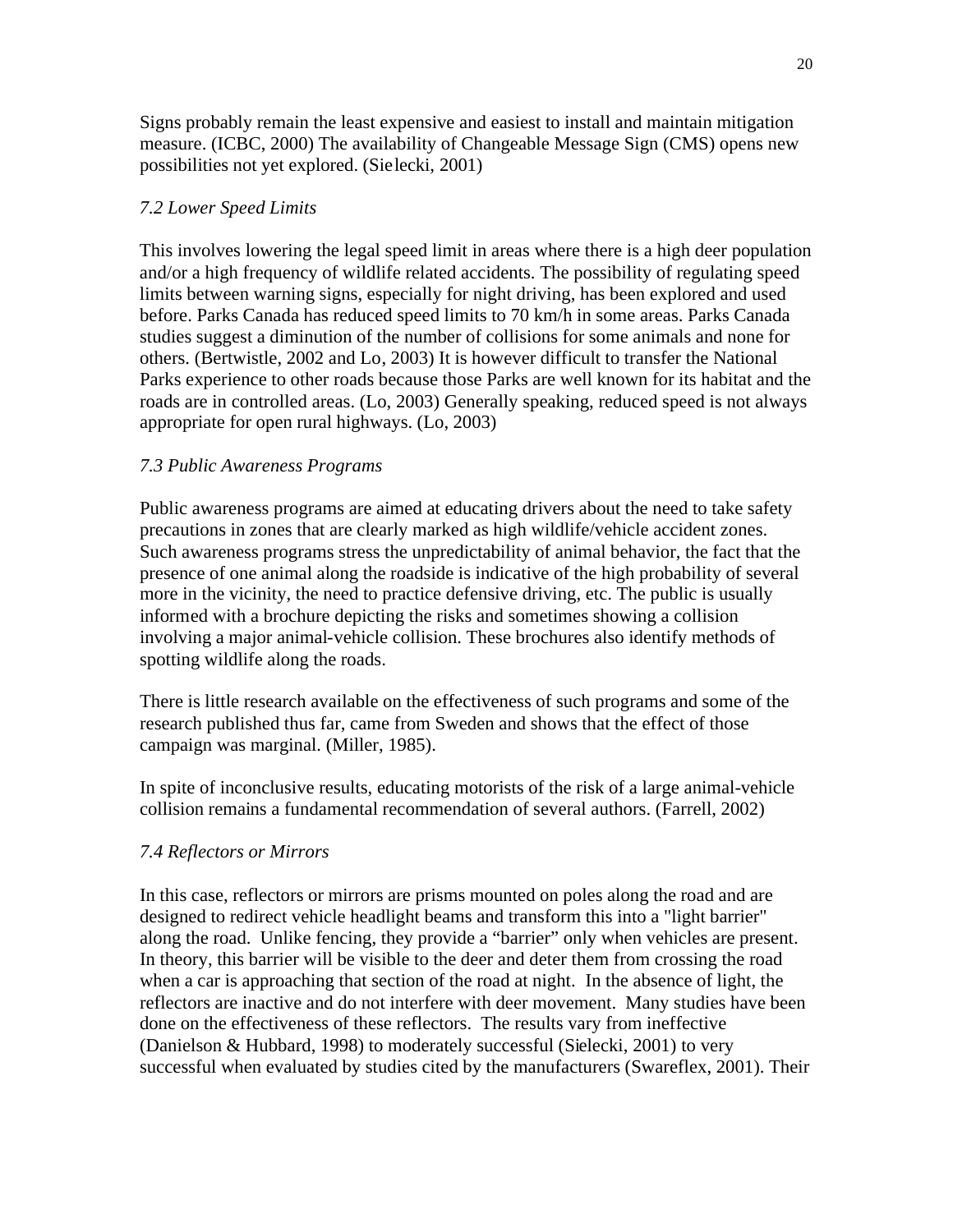cost is also quite significant at approximately \$ 10 000 along both sides of a highway (Sielecki 2001, Danielson & Hubbard, 1998)

### *7.5 Ultrasonic Warning Whistles*

The ultrasonic warning whistle is a small device that can be attached to the hood or bumper of a vehicle. At speeds above 50 km/h, air forced through an opening in the device allegedly emits an ultrasonic sound wave audible to animals, but inaudible to humans or animals within the vehicle. The frequency of this sound signal is such that animals are repelled and stay away from the roadway. Extensive research has been conducted on the effectiveness of ultrasonic whistles and, for the most part, the research found the whistles to be ineffective (Alberta Transportation, 1986, Romin & Dalton, 1992) or moderately effective (Child & Foubister, 1986, Scheifele, P.M., Browning, D.G. & Collins-Scheifele, L.M., 2002) Some also say that some of the whistles on the market emit a sound outside the hearing range for deer. (Romin & Dalton, 1992) The only supporting evidence of the whistles has been in the case of moose. (Child & Foubister, 1986 Miller, 1985)

### *7.6 Highway Lighting*

This approach involves providing lighting along the sections of road with high frequency wildlife/vehicle accidents occurring under dark conditions. Statistics generally show that animal-vehicle collisions occur from sunset to sunrise. (Danielson & Hubbard, 1998) The rationale here is that providing such lighting should increase driver visibility and thus reduce the number of wildlife/vehicle conflicts. Research conducted on this method for mitigating accidents has shown it to be also ineffective and expensive. Miller, 1985). To date, many road authorities have not used this mitigation measure across North America, but when it has been used it was found to be ineffective. (Danielson & Hubbard, 1998, Farrell, 2002)

### *7.7 Habitat Alteration*

Two basic approaches to habitat modification have been explored. The first involves making roadways unattractive to animals and the second requires the creation of a prime quality habitat in areas away from transportation corridors. One way to make the roadway less attractive to animals is to plant a less palatable grass along the corridor. Another approach is to treat existing grasses with chemical deterrents that would discourage consumption. If either method is used in conjunction with a habitat development program elsewhere, it is suggested that deer would be less likely to come into contact with the highway corridor. Other alternatives to planting grass on the highway "right of way" (ROW) include planting unpalatable shrubs, or covering the right-of-way with an asphalt, concrete, or thick gravel layer. (Danielson & Hubbard, 1998, Farrell, 2002, ICBC, 2000, Rea, 2000)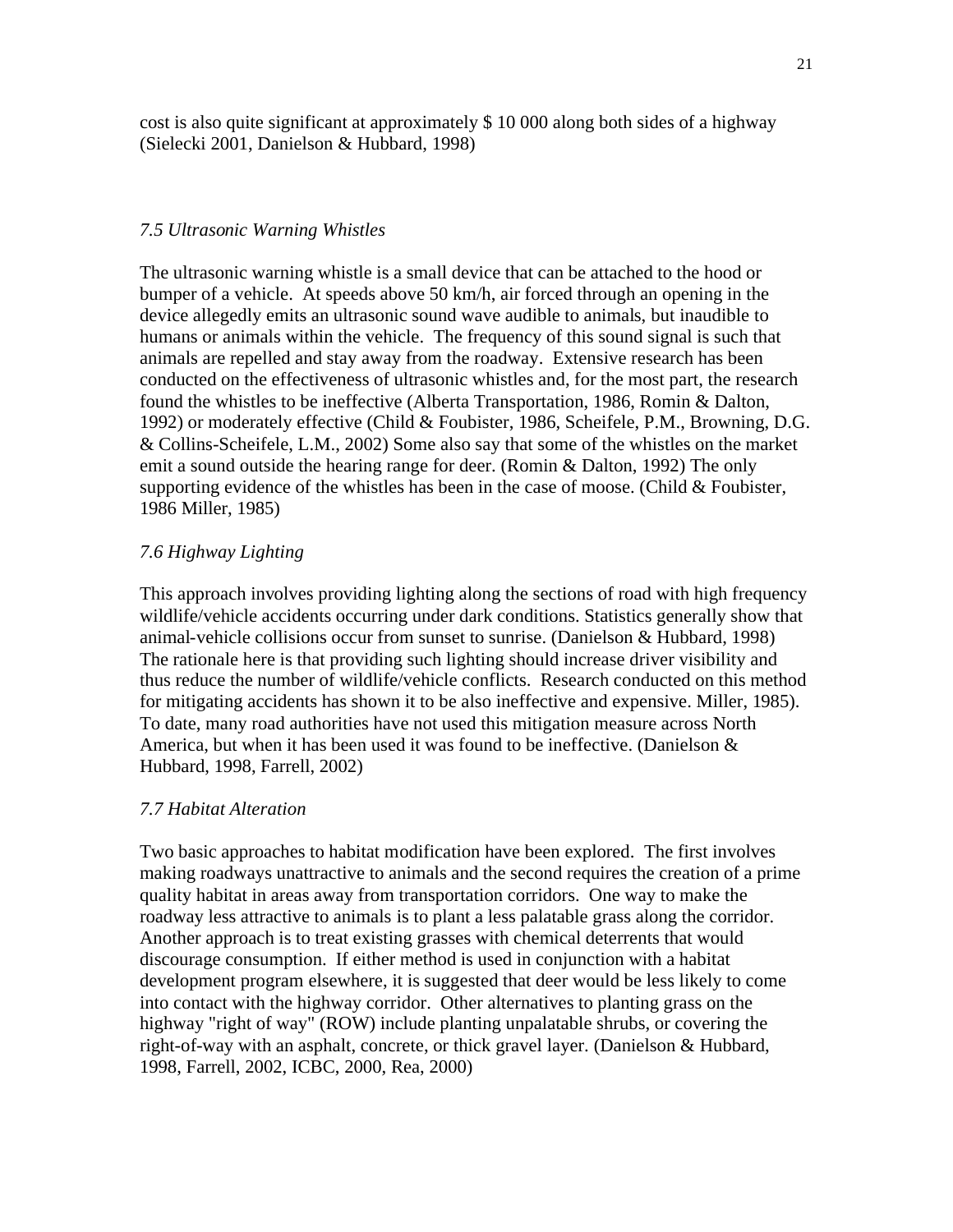Scents appears to be another deterrent for some animals. So far, the research has shown that scents may have some effect in reducing moose-vehicle collisions in Sweden. However, because the substances tend to deteriorate over time, it tends to loose its effectiveness. (Farrell, 2002)

The use of salt in the winter in Canada also brings particular problems. In some areas road salt attracts deer and moose to the right-of-way. Some new research is on-going using certain volatile compounds (isobutyric acid and creosote or CaMg-acetate) in repelling moose for instance from salty roadside. (Danielson & Hubbard, 1998, Farrell, 2002,)

### *7.8 Exclusion Fencing*

Fences erected on both sides of the road have been used to either prevent animals from wandering onto the road or to lead them to an underpass or overpass. Fences are generally believed to be an effective method. (Sielecki, 2001, Danielson and Hubbard, 1998) It has, however, been found that the use of fences is very site specific, and each location needs to be carefully examined to determine if a fence will deter deer from the roadway. (Sielecki, 2001) In British Columbia, over 450 kilometers of fencing have been installed and at those locations animal-vehicle collisions have reduced significantly. In some cases, they have been eliminated.

Biological knowledge on movements, distribution, and behavior of the species in question is required before a fencing program can be implemented. In some instances, deer will want to cross the road badly enough that they will walk many hundred meters to go around a fence if they cannot jump over it or in some cases, will crawl underneath the fence at erosion gaps. Other problems associated with the use of fences include high cost, maintenance, interruption of migratory patterns of all wildlife, unnatural appearance, trapping of animals who get onto the highway, and a high snow buildup adjacent to the fence may allow deer to easily jump over a fence.(Danielson & Hubbard, 1998)

Even though fencing may be an effective mitigation method for reducing animal-vehicle collisions, the cost of construction and maintenance may be prohibitive in some areas. (Danielson & Hubbard, 1998)

### *7.9 Underpasses and Overpasses*

Underpasses and overpasses have been found to be effective especially when used in conjunction with fences. These structures provide a type of grade separation between motor vehicle traffic and wildlife traffic. In this case too, the high costs and location requirements (i.e., topography etc.) limit the use of this method. (Danielson & Hubbard, 1998) To reduce the cost of this measure, it should be integrated in the planning of new infrastructure. (Farrell, 2002)

A recent study from Alberta that looked at ways of reducing the adverse impact of a new highway section in the Canmore area, recommended the use of an underpass as the most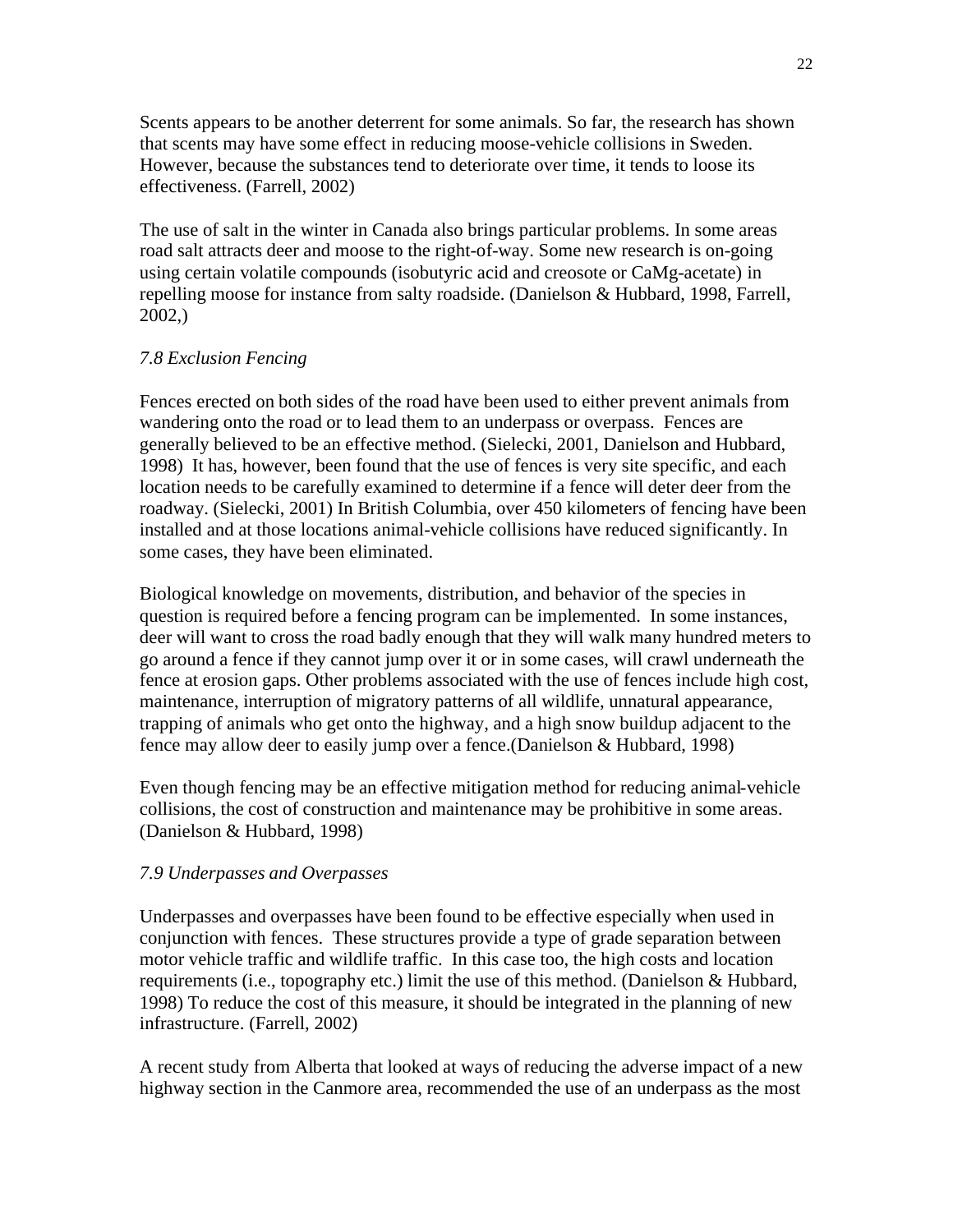preferred option for ensuring the safe passage of ungulates and carnivores. The initial construction cost for this underpass and the fencing needed to channel the animals came to the total sum of \$1.3 million. (Lo, 2003)

### *7.10 Intelligent Transportation Systems*

Some transportation agencies are now turning to advanced technology solutions implemented as Intelligent Transportation Systems (ITS). ITS pilot systems have focused on two aspects so far (Farrell, 2002):

- The ability to detect ungulate presence on or approaching the roadway, and
- The driver's response to the dynamic warning signs.

Animal detection can be accomplished through a variety of methods including: microwave radar, passive and active infrared images, fiber-optic grating, seismic sensors and thermal imaging technologies. A disadvantage of complex systems of these types is the need to use advanced software packages. (Farrell, 2002)

Recently there have been several pilot animal-detection, driver warning systems installed, including: (1) Wildlife Warning System, Saskatchewan; (2) Wildlife Protection System, British Columbia; (3) Moose Warning System, Finland; (4) FLASH System, Wyoming; (5) Laser Detection System, Washington; (6) Dynamic Elk Crossing, Washington;(7) Roadway Animal Sensors, Arizona; and (8) Xccelerated Advance Warning Device, Minnesota. (Farrell, 2002, Western Transportation Institute, 2002)

Infrared technology is also adapted as a driver's aid in a vehicle. This in-car technology gives drivers an advanced warning of objects on the roads, including animals, during darkness. In the case of Nova Scotia for instance, this would affect 50% of all deervehicle collisions in the Province in 2000. (Nova Scotia Department of Transportation and Public Works, 2002) The same percentage is similar in American data. (Erie Insurance, 2001). The range of these systems can vary between 50 to 450 meters depending on the product. Their costs can vary between \$500 to \$5000. per vehicle. (Lo, 2002 and www.deercarsh.com)

Although there is significant interest and potential in ITS systems, many technical issues must be addressed before they are ready for general use. False detection, mean-failure rate between cycle times, fail-safe parameters and warranty/availability of parts are only four of the technical issues to be addressed. The issue of liability in case of failure is another issue that should not be pushed aside quickly. (Farrell, 2002)

In summary, we note that properly maintained fencing appears to be the most effective way to reduce deer-vehicle collisions. (Clevenger, 2002) However, not much is known about the effect of this mitigation measure on moose-vehicle accidents. In instances where fencing costs are prohibitive, as on secondary roads, animal detection-driver warning systems appear more efficient. (Farrel, 2002) Regulating speed also appears to have benefits but mostly in some particular locations (Lo, 2003). New ITS technologies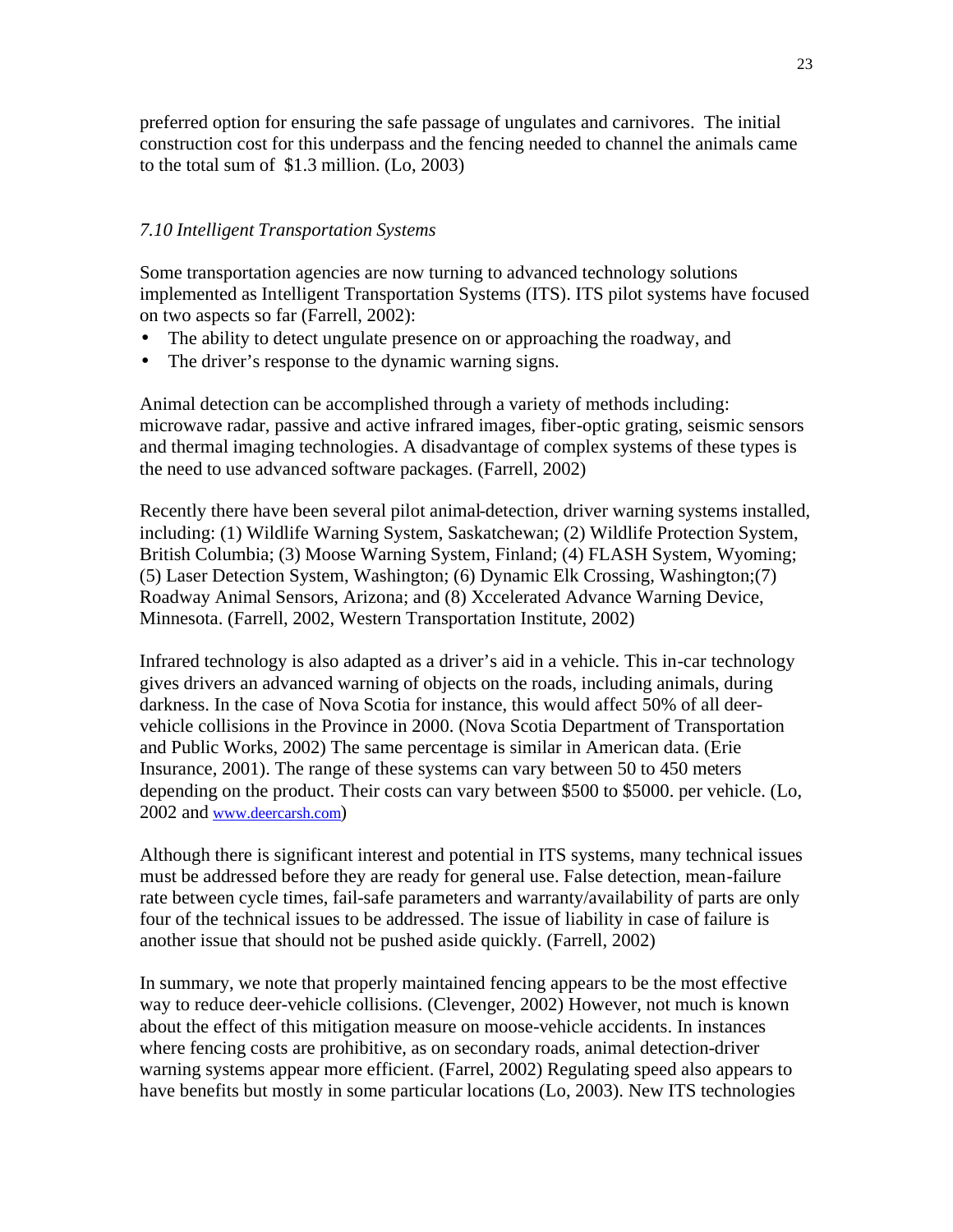appear promising but remain largely unproven. (Danielson & Hubbard, 1998, Farrell, 2002, Lo, 2003)

Other particular points on the measures include:

- The relative effectiveness and cost of different deterrent methods is poorly understood (Danielson & Hubbard, 1998, Farrell, 2002)
- There are many unknowns regarding the effectiveness of mitigation measures and few performance criteria have been developed. (Clevenger, 2002)
- Published literature is limited and often non-peer reviewed (Danielson & Hubbard, 1998)
- Techniques selected to reduce animal-vehicle collisions are often arbitrary without any follow-up rigorous analysis of their effectiveness (Danielson & Hubbard, 1998, Farrell, 2002, Romin & Bissonnette, 1996)
- In some cases, there is also a lack of biological understanding of the collisions (Danielson & Hubbard, 1998, Farrell, 2002)

Some conclude that the surest way to make large animal-vehicle collision studies more rigorous is to more effectively monitor the statistics on those collisions and preferably on a national level. (Farrell, 2002)

## **8. INTERNATIONAL INTEREST**

The issue of large animal-vehicle collisions also attracts attention at the international level as well. In the United States, it is estimated that 750 000 deer-vehicle collisions alone take place every year. These result in 120 fatalities per year, 30 000 injuries and a cost of \$1.2 billion (U.S.) in property damage annually. In some states, the number of collisions is as high as 67 000 per year (Michigan) (Danielson & Hubbard, 2002, Romin & Bissonette, 1996) In the case of Alaska, the problem is with moose-vehicle collisions. They report over 50 moose-vehicle collision per year (Garrett  $& Conway, 1999$ )

There is a clear mobilization on this issue in the United States. Groups such as the Western Transportation Institute at Montana State University, and the Transportation Research Board are involved acting as clearing-house on this issue. Some States are also particularly active: Illinois, Iowa, Michigan, Minnesota, Oregon, Pennsylvania, Utah, and Wisconsin. Some insurance companies such as Erie Insurance and American Family Insurance Company are also realizing the cost involved in animal-vehicle collisions.

New funding initiatives in the United States under the Transportation Equity Act for the 21<sup>st</sup> Century presents good opportunities for funding of projects and more importantly, for increased implementation of rigorous testing of mitigation techniques for reducing animal-vehicle collisions

Animal-vehicle collisions are also considered a major safety problem in both Japan and Europe. In Europe alone (excluding Russia), it is estimated that over 500 000 collisions take place every year. These collisions result in more than 300 fatalities and well over \$1 billion (U.S.) in property damage alone (Danielson & Hubbard, 1998)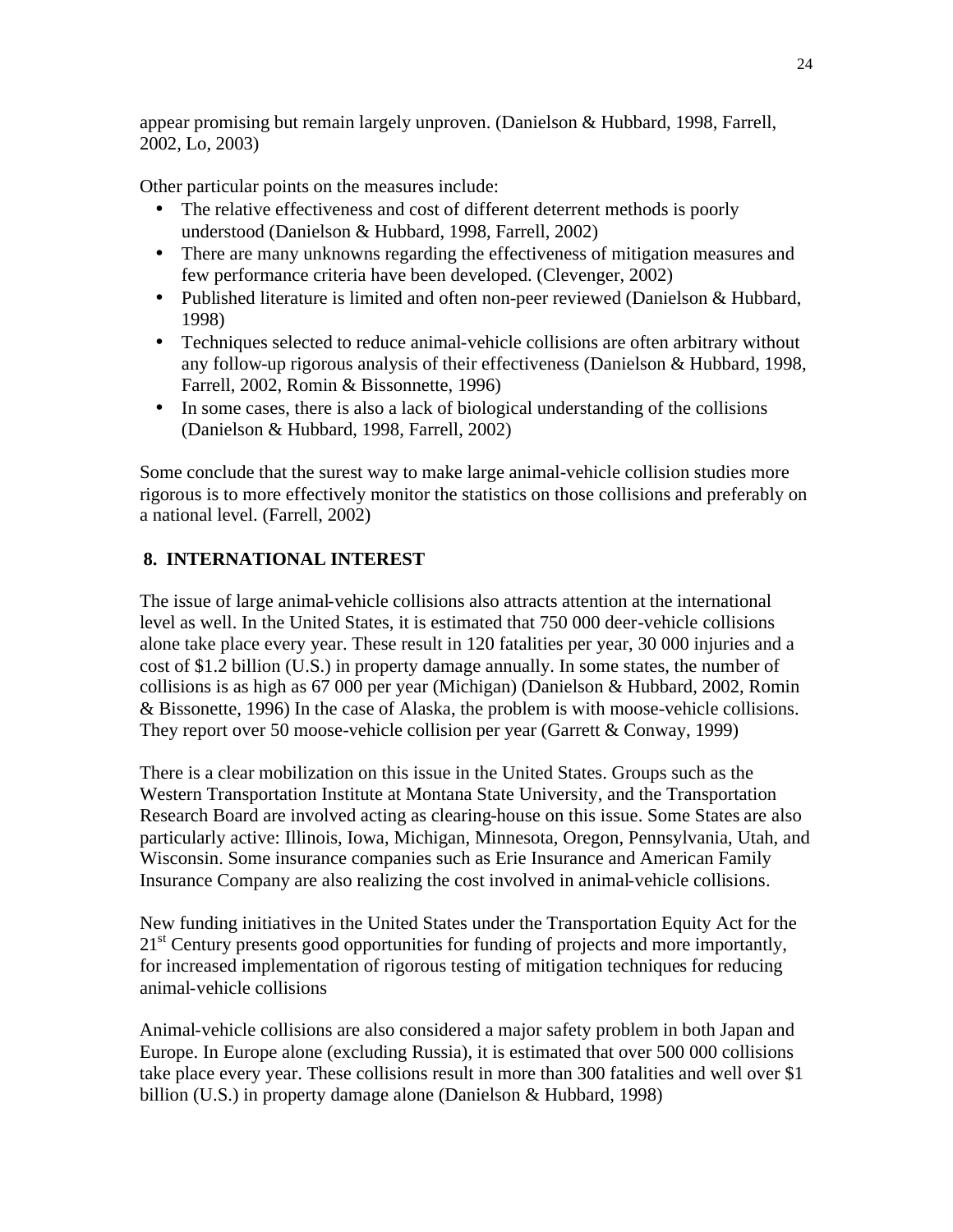The European countries most active on this issue include: Finland, France, Germany, Slovenia, Sweden, Switzerland and The Netherlands.

Sweden was probably one of the countries taking an interest on this issue earlier than most other countries in the world. Their work can be traced back as early as the 1960s. (Miller, 1985)

Different techniques are used in different countries:

- Fencing (France, Germany, Slovenia, The Netherlands)
- Geographic Information Systems (GIS) (Switzerland)
- Landscape planning (France, Germany, Switzerland)
- Overpasses (France, Switzerland), and
- Underpasses (France, Germany, The Netherlands).
- In France for instance, fencing is required on all federal highways. France's primary objective is to increase motorist safety. (U.S. DOT, 2002)

## **9. PREDICTIVE APPROACH**

l

Very few research projects have focused on predictive or benchmarking tools regarding large animal-vehicle collisions. Widespread use of national and North American databases by transportation agencies, such as WARS, would help to develop these tools. (NCHRP, 2002)

A few benchmarks have emerged from existing research:

- It is estimated that 0.029% of the deer-vehicle collisions will result in human fatality (NCHRP, 2002)
- 20% of moose-vehicle collisions result in injuries and 0.5% result in human fatality (Garrett & Conway, 1999)<sup>1</sup>
- The total claims for animal-vehicle collisions represent 1.5% of all collision claims for property damage in British Columbia. For all claims (fatality and injury), the percentage drops to 0.12% (Koganow, 1997)
- The average property damage resulting from an animal-vehicle collision is estimated at \$2 800 Cdn (ICBC, 2000) and the average wildlife cost is estimated at \$1 700 Cdn (NCHRP, 2002)
- In almost all Canadian provincial and American state statistics on animal-vehicle collisions, deer represents 80% and more of the wildlife involved and domestic animals are involved in 5% of all animal-vehicle collisions
- The issue of underreporting is confirmed by Provincial and Public Insurance Corporations' databases and can be safely established at a range of 50%; and in the case of collisions with property damage, it may be more in the range of 100%.

<sup>&</sup>lt;sup>1</sup> This estimate seems to be validated by the statistics from Newfoundland & Labrador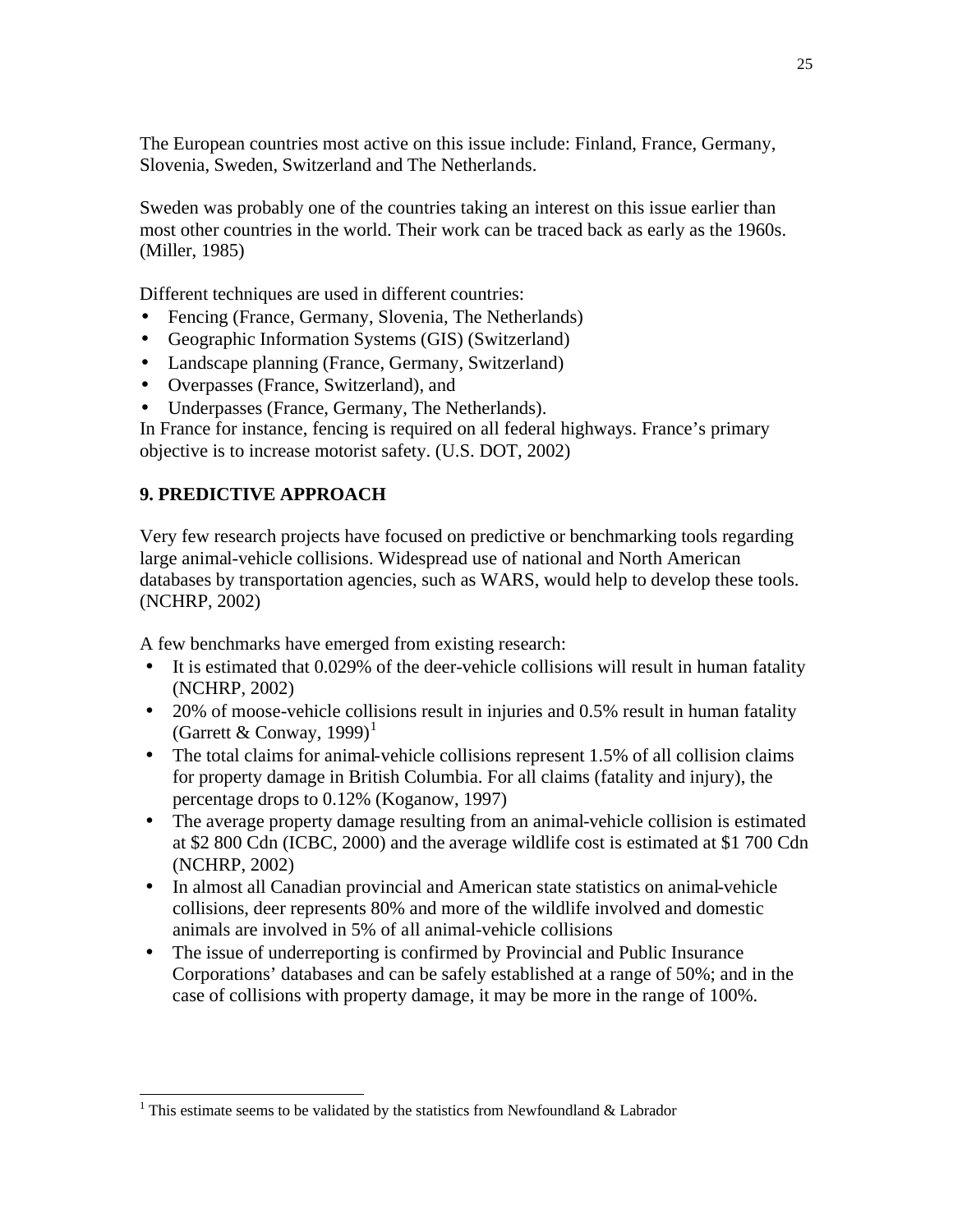It has been suggested as well that a ratio of animal-vehicle collisions per 100,000 registered vehicles should be used to record these collisions for every road authority in North America. (Garrett & Conway, 1999)

On the other side, some attempts have been made to look at the animal side as a predictive tool for those collisions. In general, these attempts have proved very difficult if not impossible. In fact, studies have shown that deer-vehicle collision count can be used as reliable indicators of deer population trend. (Lintack, Maintosh & Voigt, 1987) This approach has however proven extremely difficult in practice. The case of Michigan and Wisconsin data exemplifies this problem:

| Developing a Predicting Tool using Animal-Vehicle Collisions |                        |                          |                      |        |  |  |  |
|--------------------------------------------------------------|------------------------|--------------------------|----------------------|--------|--|--|--|
| <b>U.S. State</b>                                            |                        | Pre-Hunt Numbers in Deer | Deer-Vehicle Crashes |        |  |  |  |
|                                                              |                        | Herd                     |                      |        |  |  |  |
|                                                              | 2000                   | 2001                     | 2000                 | 2001   |  |  |  |
| Michigan                                                     | 1 900 000              | 1 800 000                | 65 000               | 67 000 |  |  |  |
| Wisconsin                                                    | 1 500 000<br>1 600 000 |                          | 20 000               | 19 900 |  |  |  |
|                                                              |                        |                          |                      |        |  |  |  |

**Exhibit 9.1 Developing a Predicting Tool using Animal-Vehicle Collisions**

Source: www.deercrash.com

The above-data shows, in the case of Michigan, a decrease in the deer herd but an increase in collisions. On the other hand, Wisconsin data shows a decrease in the deer herd and a corresponding decrease in the number of collisions.

More effort is needed on the predictability and benchmarking methods, especially in view of the underreporting issue which always force a questioning of the existing databases.

## **10. CONCLUSION**

Clearly there is no quick and easy fix to the problem of large animal-vehicle collisions. Existing data shows that when accounting for the underreporting phenomena, these collisions are on the rise and may cost society in general more than \$200,000,000 annually. This study shows that the problem may be far greater than is publicly known.

With the development of new technologies there is potential for reducing these collisions. This, however, will take some time since these new technologies are not proven yet and, as reported above, it is important that a more rigorous validation of technologies be established when it comes to mitigation measures. Furthermore, necessary funding to support expensive new technologies will be needed. Unfortunately, the case for additional funding is not easily made in view of the moderate impact of these collisions on fatalities and injuries. Although property damage represents a staggering cost to society in general, it may have to reach a proportion high enough to make the case for more funding and more sustained attention to this issue. No research has been done yet on this critical threshold approach.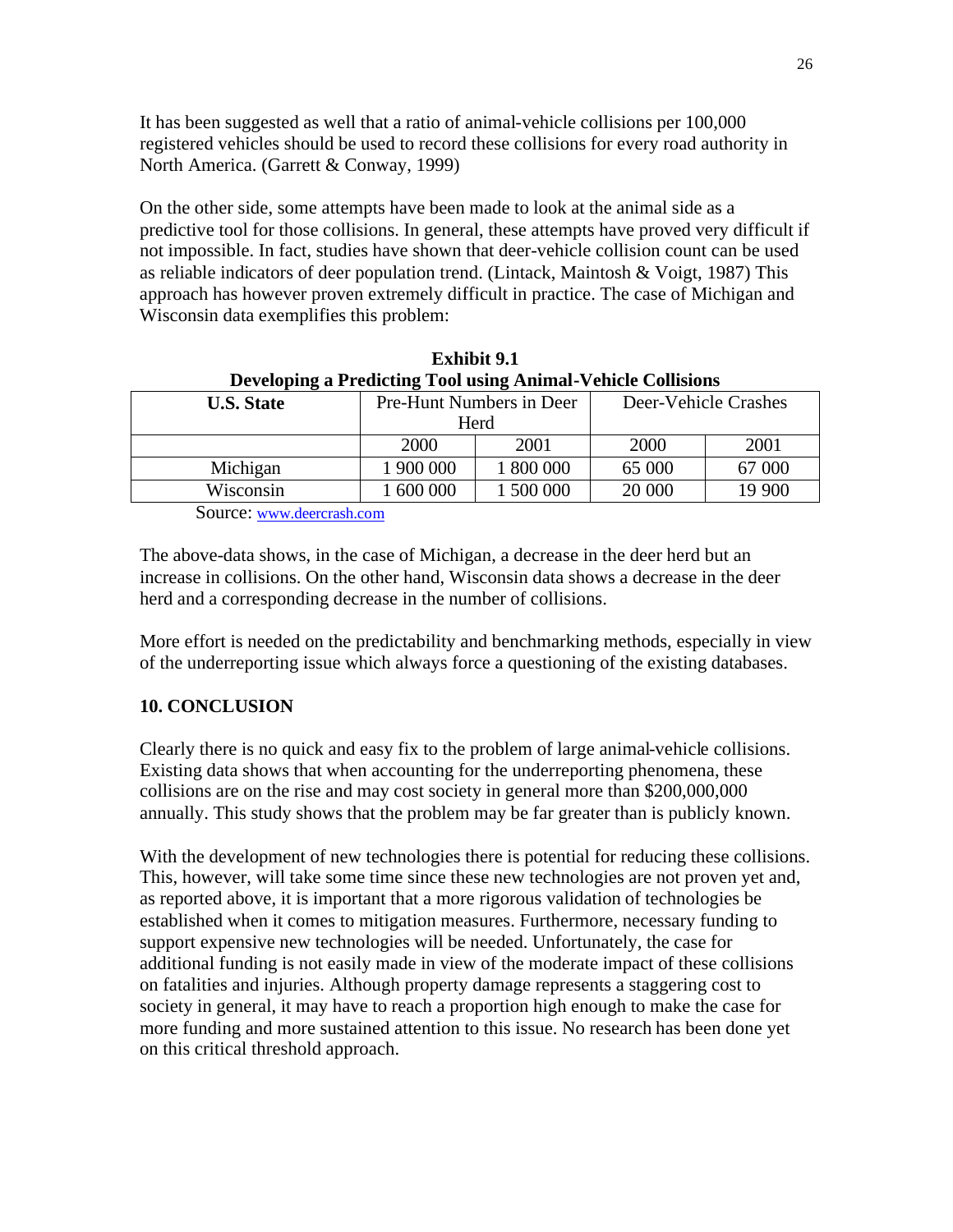However, the fact that probably between **4 to 8 large animal-vehicle collisions take place every hour in Canada** is a clear signal that something has to be done to reassure the public since the issue can be emotional as it involves both humans and a large number of killed animals. (Koganow, 1997)

The research conducted for this project led to the following observations:

- As suspected, the phenomena of underreporting exists and may be as high as 50% in the case of collisions with injury and probably even higher in the case of animalvehicle collisions with property damage only.
- A balanced approach between motorist safety and wildlife protection should be used for the development of mitigation measures. The new terminology used now for this balanced approach is: *Road Ecology<sup>1</sup>*
- Although not proven effective in all places, awareness campaigns are more or less necessary and should be a part of any mitigation policy on the issue of large animalvehicle collisions. Solid data on when and where collisions occur become necessary to support such a campaign
- The use of WARS (Wildlife Accident Reporting System) should be promoted nationally to report wildlife animal-vehicle collisions in all Provinces /Territories. This would provide for more accurate data and would greatly facilitate the evaluation of expensive and sometimes unproven mitigation measures.
- There is a need to establish a National Research Clearing-House to provide up-todate, accurate and validated information on large animal-vehicle collisions in Canada, the United States and other countries as well. This could also include new developments on ITS technologies both for infrastructure and for in-vehicle related developments.
- Although most of the mitigation measures are developed for all wildlife, the vast majority of these measures address the problem of deer-vehicle collisions. These collisions represent probably more than 80% of all animal-vehicle collisions. The case of moose-vehicle collisions is probably as problematic but not as widespread and not as "international" an issue. There may be a need to focus our Canadian research on this particular issue as the payback in terms of reduced fatalities and injuries may be greater.
- In view of the underreporting phenomena, there is a need to establish simple benchmarks and predictive tools on this issue. So far, none of the research has attempted to calibrate existing estimates and develop an accepted approach.

The question remains, knowing what we know today, and in view of the vast body of literature covering this problem for many years, what can be done to improve the situation and make a difference. It is worrying for many that motor vehicles may be the number one predator for deer and other wildlife. If it is the case, the number of animalvehicle collisions can only go up. In the case of Ottawa-Carleton area, near Ottawa, the specialists are now predicting a doubling of animal-vehicle collisions every five years.

l

<sup>1</sup> *Road Ecology: Science and Solutions* by Richard T. T. Forman (Editor), Daniel Sperling (Editor), Frederick J. Swanson (Editor), Island Press, 2002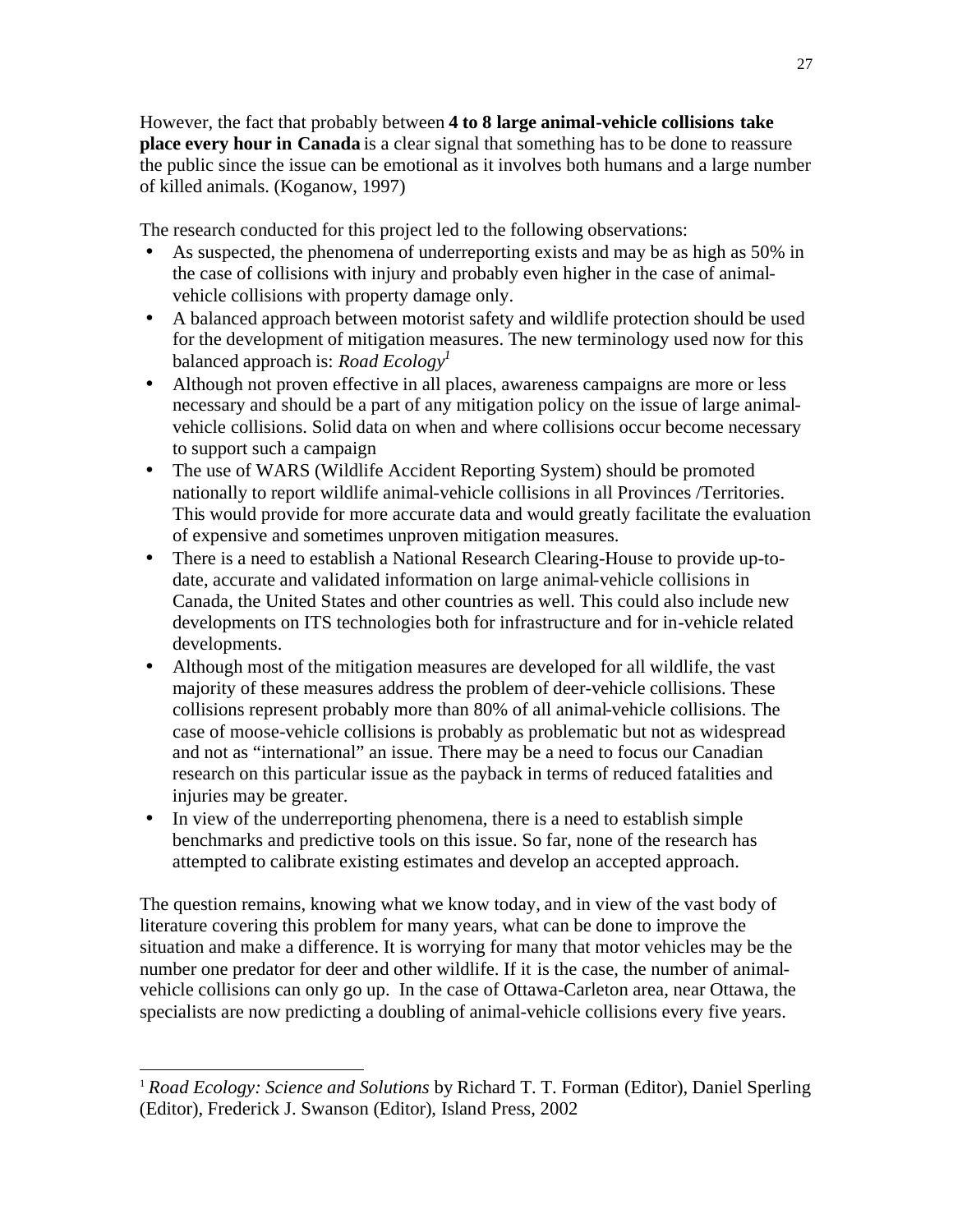This project has attempted to focus on what has been done in Canada, and to some extent, abroad. It has specifically focused on documenting the underestimation of the number of animal-vehicle collisions in Canada and provided some observations for future developments that can hopefully assist in that regard.

### **BIBLIOGRAPHY**

Adammowicz, W.L., Asafu-Adjaye, P, Boxall, C. and Philipps, W.E., (1991) Components of Economic value of wildlife: an Albertan case study, Can. Field-Nat 105:423-429.

Alberta Transportation, (1986) Hobi animal warning device, 3 pages.

Alberta Transportation and Utilities and Alberta Environmental Protection, (1999) The repellency of three compounds to Caribou.

Alberta Transportation and Utilities, (1999) Wildlife Warning Reflectors, 13 pages.

Allen, R.E; McCullough, D.R , (1976) Deer-car accidents in southern Michigan. J. Wildlife Manage. 40, 317- 325, 1976

American Association of State Highway and Transportation Officials, (1975) A design guide for wildlife protection and conservation for transportation facilities,

Andersen, R; Wiseth, B; Pedersen, P; Jaren, V (1991) Moose-train collisions: effects of environmental conditions. Alces 27, 79-84, 1991

Anderson, J; Berkson, J Mowat, G; Woods, J, (1986) Management consultation for road kill impacts on ungulate populations.

Apps, C., (1997) Identification of grizzly bear linkage zones along the Highway 3 corridor of southeast British Columbia and southwest Alberta. Report for BC Ministry of Environment, Lands and Parks and WWF-Canada,

Archibald, W.R; Ellis, R; Hamilton, A.N, (1987) Responses of grizzly bears to logging truck traffic in the Kimsquit River Valley, British Columbia. Internatinal Conference Bear Resources and Management 7, 251-257, 1987

Arnold, D.A., (1979) Deer on the highway. Traffic Safety May 1979.

Banff National Park, (1978) Wildlife mortality statistics, highway and railroad. Banff National Park, Unpublished report. 1964-1977,

Bashore, T.L, Tzilkowski, W.M, Bellis, E.D, (1985) Analysis of deer-vehicle collision sites in Pennsylvania, J. Wildl. Manage. 49, 769-774.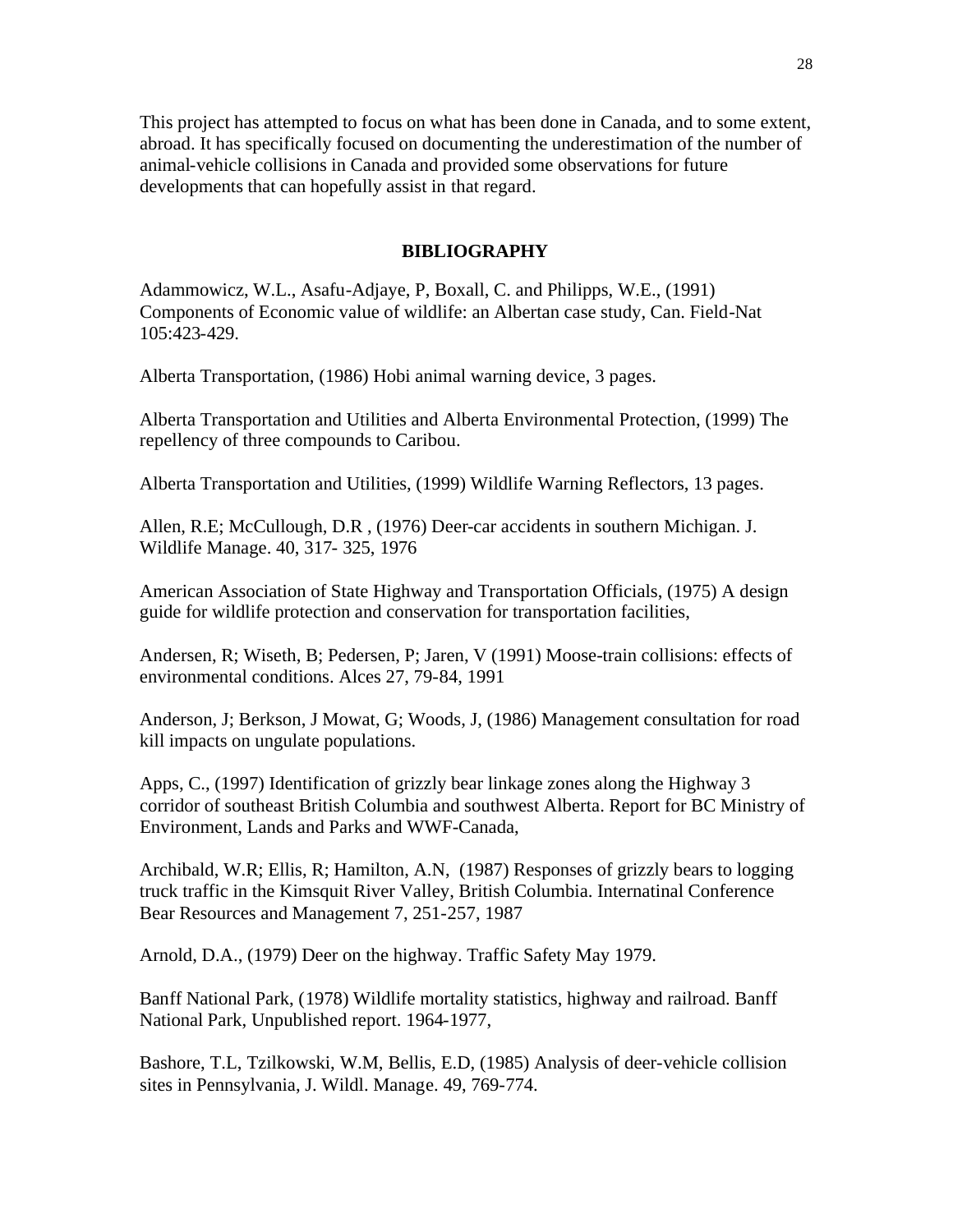Bellis, E.D, Graves, HB , (1971) Collision of vehicles with deer studied on Pennsylvania interstate road section. Highway Research News.

Bertwistle, J.(2002) , A description and analysis of Wildlife Mortality on Transportation Corridors in Jasper National Park, Canada, M. Sc. These, University of Alberta.

Blair, RM, Hays, JA; Brunett, L, (1963) Stream-crossing structure for deer fence. J. Wildl. Manage. 27, 129-132.

Bottini, M, (1976) Initial effects of highway fencing and wildlife underpasses on elk movement and behavior in Banff National Park. The University of British Columbia.

Bottini, M, (1987) Elk Roadkills on the Trans-Canada Highway in Banff National Park.

Bradford, W; Phillips, I, (1986) Ungulate Mortalities (highway and railroad)1980-1986. Jasper National Park.

Burns, E.H, (1976) Highway kills of deer in the Pine Lake area from April,1974 to August,1976. Alberta Fish and Wildlife Division, Edmonton, Canada.

Bunyan, R (1989) Monitoring program.Mitigative measures. Trans-Canada Highway twinning phase II, First progress report. Resource Conservation, Parks Canada, Calgary.

Catt, D. (1986) Elk mortality in Kootenay National Park. Valley Echo (newspaper). 1986

Child, K.N.; Barry, S; Aitken, D, (1991) Moose mortality on highways and railways in British Columbia. Alces 27, 41-49.

Child, KN, (1984) Railways and moose in the central interior of British Columbia: a recurrent management problem. Alces 19, 118-135.

Child, K.N. & Foubister, L.J., (1986) A preliminary study of the effectiveness of ultrasonic warning devices in reducing wildlife-vehicle collisions, British Columbia Ministry of Environment

Clayton Resources Ltd., (1998) Glen Smith Wildlife Consultants, Wildlife fencing and control on the Okanagan connector highway - A benefit cost analysis. Report for B.C. Ministry of Transportation and Highways,

Cleghorn, D, Animal road kills costly. Kootenay Advertiser, December 19, 1988.

Clevenger, A.P, (1996) Highway effects on wildlife: a research, monitoring and adaptive mitigation study, Report prepared for Parks Canada, Banff, Alberta. Progress Report #1 (December 1996). 16pp.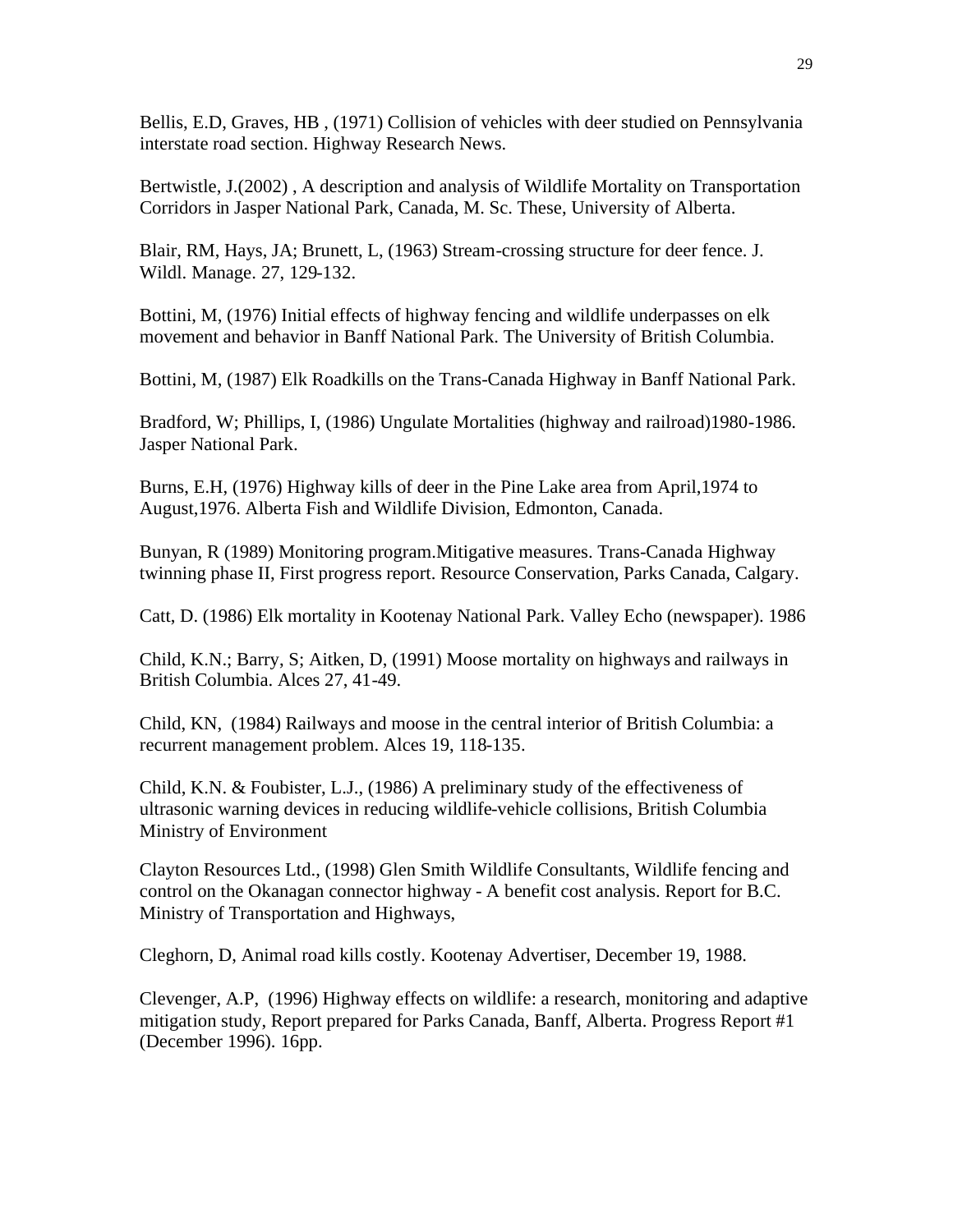Clevenger, A.P, (1997): Highway effects on wildlife: a research, monitoring, and adaptive mitigation study, Report prepared for Parks Canada, Banff, Alberta. Progress Report #2 (June 1, 1997). 22pp.

Clevenger, A.P, (1998) Roads, wildlife and public safety in Banff National Park. Safety Counselor 22, 8-10.

Clevenger, A.P. (2002) Mitigation for impacts of roads on wildlife in *Road Ecology: Science and Solutions* by Richard T. T. Forman (Editor), Daniel Sperling (Editor), Frederick J. Swanson (Editor), Island Press

Clevenger, A.P; Wells, K (1997) Proceedings of the Second Roads Rails and the Environment workshop. 9-10 April 1997, Revelstoke, B.C. 100pp.

Conover, M.R., Pitt, W.C., Kessler, K.K. DuBow, T.J. and Sanborn, W.A., (19950 Review of human injuries, illnesses and economic losses caused by wildlife in the United States, Wild. Soc. Bull. 23:407-414.

Crawford, T.J, (1991) The calculation of index numbers from wildlife monitoring data. In: Monitoring for Conservation and Ecology. (Ed: Goldsmith,FB) Chapman and Hall, New York, U.S.A.

Damas & Smith, (1982) Wildlife mortality in Transportation Corridors in Canada's National Parks, Vol. I and II

Del Frate, G.G, Spraker, T.H, (1991) Moose vehicle interactions and an associated public awareness program on the Kenai Peninsula, Alaska. Alces 27, 1-7.

Devos, A, (1949), Timber wolves killed by cars on Ontario highways, J.Mammal. 30,

Diamondback, (1990) Ecological effects of Roads, in Davis (ed) Killing Roads: A citizens primer on the effects and removal of roads, Earthfirst Biodiversity Project Special Publication, United States

Danielson, B. & Hubbard, M., (1998), A Literature Review for Assessing The Status of Current Methods of Reducing Deer-Vehicle Collisions, Task Force on Animal Vehicle Colisions-Iowa department of Transportation –Iowa Department of Natural Resources.

Deer and Deer Hunting Magazine, Deer whistles and whitetails, November 1989 issue

Dickerson, L.M, (1939)The problem of wildlife destruction by automobile traffic. J. Wildl. Manage. 3.

Dillon Consulting Ltd, (1997) Wildlife crossing study: Route 1-Lepreau ByPass, N.B., Route 2-Sussex to Five Points, N.B. Draft final report to New Brunswick Department of Transportation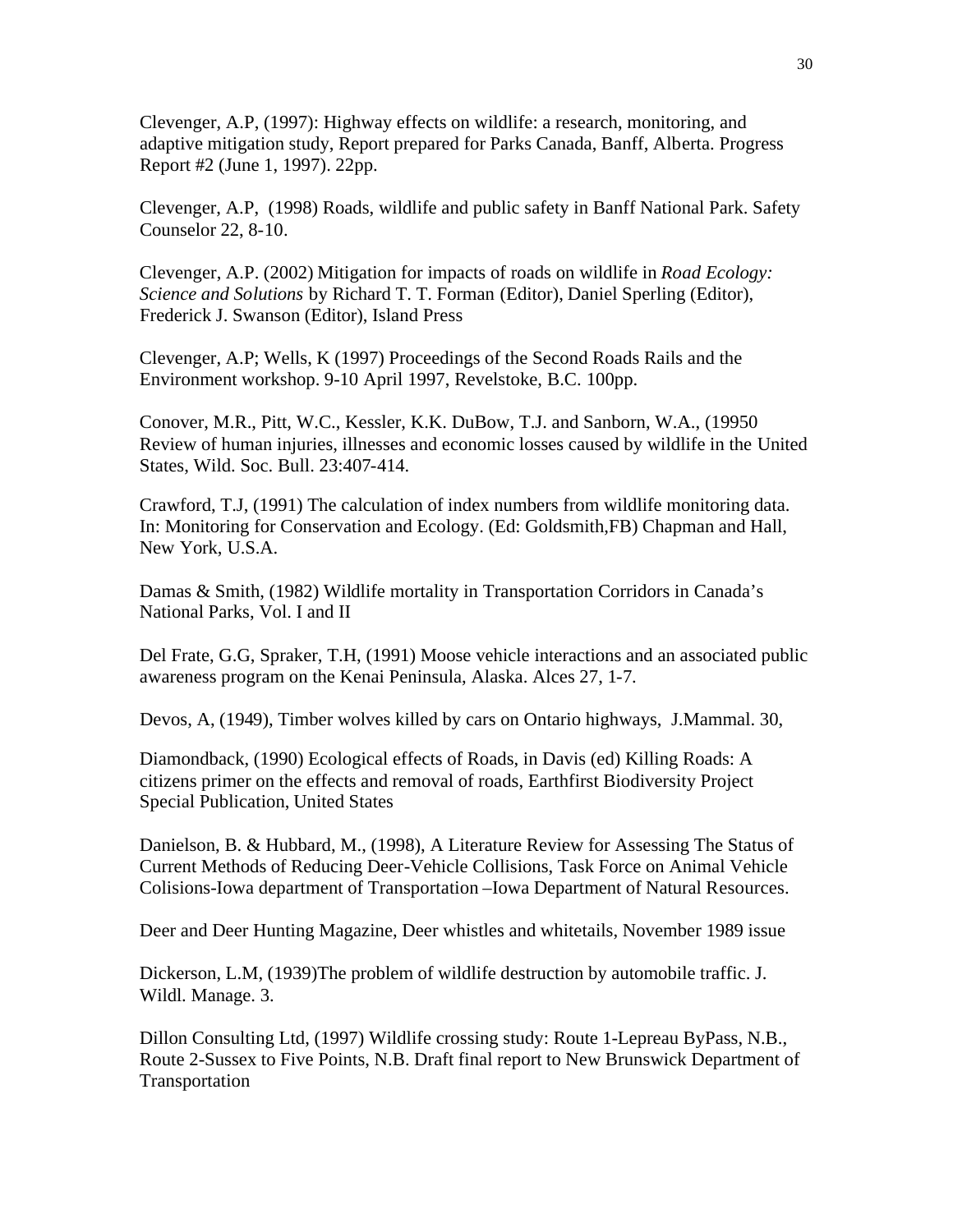Erie Insurance, (2001) Companywide Private Passenger Auto-Deer Claim Study.

Evink, G.L, (1996) Florida Department of Transportation initiatives related to wildlife mortality. Report from Environmental Management Office.

Falk, N.W, (1978) Highway Right-of-way Fences As Deer Deterrents. J. Wildl. Manage. 42, 646-650.

Farrell, J.E., Intelligent Countermeasures in Ungulate-vehicle Collision Mitigation, Master Thesis, Montana State University

Feldhamer, .GA, Gates, J.E, Harmon, D.M, Loranger, A.J, Dixon, K.R, (1986) Effects of interstate highway fencing on white-tailed deer activity. J. Wildl. Manage. 50(3), 497- 503.

Ford, S.G. and Villa, S.L., (1993) Reflector use and the effect they have on the number of mule deer killed on California highways, Rep. No. FHWA/CA/PD-94/01, California Department of Transportation 12 pages.

Fraser, D, Thomas, ER, (1982) Moose-vehicle accidents in Ontario: relation to highway salt. Wildlife Society Bull. 10, 261-265.

Fraser, P; Pall, O, (1982) Wildlife mortality on roads in Kananaskis Country, Alberta: a progress report, Alberta Fish & Wildlife.

Garrett, L & Conway, G.A., (1999) Journal of Safety Research, Vol. 30, No.4 pp. 219- 223.

George, J.L, Wingard, R.G, Palmer,W.L, (1983) Penn state's five-alive deer fence. American Forests

Gilbert, J.R., (1982) Evaluation of deer mirrors for reducing deer-vehicle collisions, Federal Highway Administration /RD-82/061, Washington D.C., 16 pages.

Gleason, J.S; Jenks, J.A (1993): Factors influencing deer/vehicle mortality in East-Central South Dakota, Prairie Nat. 25, 281-287.

Goodwin, G.A; Ward, A.L, (1976) Mule deer mortality on Interstate 80 in Wyoming: causes, patterns and recommendations. USDA Forest Service: Research Note-332.

Gordon, D.F, (1969) Deer mirrors: a clearer picture. Colorado Department of Natural Resources, Division of Game, Fish & Parks. Game Information Leaflet No. 77.

Green, J.E., Raine, M., Jorgensen, J., Clevenger, T. and Hurd, T., (1997) The mid-point interchange project: assessment of the proposed modifications to the Stewart Creek primary wildlife movement corridor and recommendations and mitigation, National Parks, 28 pages,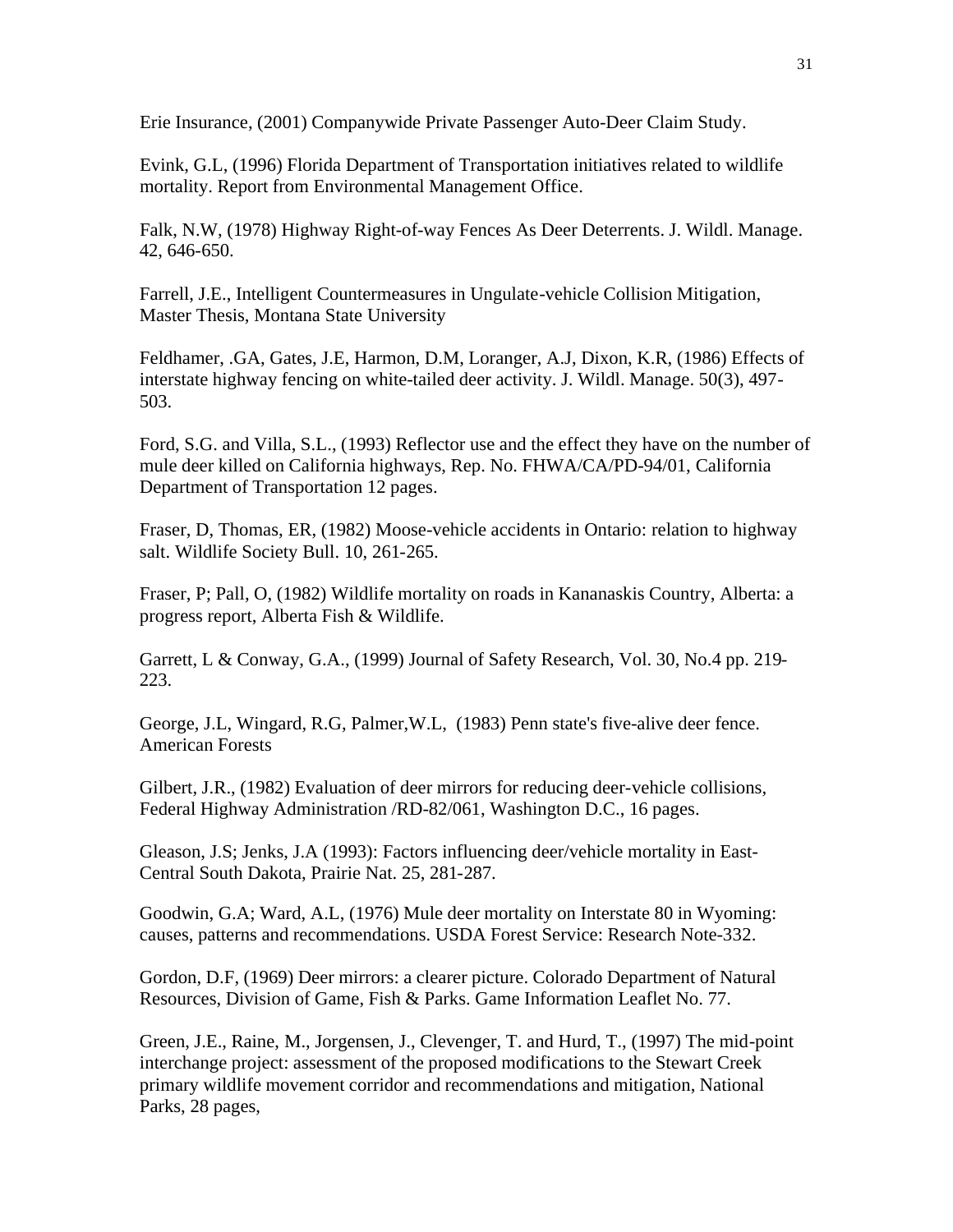Groot Bruinderink,G.W.T.A; Hazebroek, E, (1996) Ungulate traffic collisions in Europe. Conservation Biology 10, 1059-1067.

Halls, L.K; Boyd, CE; Lay, D.W; Goodrum, P.D, (!969) Deer fence construction and costs. J. Wildl. Manage. 29.

Hansen, CS, (1983) Costs of deer related automotive accidents. Univ. Mich. Transportation Res. Rev. 14, 9-12.

Harper, W.L, Lougheed, D.N, (1988) A guide for the installation of 2.5m ungulated exclusions fencing on highway right-of-ways.

Harris, L.D; Gallagher, P.B, (1989) New initiatives for wildlife conservation: the need for movement corridors. In: Preserving communities and corridors. 1st ed. (Ed: Mackintosh,G) Defenders of Wildlife, Washington,DC, 11-34.

Harrison, G; Hooper, R, Jacobsen, P, (1980) Trans-Canada Highway wildlife mitigation measures, Banff National Park (East gate to Banff traffic circle). Unpubl. report. Parks Canada, Western Region.

Holroyd, G.L, (1979) The impact of highway and railroad mortality on the ungulate populations in the Bow Valley, Banff National Park. Canadian Wildlife Service, Edmonton, Canada

Hubbs, A.H; Boonstra, R, (1995) Study design to assess the effects of highway median barriers on wildlife, Research and Development Branch, Ontario Ministry of Transportation.

Hughes, W.E, Saremi, A.R; Paniati, J.F, (1996) Vehicle-animal crashes: and increasing safety problem. ITE Journal, 24-28.

Jahn, L.R, (1959) Highway mortality as an index of deer-population change. J. Wildl. Manage. 23, 187- 197.

Jones, A, (2002) Wildlife and Speed: A sometimes dangerous combination, Environment Newsline, Saskatchewan Environment, November 2002

Jones, M.B; Longhurst, W.M, (1958) Overhanging deer fences. J. Wildl. Manage. 22.

Kelsall, J.P; Simpson, K, (1987) The impacts of highways on ungulates: a review and selected bibliography, Keystone Bio-Research, Harbourgreene Drive, Surrey, B.C.

Kent, M.J., Wildlife-motor vehicle collisions: a positive perspective to a growing problem on B.C. Highways, B.C. Ministry of Transportation.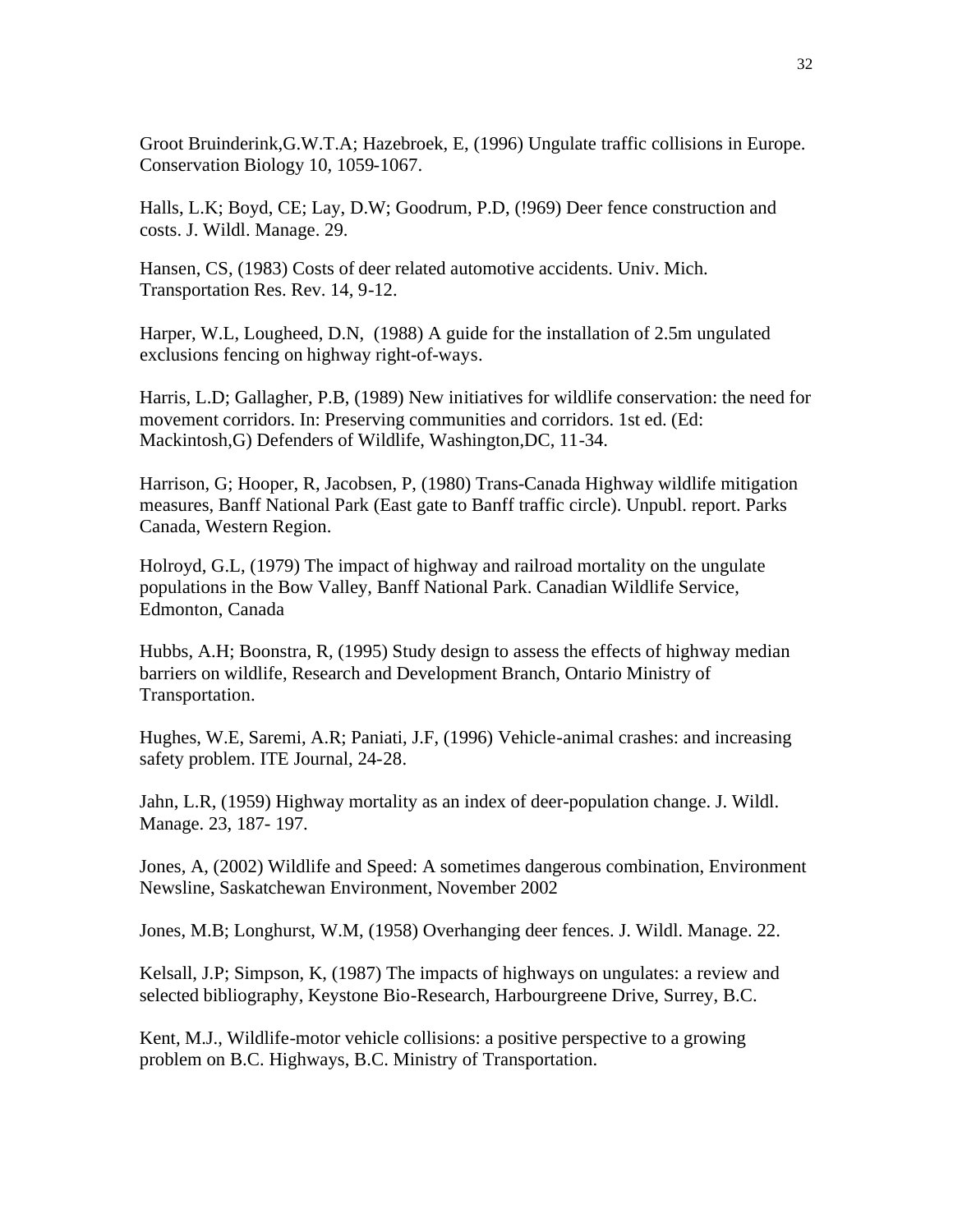Koganow, G., (1997) Animal Collisions-Balance and Priority, Insurance Corporation of British Columbia, Canada

Krohm, G., (1999) Monetizing the Cost of Auto-Deer Collisions, Deer Crash Study

Kunelius, R, (1988) Concerns relating to the further fencing of the Trans Canada highway through Banff National Park. Report for public works Canada. Unpublished report. Effects of Transportation.,.

Langford, W.A. and Cochera, D.J., (1978) The wildlife valuation problem: acritical review of economic approaches, Wildl. Serv. Occas. Rec. 913:19-22.

Lavsund, S, Sandegren, F, (1991) Moose-vehicle relations in Sweden: a review. Alces 27, 118-126.

Leedy, D.L, (1975) Highway-wildlife relationships. Vol. 1. A state of the art. National Technical Information Service.

Leeson, B, (1996) Highway conflicts and resolutions in Banff National Park, Alberta. In: Transportation and wildlife: reducing wildlife mortality and improving wildlife passageways across transportation corridors. (Eds: Evink,G; Ziegler,D; Garrett,P; Berry,J) Florida Department of Transportation, Tallahassee, Florida, 80-84.

Lehnert, M.A; Bissonette, J.A, (1998) Effectiveness of highway crosswalk structures at reducing deer-vehicle collisions. Wildl. Soc. Bull. 25, 809-818.

Leighton, D, (1988) Helping the animals cross the road. Can. Geogr. J. 108, 22-28.

Lintack, W.M, Macintosh, M.W, Voigt, D.R, (1987) A comparison of deer-vehicle accident and harvest effort data in South Central Ontario, Ministry of Natural Resources of Ontario, not published.

Lo, A, (2003) Wildlife-Vehicle Collision Countermeausres, Alberta Infrastructures, TSB Newsletter Volume 2, Issue 1, February 2003

Ludwig, J; Bremicker, T, (1983) Evaluation of 2.4 m fences and one-way gates for reducing deer-vehicle collisions in Minnesota. Transport. Res. Rec. 913, 19-22.

McCaffery,KR, (1973) Road-kills show trends in Wisconsin deer populations. J. Wildl. Manage. 37, 212- 216.

McDonald,MG, (1991) Moose movement and mortality associated with the Glenn Highway expansion, Anchorage Alaska. Alces 27, 208-219.

Messner,H De; Dietz,DR; Garrett,EC (1973) A modification of the slanting deer fence. J. Range Manage. 26, 233-235.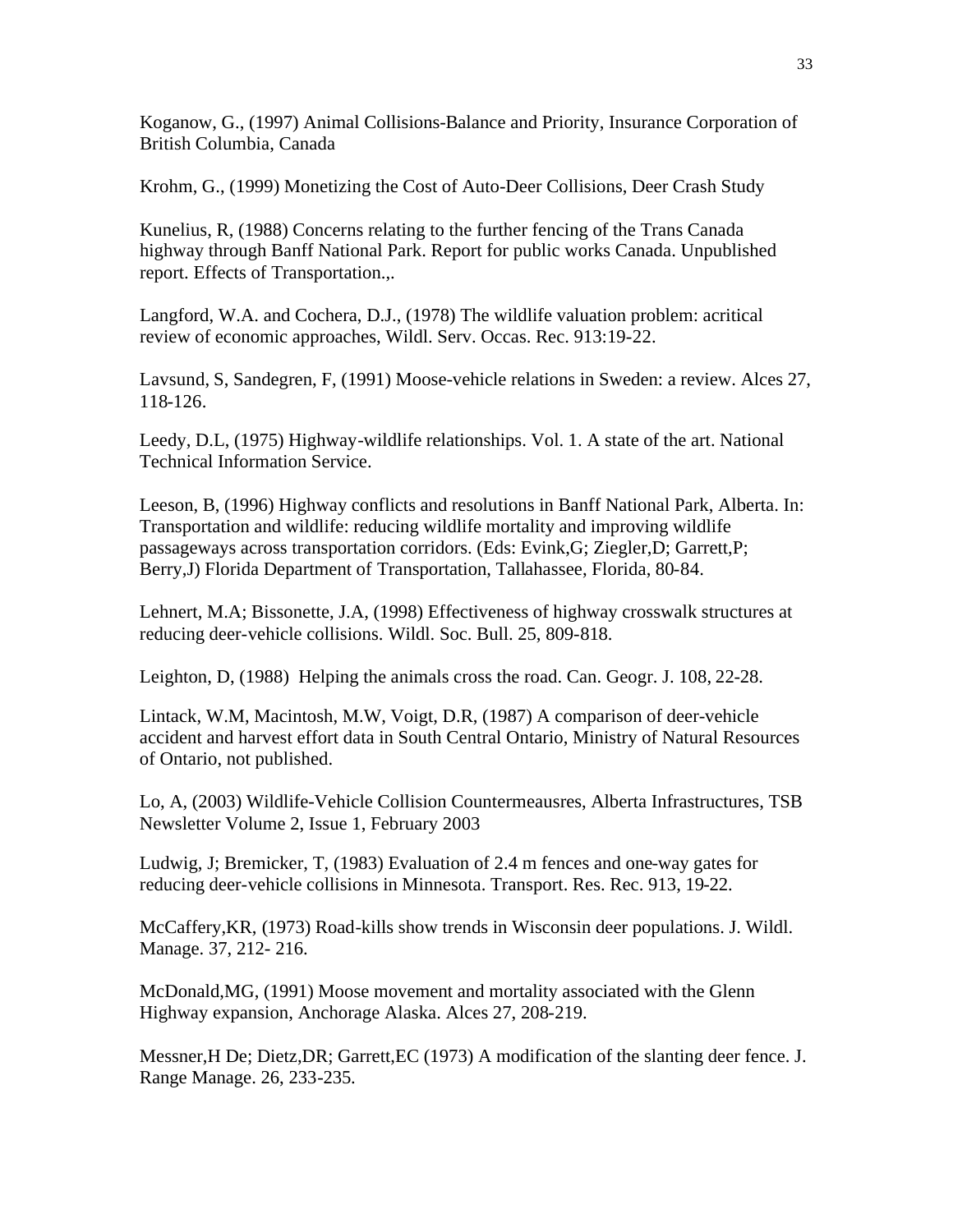Miller, H. (1985), Moose Vehicle Collisions in Newfoundland, research Report # 34, Newfoundland Department of Transportation Planning and Research Division.

Ministere de l'equipement,du logement,de l'amenagement du territoire et des transports (1987) (Ed.) Highway and wildlife relationships (Proceedings of "Highway and wildlife relationships", Strasbourg, France, 5-7 June 1985). SETRA, 406 pages.

Muzzi, D; Bisset, A, (1990) Effectiveness of ultrasonic wildlife warning devices to reduce moose fatalities along railway corridors. Alces 26, 37-43.

National Cooperative Highway Research Program, (NCHRP) (2002) Interaction Between Roadways and Wildlife Ecology, A synthesis of Highway Practice, NCHRP Systhesis 305, Transportation Research Board Washington

National Safety News: Warning: Animal/vehicle crossing. Nat. Safety News 130, 60. 1984

Natural Resources, (1982)Wildlife mortality in transportation corridors in Canada's national parks. Natural Resources Bulletin, 1982

Ogle, T.W.A; Wayson, R.L; Lindeman, W, (1996) Effect of vehicle speed on sound frequency spectra.Transport. Res. Rec. 1559, 14-25.

Oosenbrug, S.M; Mercer, E.W; Ferguson, S.H, (1991) Moose-vehicle collisions in Newfoundland –management considerations for the 1990's. Alces 27, 220-225.

Parks Canada., (1979) Ungulate mortality and mitigative measures.Trans Canada highway,Banff National Park, east gate to Sunshine turn-off. Parks Canada,Calgary. Effects of Transportation.

Parks Canada, (1987) Recommendations for a video surveillance-system for the Banff Highway Project.

Peek, F.W; Bellis, E.D, (1969) Deer movements and behavior along an interstate highway. Highway Research News 36, 36-42.

Pfister, H; Keller, V, (1995) Roads and wildlife - are green bridges a solution? Bauen 1, 26-30., 1995

Poole, P, (1995) A brief survey of recent highway engineering techniques to improve safety on rural two-lane, highways. Summary Report.

Premo, K.F; Premo, D.B, (1995) Investigating methods to reduce deer-vehicle accidents in Michigan. A report prepared for the Michigan Dept. of Transportation in cooperation with the US Dept of Transportation, FHWA. White Water Associates, Amasa, Michigan USA.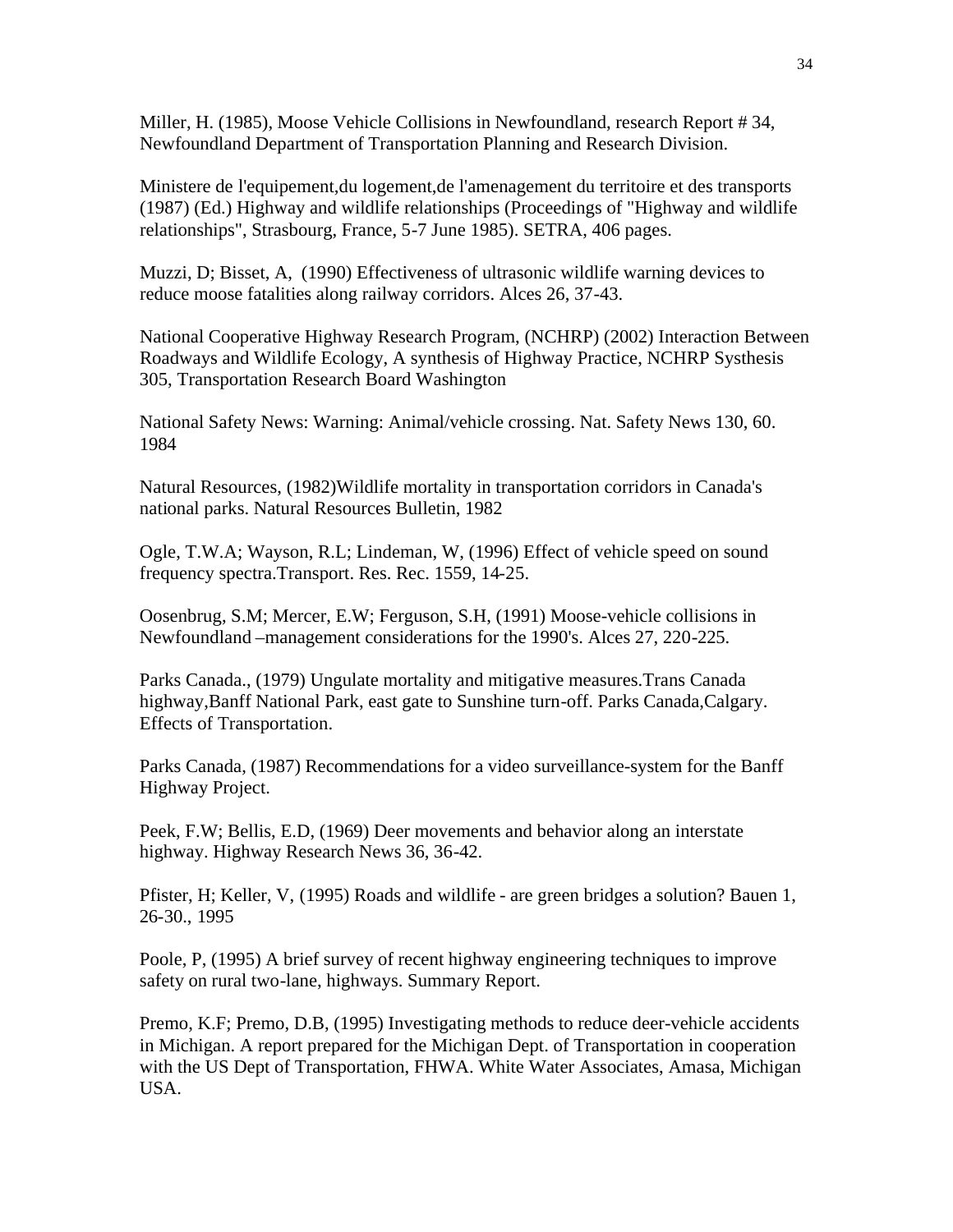Public Roads, (20020 The Scan of The Wild, November/December 2002.

Puglisi, M.J, (1974) Pennsylvania conducts study of 1974 vehicle-deer collisions. Traffic Safety 74, 25.

Puglisi, M.J; Lindzey, J.S; Bellis, E.D, (1974) Factors associated with highway mortality of white-tail deer. J. Wildl. Manage. 38, 799-807.

Putman, R.J, (1997) Deer and road traffic accidents: options for management. J. Environ. Manage. 51, 43- 57.

Quinn, J.F., Hastings, A. (1987) Deer-vehicle accidents. Colo. Game Res. Rev. 7, 8-12.

Rea, R.V., (2000) A review of the possible effects of the timing of roadside brushing on browse quality for moose: implications for moose-related vehicular collisions, Insurance Corporation of British Columbia,86 p.

Read, N, (2002) Missile-tracking camera aims to reduce B.C. Roadkill, The Vancouver Sun, February 6, 2002

Reed, D.F (1975) Behavioral response of mule deer to a highway underpass. J. Wildl. Manage. 39(2), 361- 367.

Reed, D.F; Beck, T.D.I; Woodward, T.N, (1982) Methods of reducing deer-vehicle accidents: benefit-cost analysis. Wildl. Soc. Bull. 10, 349-354.

Reed, DF; Pojar, TM; Woodard, TN, (1974) Mule deer responses to deer guards. J. Range Manage. 27, 111- 113.

Reed, DF; Woodward, TN, (19810 Effectiveness of highway lighting in reducing deervehicle accidents. J. Wildl. Manage. 45(3), 721-726.

Reeves, AF; Anderson, SH, Ineffectiveness of Swareflex reflectors at reducing deervehicle collisions. Wildl. Soc. Bull. 21(2), 127-132, 1993

Robinson, M., McGowen, P., Habets, A. and Strong, C., (2002) Safety applications of ITS in rural areas, U.S. Department of Transport ITS Joint Program Office, U.S.A.

Romin, L.A.and Dalton L.B, (1992) Lack of response by mule deer to wildlife warning whistles, Wild.soc. Bull, 20:382-384.

Romin, LA; Bissonette, JA, (1996) Deer-vehicle collisions: status of state monitoring activities and mitigation efforts. Wildl. Soc. Bull. 24(2), 276-283.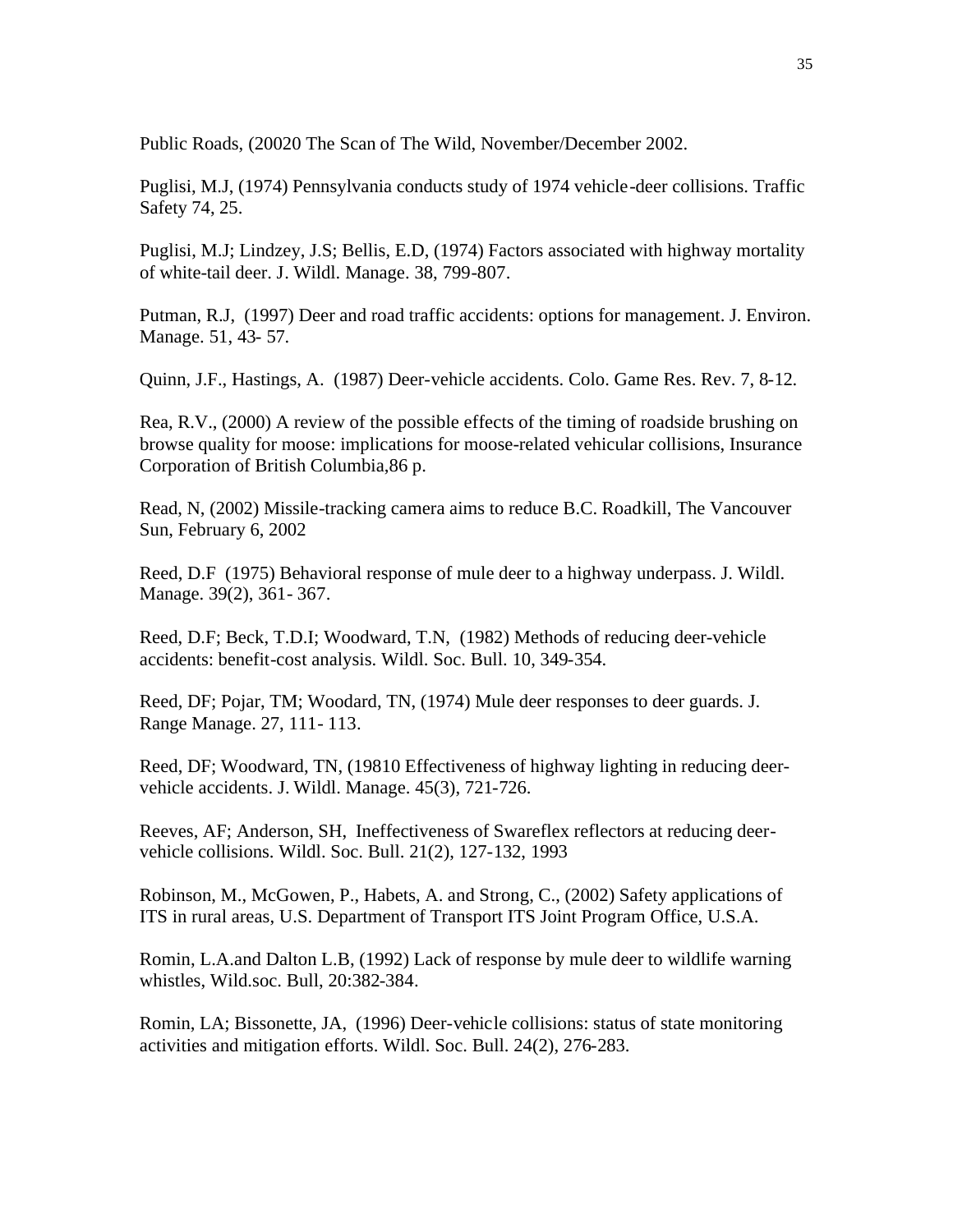Royal Canadian Mounted Police (RCMP), (1996) Analysis of 1995 collisions: Banff & Canmore detachment areas. Report to RCMP office, Banff, Alberta,

Saunders,DA; Hobbs,RJ, (1991) The role of corridors in conservation: what do we know and where do we go? In: Nature Conservation 2: The Role of Corridors. 2nd ed. (Eds: Saunders,DA; Hobbs,RJ) Surrey Beatty & Sons Pty Limited, Australia, 421-427.

Schafer, JA; Penland, S.T, (1985) Effectiveness of swareflex reflectors in reducing deervehicle accidents. J. Wildl. Manage. 49, 774-776.

Scheifele, P.M., Browning, D.G. & Collins-Scheifele, L.M., (2002), Analysis and effectiveness of "deer whistles" for motor vehicles: frequencies, levels and animal threshold responses, Accoustical Society of America, 2002

Sheehan, B, (1995) Kootenay National Park wildlife-highway mortality preliminary analysis wildlife reflectors.

Siegler, H.R; Coleman, C.N, (1944) The value and practicability of wildlife censuses along highways. J. Wildl. Manage. 8, 93-99.

Sielecki, L.E., (2001) WARS 2000: Wildlife accident reporting system (WARS) 2000 annual report (1991 to 2000 Synopsis), British Columbia Ministry of Transportation, Engineering Branch, Environmental Management Section, 75pp.

Stoner, D, (1925) The toll of the automobile. Science 61, 56-58.

Strieter Corporation, (2001) Strieter-Lite Wild Animal Highway Warning Reflector System (Swareflex).

Taskula, K, (1997) The moose ahead. Traffic Technology International, 170-173.

Tierson, WC, (1969) Controlling deer use of forest vegetation with electric fences. J. Wildl. Manage. 33, 922-926.

Transportation Research Board, (1997) Toward a sustainable future: addressing the longterm effects of motor vehicle transportation on climate and ecology. Transportation Research Board Special Report 251, National Research Council, Washington, DC..

Ujvari, M; Baagoe, HJ; Madsen, AB, (1998) Effectiveness of wildlife warning reflectors in reducing deer-vehicle collisions: a behavioral study. J. Wildl. Manage. 62, 1094-1099.

U.S. Department of Transportation, Federal Highway Administration, (2002) Wildlife Habitat Connectivity Across European Highways, International Technology Exchange Program. Publication No. FHWA-Pl-02-011

Walro, JM, (1976) Analysis of deer-vehicle accidents in southeastern Ohio. M.Sc.Thesis, Ohio University, Athens, Ohio. 19 p.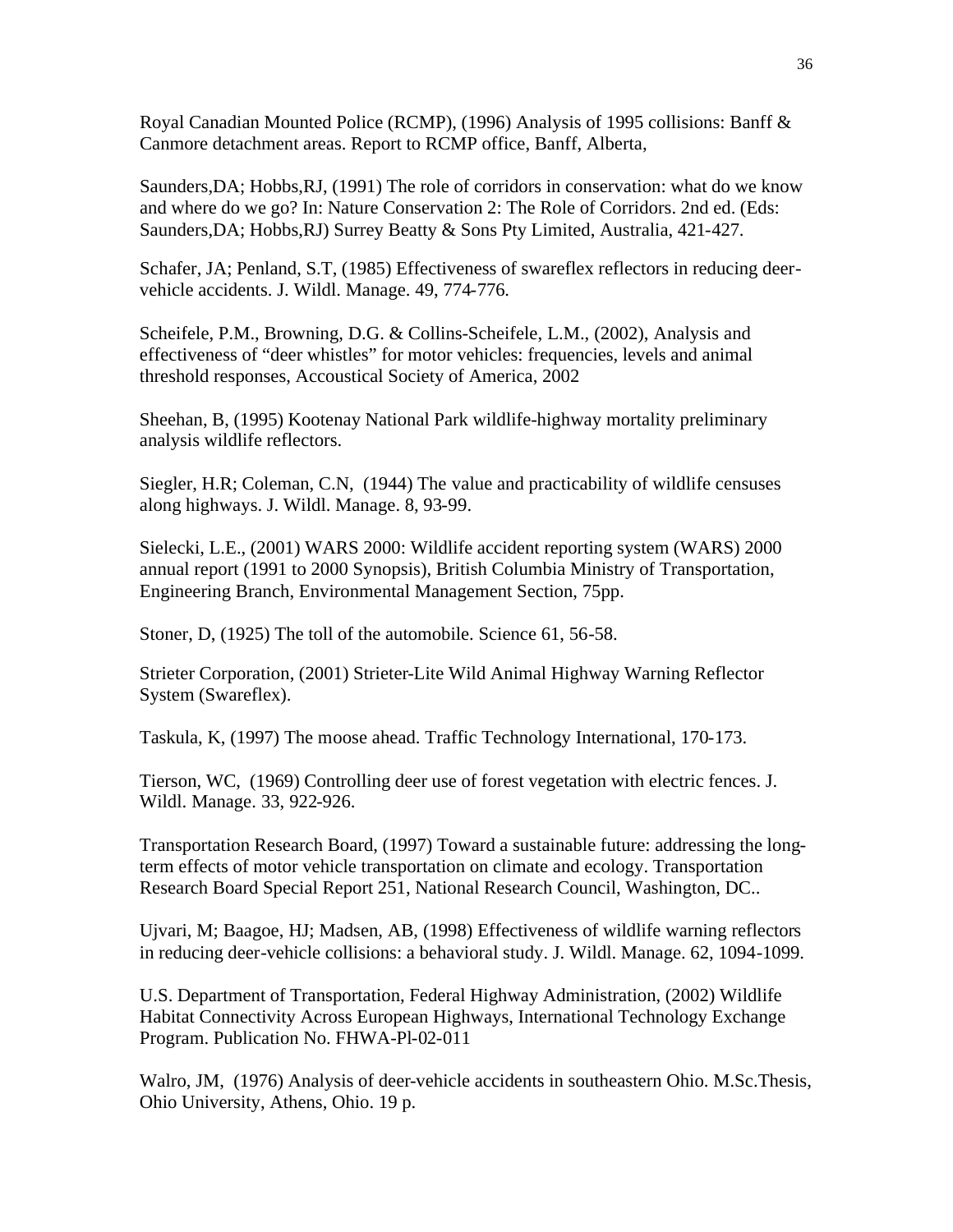Ward, AL, (1995) Mule deer behavior in relation to fencing and underpasses on Interstate 80 in Wyoming. Transport. Res. Rec. 859, 8-13.

Warwick, B, Fence, signs cut wildlife road kill. Calgary Herald, January 21, 1986.

Warwick, B, Wildlife fencing runs into snags. Calgary Herald, September 17, 1986.

Washburn, EW, (1927) The toll of the automobile. Science 61, 56-57.

Welsh,CJE; Healy,WM, (1993) Ineffectiveness of Swareflex reflectors at reducing deervehicle collisions. Wildl. Soc. Bull. 21, 127-132.

Western Transportation Institute, (2002) website www.coe.montana.edu/wti

Williamson, L, (1980) Reflectors reduce deer-auto collisions, Outdoor News Bul. 34:2.

Wood, P; Wolfe, ML, (1988)Intercept feeding as a means of reducing deer-vehicle collisions. Wildl. Soc. Bull. 76, 376-380.

Woods, JG, (1990) Effectiveness of fences and underpasses on the Trans-Canada Highway and their impact on ungulate populations project. Report to Parks Canada, Banff National Park Warden Service. 103 pp. 1990

Zacks,JL (1986), Do white-tail deer avoid red? An evaluation of the premise underlying the design of Swareflex wildlife reflectors. Transport. Res. Rec. 1075, 35-43.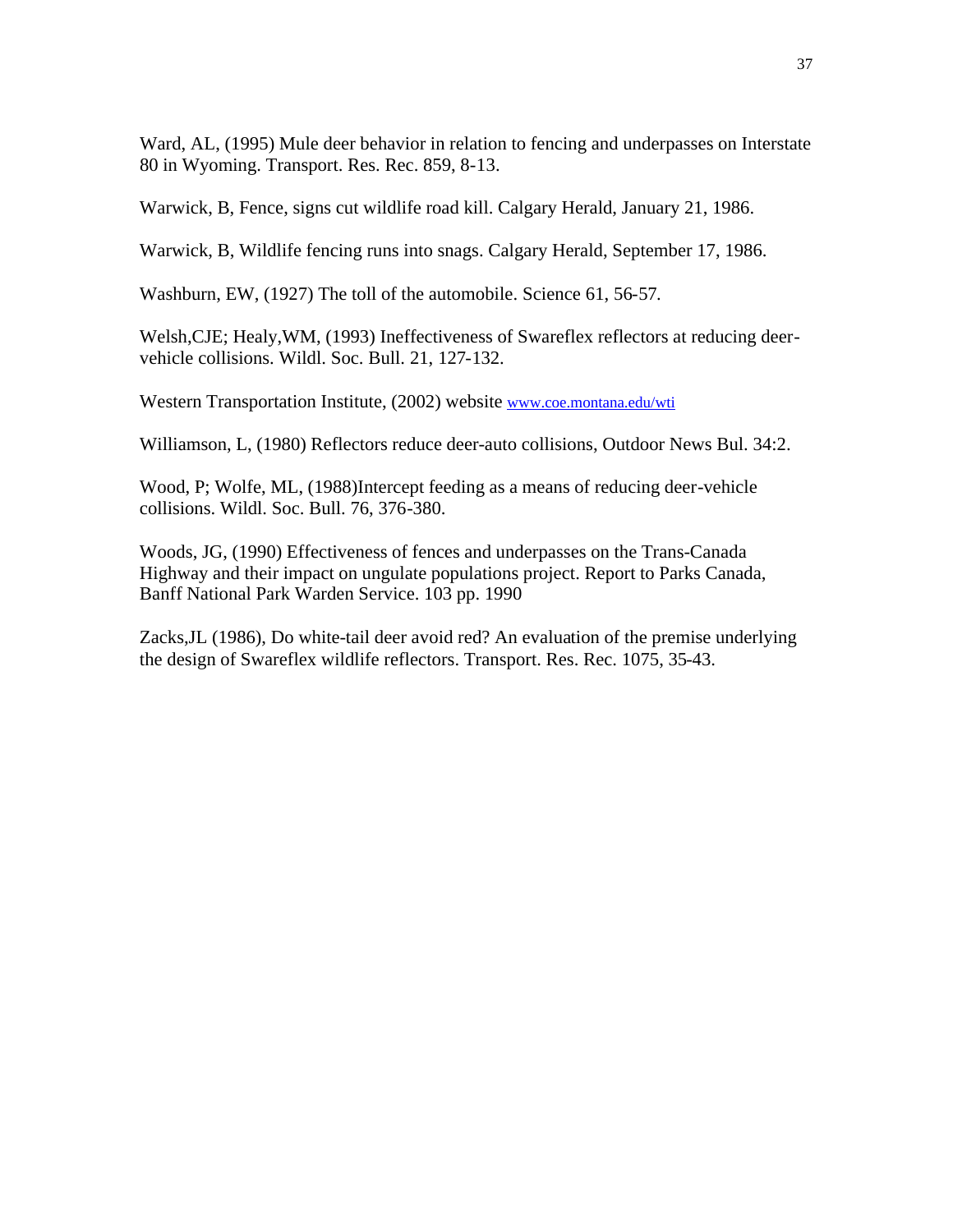# **APPENDIX A**

# **EXAMPLE OF WILDLIFE ACCIDENT REPORT**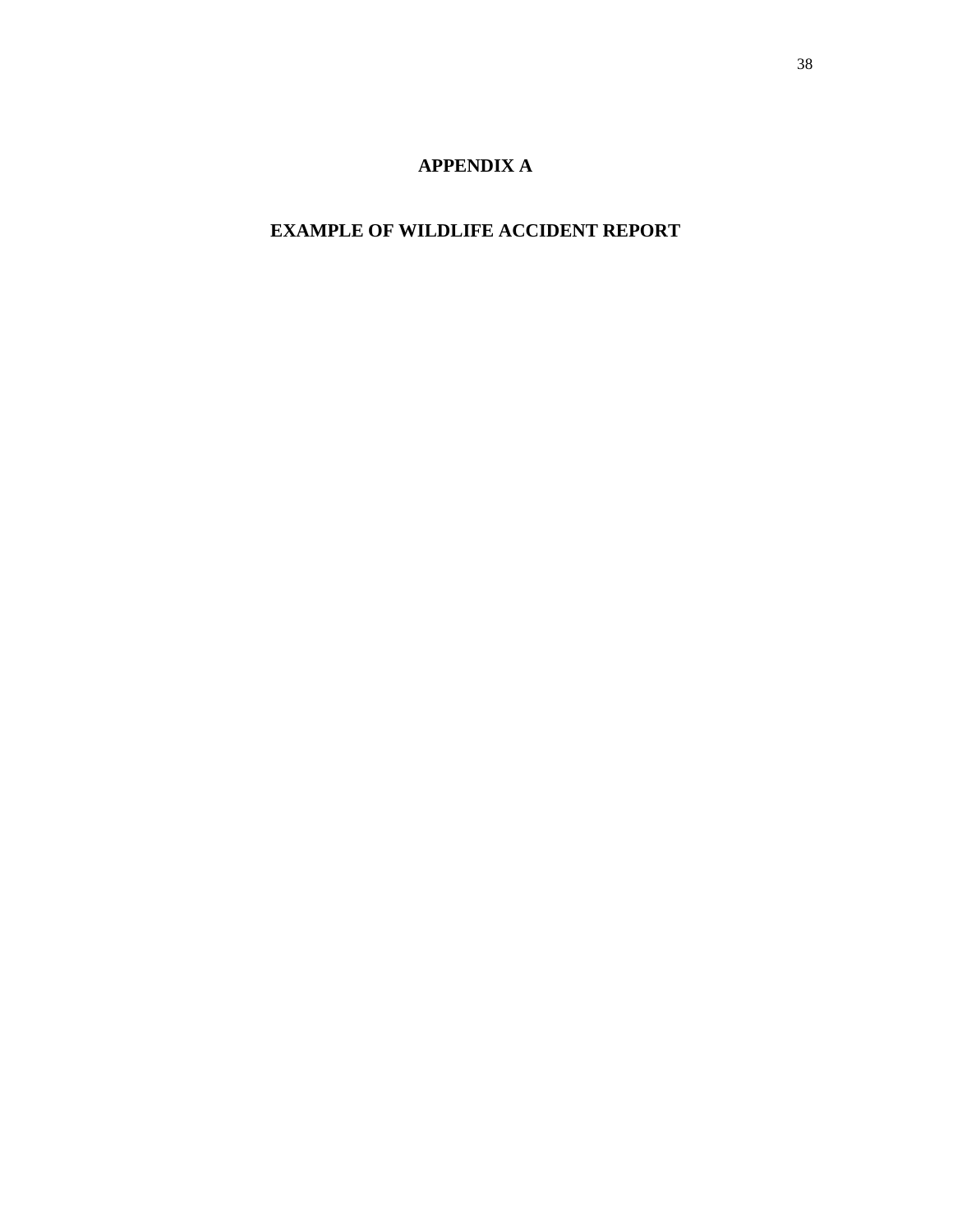## **MONTHLY WILDLIFE ACCIDENT REPORT**

**MONTH** *(Please Circle)* **Jan Feb Mar Apr May Jun Jul Aug Sep Oct Nov Dec YEAR**

**REGION** *(Please Circle)* **1 2 3 4 5 6 DISTRICT DISTRICT NO.**

#### **Time Animal Type**

**of Kill Location of Killed Animal Deer Deer** Please Specify Sex (Male / Female / Unknown)

**D** 1 = Dawn RFI = Road Features Inventory (optional) **Sign Rflctr** Please Use "Y" to indicate if Yearling or Younger

#### **Comments**

**a** 2 = Day **LKI = Landmark Kilometre Index (must be completed) within (Other: Sheep, Caribou, Coyote, Porcupine, etc)**

**y** 3 = Dusk Hwy RFI LKI Nearest **100m Deer Moose Elk Bear Other**

4 = Dark No. Landmark Offset Segment Km Town Y/N Y/N M F U M F U M F U M F U (please specify)

*Please provide the following information to assist in report follow-ups:* Maintenance Contractor Contact (Please Print) Telephone Ministry District Contact (Please Print) Telephone

*Note: If you suspect that an animal has been the target of poachers, please contact your local Conservation Officer or call the ORR (Observe, Record, Report) Line at 1-800-663-9453.* H0107 (2001/06) Page of

**Ministry of Transportation #Killed** *Within 30 days of completion, please send this form to:* **Leonard Sielecki, WARS Manager Wildlife Accident Reporting System (WARS) British Columbia Ministry of Transportation 4B - 940 Blanshard Street, PO Box 9850 STN PROV GOVT Victoria BC V8W 9T5 Phone: (250) 356-2255 / Email: leonard.sielecki@gems9.gov.bc.ca** *Enter the day of the month (e.g. 1, 2, 3, ... etc.) in the "Day" column below.*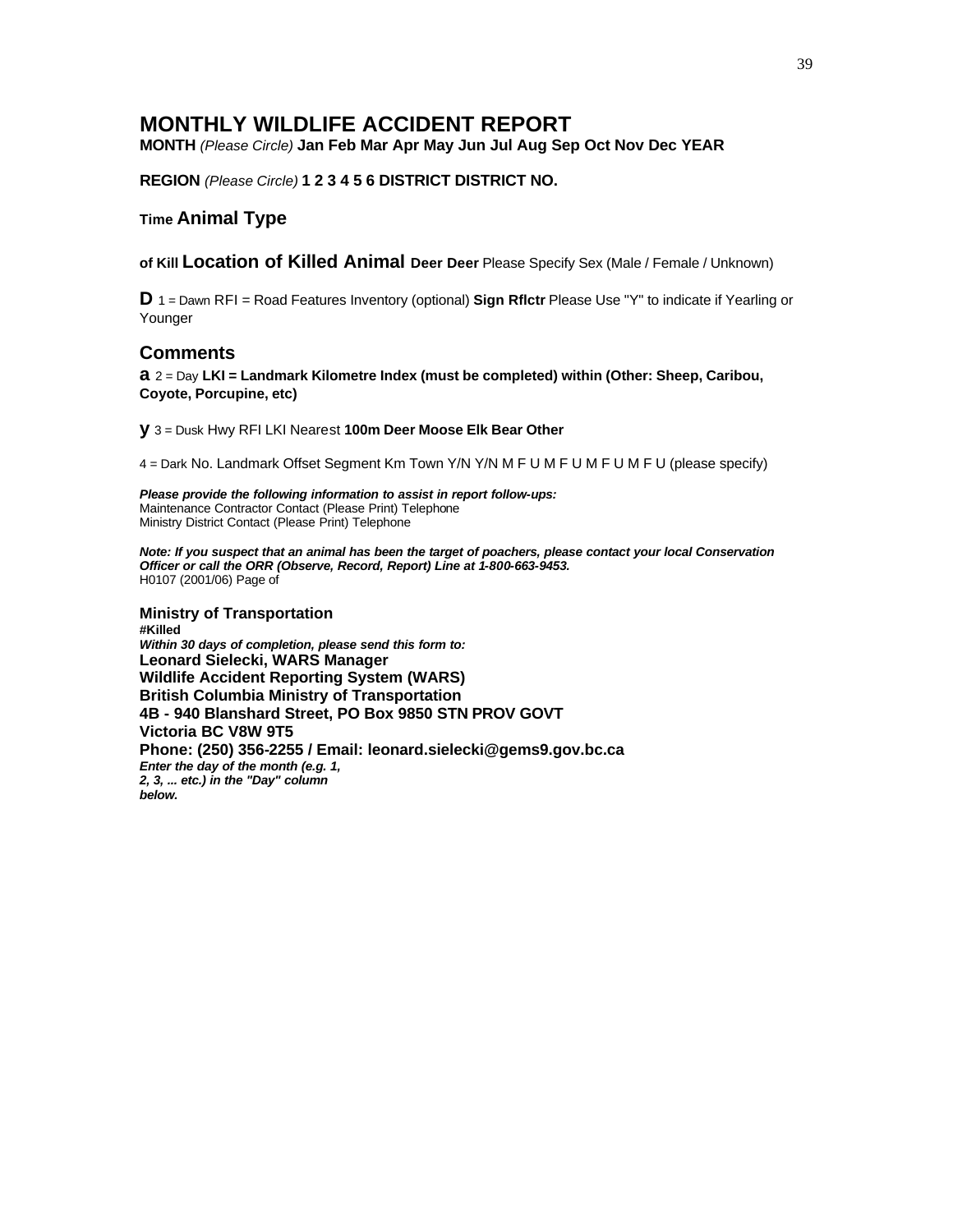#### **APPENDIX B**

#### **LIST OF CONTACTS AT PROVINCIAL AND NATIONAL LEVELS**

### **Newfoundland**

Ms. Edwina Walsh Transportation Policy Analyst Policy and Planning Division Dept. of Works, Services and Transportation P.O. Box 8700 St. John's, Newfoundland A1B 4J6 **walshe@gov.nf.ca**

### **Nova Scotia**

Gary Sellon Traffic Accident Analyst Asset Management Nova Scotia Transportation and Public Works 1672 Granville St Johnston Building P.O. Box 186 Halifax, NS B3J 3Z8 sellonga@gov.ns.ca

#### **New Brunswick**

Brian McEwing New Brunswick Department of Public Safety 440 King Street, Fredericton, New Brunswick E3B 5H1 **Brian.McEwing@gnb.ca**

### **Quebec**

Marius Poulin Soutien Technique Direction, Plan, programmes, resources et soutien technique 700, boul. René-Lévesque Est, 14 ème étage Québec, Québec G1R 5H1 **Mapoulin@mtq.gouv.qc.ca**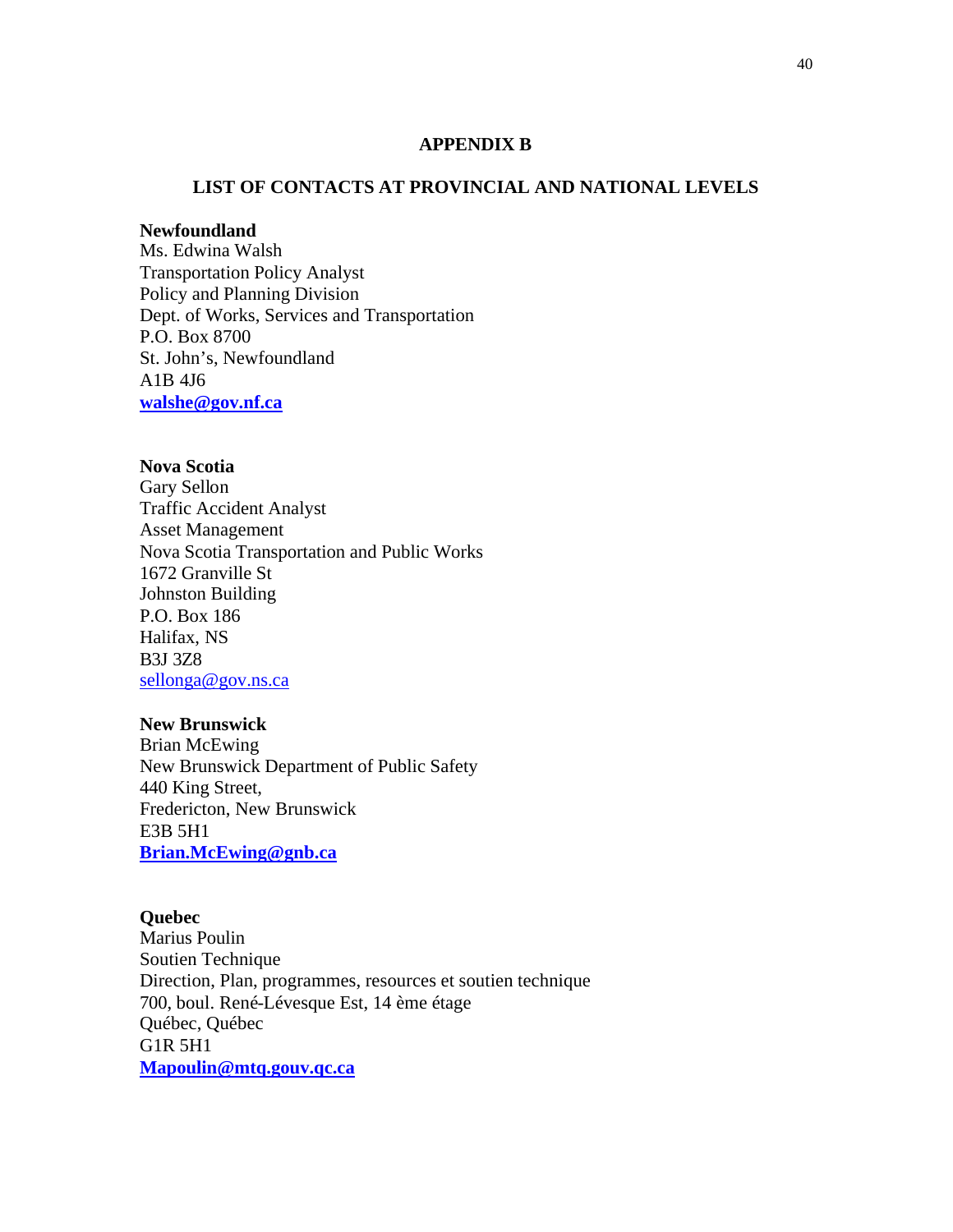#### **Ontario**

Bill Brannen Ontario Ministry of Transportation Ottawa District 530 Tremblay Rd PO Box 9530 Terminal Ottawa ON K1G 0E4 **Bill.brannen@mto.gov.on.ca**

Peter Gaboury Ontario Ministry of Transportation Traffic Information Management Traffic Office 301 St. Paul,  $3<sup>rd</sup>$ . Floor St. Catherines, Ontario L2R 7R4 **Peter.gaboury@mto.gov.on.ca**

Chris Janusz Ontario Ministry of Transportation Safety Research Advisor Road Safety Program Office 1201 Wilson Ave. Bldg. A Downsview, Ontario **Chris.janusz@mto.gov.on.ca**

Margaret McLaren Wildlife Specialist Ontario Ministry of Natural Resources R.R. 2 Bracebridge, Ontario P1L 1W9 Phone: (705) 646-5545 Fax: (705) 645-7379 **margaret.mclaren@mnr.gov.on.ca**

Carmen St John Coordinator, Safety Improvement Programme Traffic and Parking Operations Branch Safety and Traffic Services Division Transportation, Utilities and Public Works Department 110 Laurier Avenue West Ottawa, Ontario K1P 1J1 **Carmen.St.John@ottawa.ca**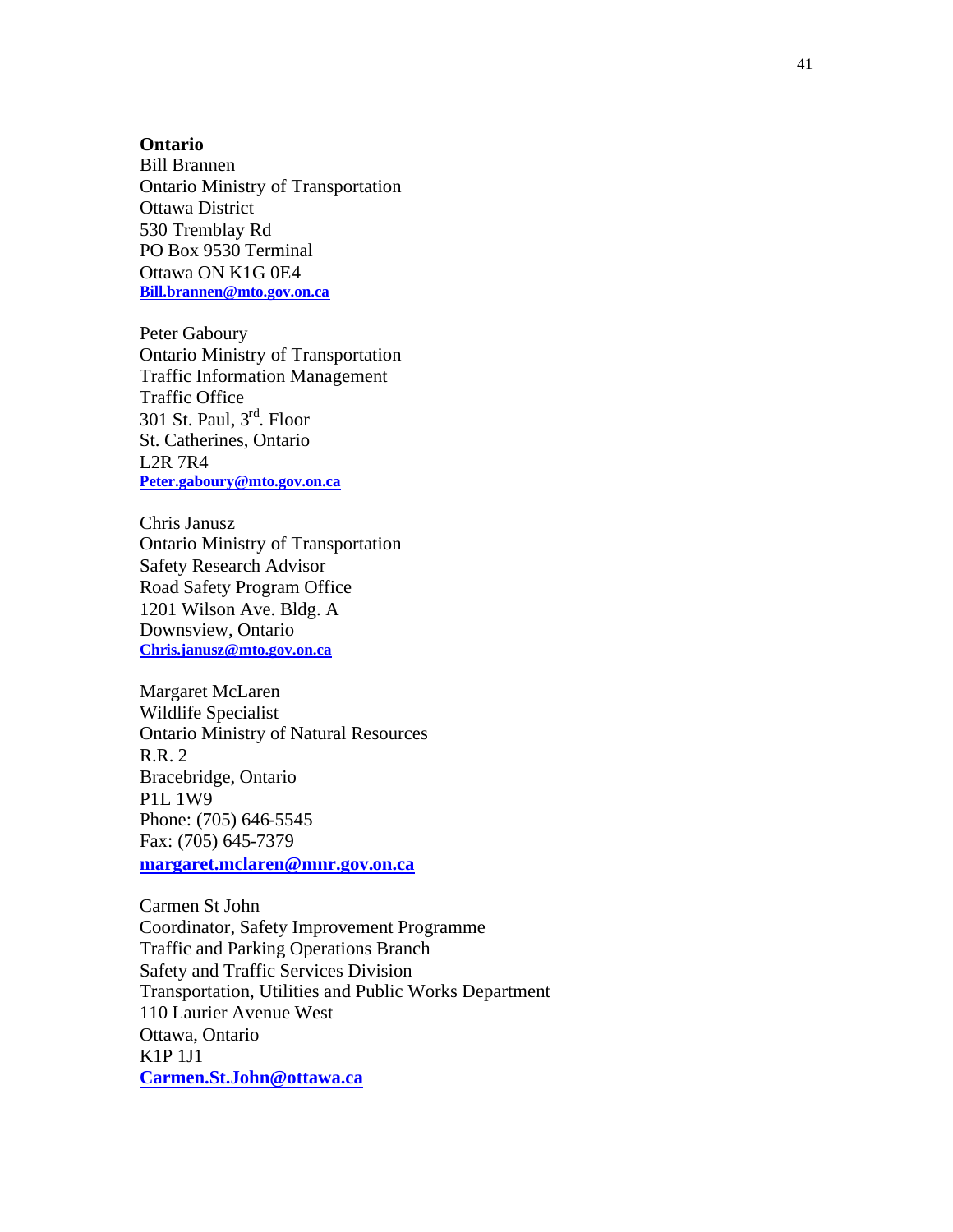#### **Manitoba**

Harald P. Larsen, P.Eng. Traffic Safety Engineer Traffic Engineering Manitoba Transportation and Government Services 1510 - 215 Garry Street Winnipeg, Manitoba R3C 3Z1 **Hlarsen@gov.mb.ca**

### **Saskatchewan**

Kwei Quaye Manager, Traffic safety Saskatchewan General Insurance 2260 –11<sup>th</sup> Avenue Regina, Saskatchewan S4P 2N7 **Kquaye@sgi.sk.ca**

#### **Alberta**

Allan Lo Technology Development Engineer Alberta Transportation 2nd Floor, 4999 -98 Ave Edmonton, Alberta T6B 2X3 **Allan.lo@gov.ab.ca**

### **British Columbia**

Graham B. Gilfillan Manager Material Damage Loss Prevention Insurance Corporation of British Columbia Suite 210 301 Victoria Street Kamloops, British Columbia V2C 2A3 **Graham.gilfillan@icbc.com**

Leonard E. Sielecki Environmental Issues Analyst B.C. Ministry of Transportation PO Box 9850 STN PROV GOVT 4B - 940 Blanchard Street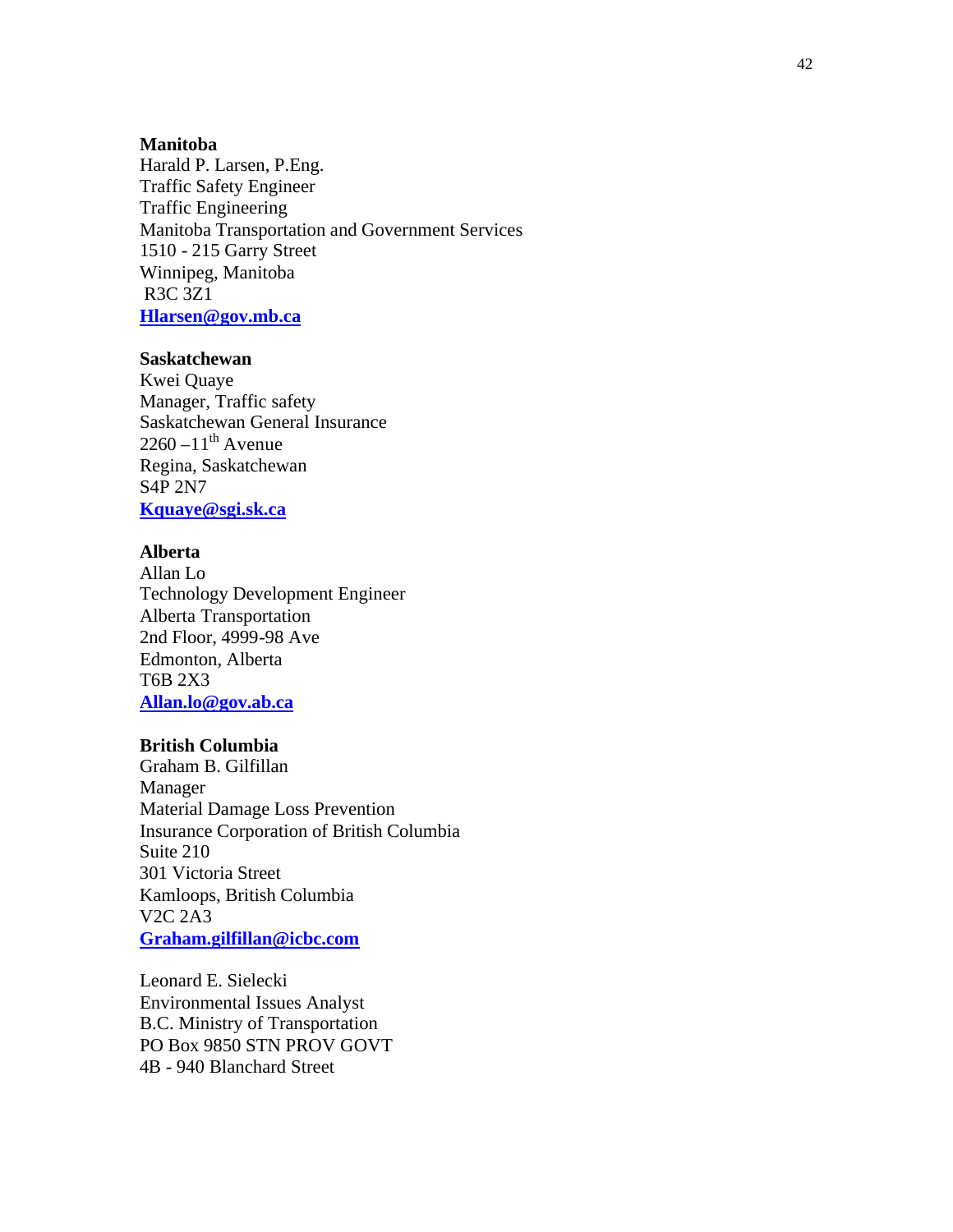Victoria BC Canada V8W 9T5 **Leonard.Sielecki@gems9.gov.bc.ca**

#### **National Parks**

Jim Bertwistle Wildlife Conflicts Specialist Jasper National Park Box 10 Jasper Alberta T0E 1E0 **Jim.bertwistle@pc.gc.ca**

Wes Bradford Wildlife Conflicts Specialist Jasper National Park Box 10 Jasper Alberta T0E 1E0 **Wes.bradford@pc.gc.ca**

Tony Clevenger

 $\overline{\mathbf{z}}$ Banff National Park

Box 900 Banff, Alberta T1L 1K2 **Tony.clevenger@pc.gc.ca**

Michael Seaby, P. Eng. Program Manager, Transportation PWGSC Services For Parks Canada Public Works & Government Services Canada